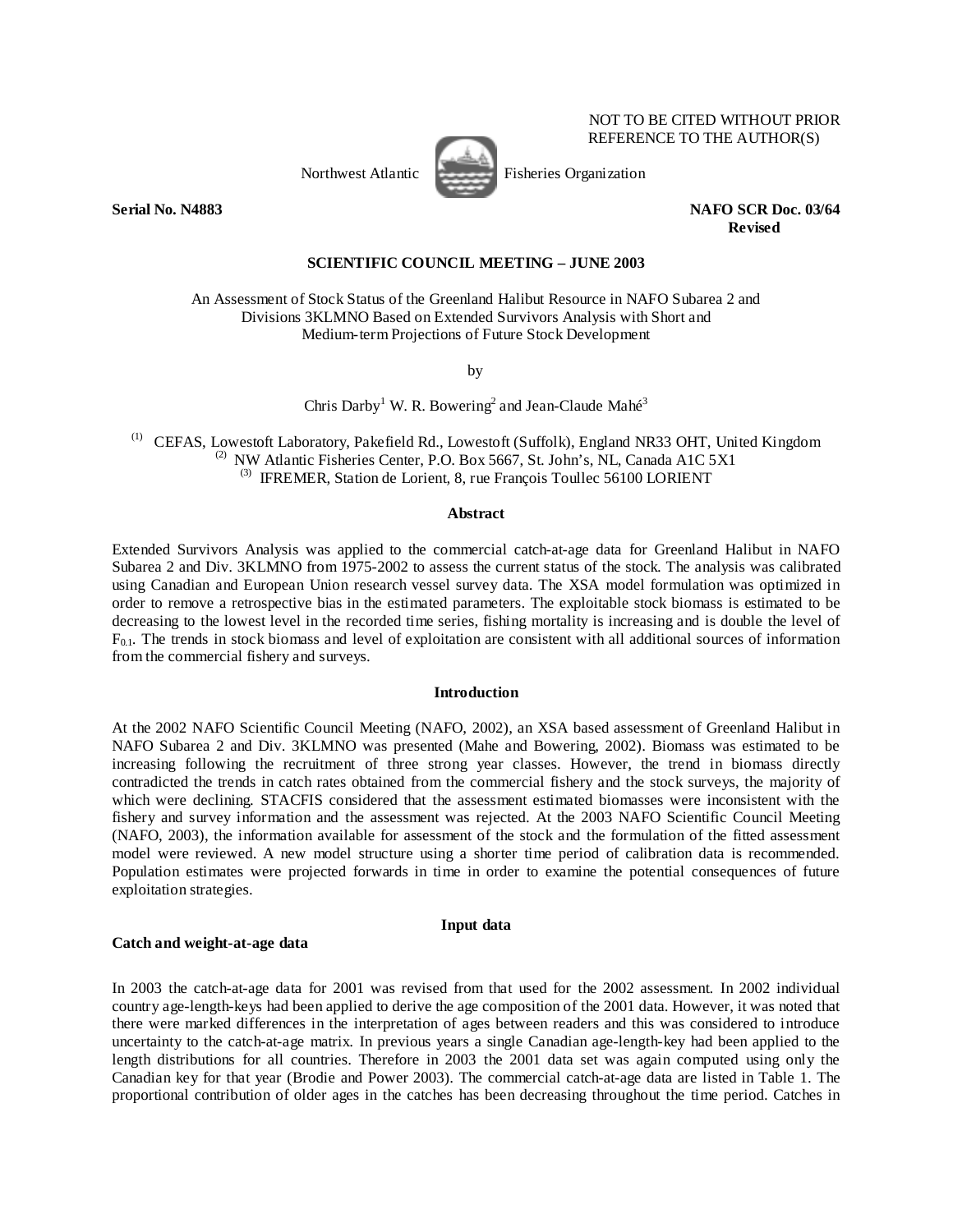recent years are dominated by fishes of ages 6 to 8. Catch weights-at-age (Table 2) at the older ages have been decreasing in recent years; this is more pronounced at ages 11 and over. Catch weights at age and stock weight at age are assumed to be the same.

## **Calibration data**

Four survey series were available as age disaggregated catch per unit effort:

- a) EU a European Union summer survey in Div. 3M from 1991–2002, ages  $1 12$  (Saborido and Vázquez, 2003).
- b) Can RV0 a Div. 2J+3K autumn survey, Engel converted to Campelen data from 1978 to 1994, ages 1 to 16.
- c) Can RV4 a Div. 2J+3KL autumn survey, true Campelen data from 1995 to 2002, ages 1 to 14.
- d) Can RV5 a Div. 3LNO spring survey, true Campelen data from 1996 to 2002, ages 1 to 8.

The Canadian survey time series have been revised in 2003 (Dwyer and Bowering, 2003) to indices computed as stratified mean numbers per tow, a revision from the swept area indices. Historically the Can RV0 and RV4 series have been used as a single time series after conversion to Campelen trawl units. The data used in the assessment model, that is ages 1 to 13, are presented in Tables 3 and 4.

# **Survey Data Screening**

A recent EU funded study on the Evaluation of Research Surveys in relation to management advice (Beare *et. al.*, 2001) suggested that simple tests are useful for evaluating the ability of surveys to track cohort strength. The tests include within and between survey consistency using simple correlation analyses.

The tests are grouped into three categories:

- 1. Within survey consistency: correlation between log transformed indices at age (a) and year (y) with logtransformed indices at age  $(a+1)$  and year  $(y+1)$  from the same survey.
- 2. Between survey consistency: correlation between log transformed indices at each age from different surveys.
- 3. Consistency between survey indices and the output from an analytical assessment: correlation between logtransformed indices surveys and estimated total number at age from the analytical model.

The tests were conducted on the survey data for ages 1 to 8, the age range covered by all surveys. The results are presented in Tables 5 to 7

## **Internal survey consistency**

Results from the internal tests are presented in Table 5. The general pattern is that, for the younger ages (<7) the recent survey data (Can RV4, RV5, EU) show more consistency between ages than the historic time series (Can RV0). The Div. 2J+3K time series (Can RV0) has high correlation coefficients for ages 6 and older but the correlation is driven by outliers and is considered to be spurious.

#### **Between surveys consistency**

Table 6 presents the results of the between survey analysis. Due to the different time coverage of the surveys, the comparison for the historic Canadian Survey in Div. 2J+3K (Can RV0) could only be computed with the EU Survey. The results revealed poor correlation but the number of years with overlapping coverage is small. The other surveys have acceptable agreement at most ages.

# **Consistency with XSA estimates**

The recent time series have the best correlation with XSA population estimates, mostly for the Canadian surveys at ages 6 and younger (Table 7).

These simple analyses provide an initial first step to detecting the ability of survey data to track cohort strength and provide a guide as to the quality of the tuning indices that are used in the analytical assessments. The results indicate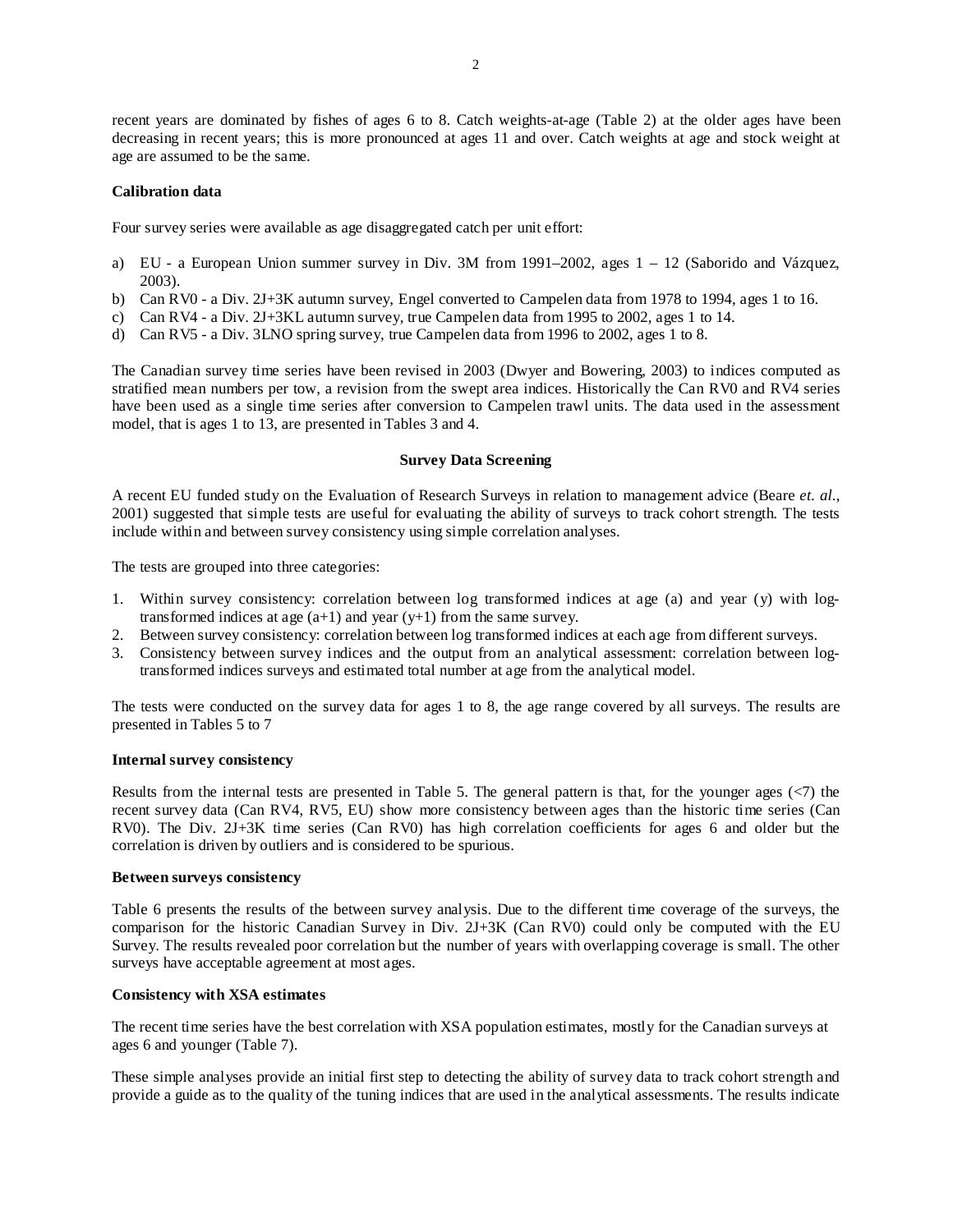that the recent survey data are the most informative. The low levels of internal and external correlation of the historic CAN RV0 indicate that it may be introducing noise to the assessment results.

# **An XSA assessment of Greenland Halibut in Subarea 2 and Divisions 3KLMNO**

# **An XSA assessment using the 2002 model formulation.**

The Extended Survivors Analysis (XSA, Shepherd, 1999; Darby and Flatman, 1994) stock assessment model was fitted to the revised catch and survey data. In the absence of an agreed maturity ogive, the 10+ biomass is used as a proxy for spawning stock biomass. The 5+ biomass is used as an estimate of exploitable biomass. As in previous assessments of this stock, natural mortality was assumed to be constant at age and in all years at 0.2. The initial model fit retained the survey time series and model specifications used for the 2002 assessment (Mahe and Bowering, 2002).

The estimated time series of 5+ exploitable biomass, recruitment and fishing mortality gave a very different perception of the dynamics of the stock to the 2002 model formulation (Fig. 1-3). Fishing mortality was estimated to be higher and biomass lower. Although substantially revised, the latest model estimated trends are more consistent with the perception of the stock dynamics derived from the survey and commercial catch rates; the main reason for the rejection of the 2002 XSA assessment results. A major contributor to the change in the biomass dynamics is the estimated abundance of the 1993-1997 year-classes (Fig. 3).

A series of XSA models were fitted to the full time series of available data in order to examine potential causes for the difference between the model fitted to the 2002 and 2003 data sets. The runs examined:

- a) the effect of the revision of the Canadian CPUE survey series on the model estimates when fitted to the 1975-2001 catch data, with the original 2001 data set.
- b) the additive effect of the revision of the catch-at-age data for 2001 and the Canadian CPUE survey series on the model estimates when fitted to the 1975-2001 catch data
- c) the effect of adding the 2002 catch and revised survey data to the time series when fitting the model with the original 2001 catch data
- d) adding the 2002 catch and revised survey data to the time series when fitting the model to the catch data with the revised 2001 data

Figures 4-6 present the results of the sensitivity analysis for the estimates of fishing mortality, 5+ exploitable biomass and recruitment.

Revision of the Canadian survey data (run a) re-scales the estimates when compared to the 2002 XSA formulation but does not alter the recent trends in the time series. The peak of fishing mortality in 1994 is estimated to be marginally higher and the low point of the biomass series in 1995 slightly lower.

Revising the catch data for 2001 (run b) had an additive effect with the revision of the Canadian survey series, raising estimates of fishing mortality for recent years and lowering the biomass estimates, but as with the survey revision, recent stock trends are largely unaffected.

The major changes to the estimated dynamic history of the stock result from the addition of the 2002 catch and survey data to the assessed time series (runs c and d). Fishing mortality in 2001 is revised upwards by a factor of three compared to estimate from the rejected 2002 XSA formulation. The biomass estimate for 2001 is reduced by a factor of 2. This results from a marked downward revision of the estimated strength of the 1993-1997 year-classes. The comparison is not sensitive to the structure of the catch-at-age data recorded in 2001.

The sensitivity analysis of the XSA formulation has shown that the revision of the catch-at-age data for 2001 and the changes to the Canadian survey indices only have a minor effect on the level of estimates derived from an XSA analysis of this stock. The major contribution to the change in the perception of the stock trends in recent years; is the cumulative effect of new years of data. This applies to both the surveys and catches. The data has provided more information on the abundance of the 1993-97 year-classes. This is an example of retrospective uncertainty in the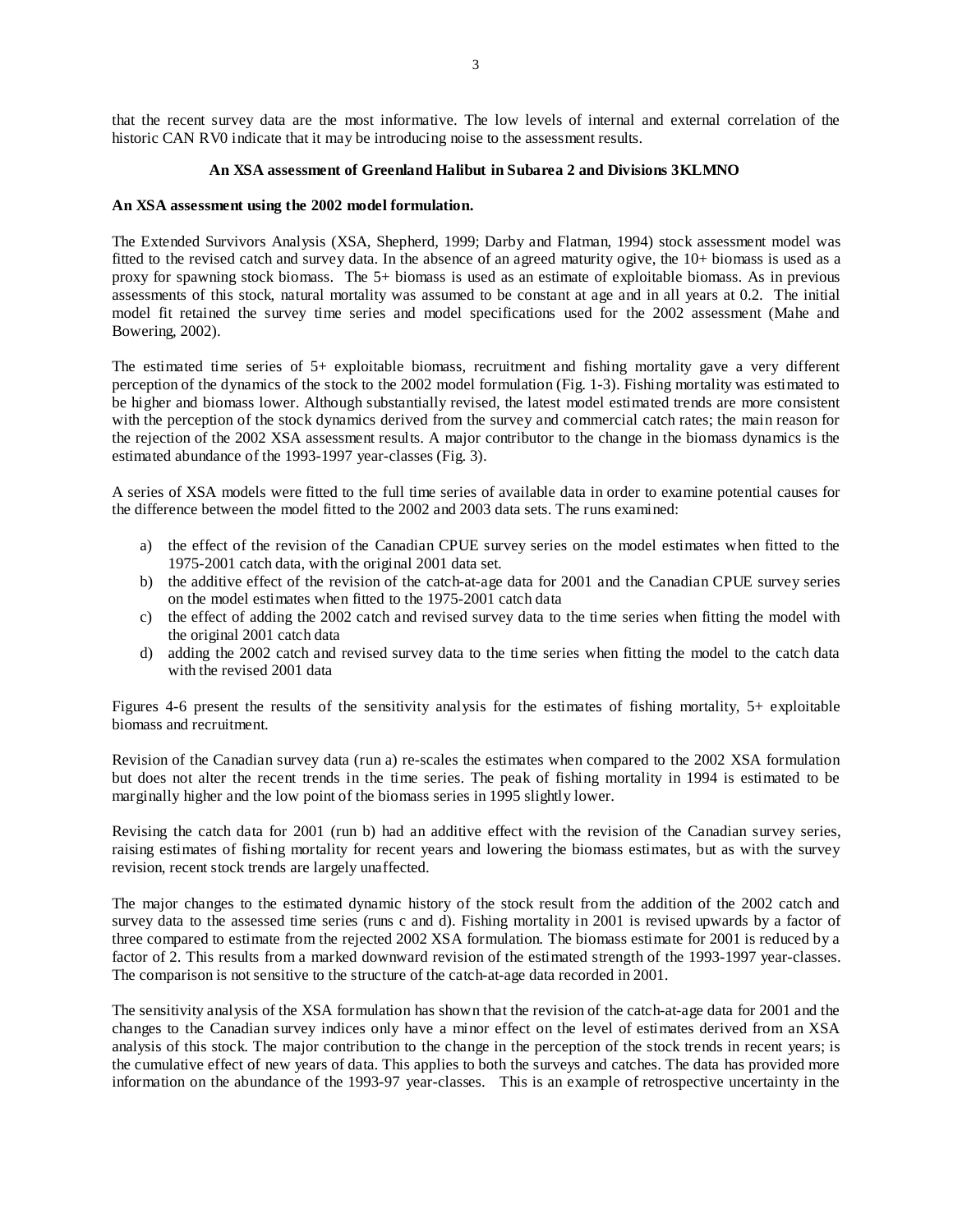assessment estimates. This uncertainty has been identified in many studies and is an active area of assessment research (e.g. Sinclair *et al*., 1991; ICES, 2002).

An XSA retrospective analysis was run with the new stock data series and the time series of estimated fishing mortality, 5+ exploitable biomass and recruitment plotted to evaluate consistency of the series. The results are plotted in Fig. 7-9, they indicate that there is a strong retrospective pattern in the model estimates when the 2002 XSA formulation is used. Estimated fishing mortality is revised upwards each year and biomass downwards. As data has been added to the assessment series, estimated abundance of the above average 1993-1995 year-classes has been reduced by 44%.

Retrospective uncertainty is generally introduced into assessment model estimates as a result of model misspecification, usually an assumption of constancy in a parameter that in reality exhibits a trend or step to a new level. Retrospective patterns can be induced by changes in the level of mis-reporting, natural mortality or catchability (ICES, 1991; Mohn, 1999). Retrospective uncertainty can be reduced by changes to model structure, such as adding extra parameters or by down-weighting (removing) sections of the data that do not conform to the model structure. If this cannot be carried out or if the cause of the uncertainty is uncertain then shrinkage (ICES 1991, 1993) can be used as a time series constraint to stabilize sequential estimates.

The log catchability residuals from the XSA model fitted to the full range of survey data from Canada, (including the Engels data converted to a Campelen index) and the EU survey series, were examined in order to determine whether time series correlation was present Fig. 10-11. Systematic change in catchability, a trend or step, is the most common cause of retrospective patterns. Correlated residual patterns were found for both the EU and the full time series of the Canadian surveys. The largest change occurred concurrently in the surveys during 1990-95. Large negative residuals are estimated with a decreasing trend in time. Catchability during this period was not constant and the low values estimated result in an under-estimation bias in the catchability parameter. This induces underestimation bias into fishing mortality estimates and over-estimation of population abundance and therefore biomass.

Catchability is the link between survey catches and population abundance as estimated from the catch-at-age data. The residuals indicate departures of either the survey indices or the population abundance from the correlation. In the case of the survey indices, the correlated residuals could result from environmental changes such as the cold temperatures recorded in the NAFO Divisions during the early-1990s (Colbourne and Fitzpatrick, 2003) or from changes in gear such as occurred in 1995/6 with the change from Engels to Campelen trawls. Departures of the population abundance from the correlation generally result from bias in the catch-at-age data. It is notable that the low residuals occur during the period of the highest landings from the fishery, a time when the actual levels of landings are considered to be in doubt (Bowering and Brodie, 2000).

## **A revised XSA assessment model formulation**

In an attempt to reduce the retrospective pattern in the estimates from the XSA model induced by the changes in catchability, the survey series were shortened to include only the years 1995-2002. This is the period when the gear used in the Canadian survey was only the Campelen trawl and is after the period of high/uncertain landings data. Recent survey indices are also more consistent between ages and surveys, as discussed previously, giving greater assurance as to their reliability. In addition to the EU survey series from Div. 3M and the Canadian autumn survey series in Div. 2J+3KL, the Canadian spring survey series in Div. 3LNO was evaluated within the assessment model formulation.

The diagnostic output from the fit of the revised XSA model is presented in Tables 8a-8e. The log catcability residuals for each survey show a marked improvement (Tables 8b-8d and Fig. 12-14). There are no strong trends in the residual time series and the only large residuals occur at ages 9- 11 in the Canadian autumn survey data in 1995. The series could be shortened further to remove the values at these ages. The inverse variance weighting used within XSA down-weights the influence of the survey at those ages on the parameter estimates. The standard errors for log catchability are consistent with the correlation analysis of the survey data described previously. The Canadian surveys have lower standard errors at the youngest ages and (due to the 1995 outlier) higher values at the oldest ages. The individual assessment results are consistent with other sources of information from the fishery.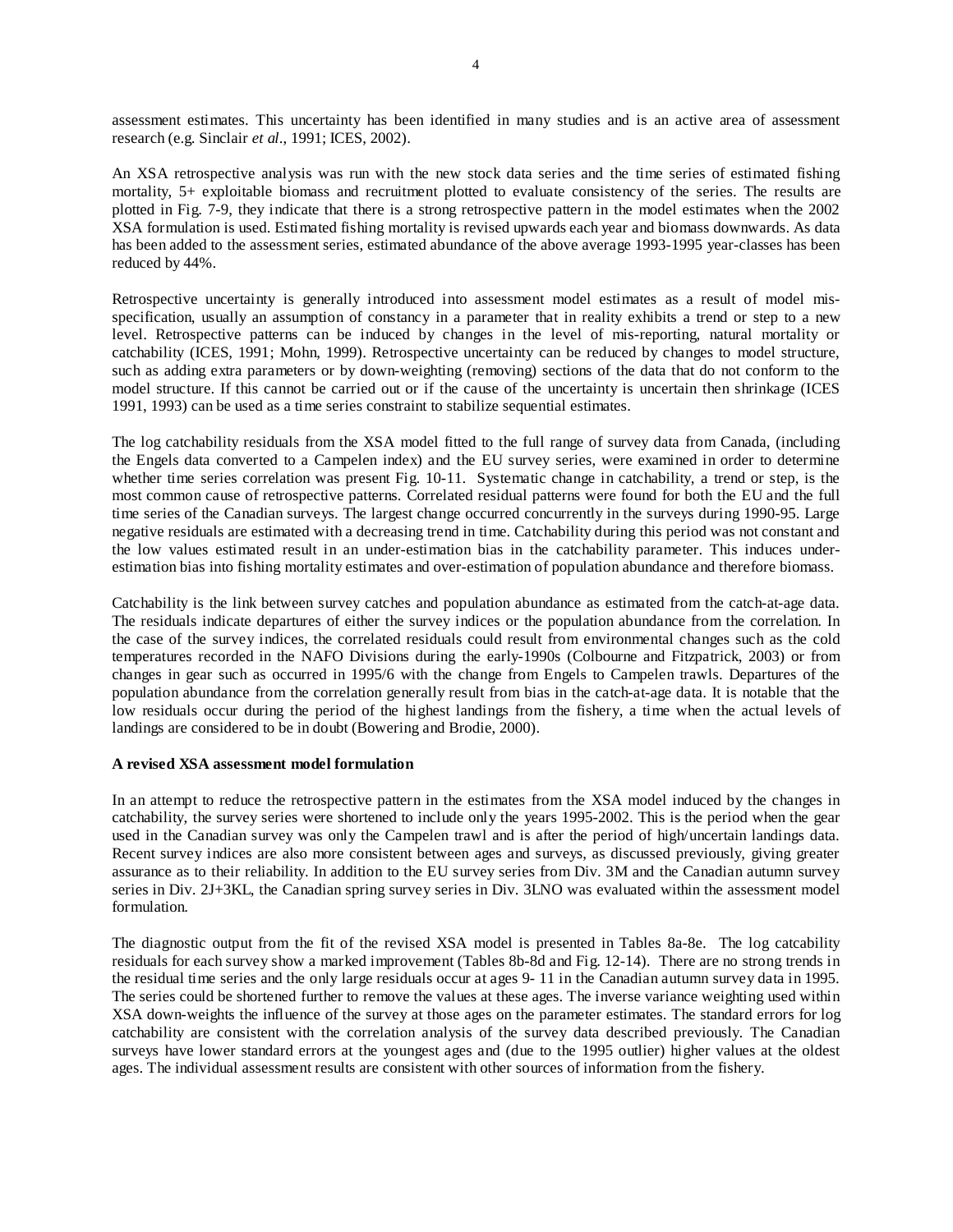The XSA estimates of survivors at the beginning of 2002 derived from each survey, their standard errors and the combined weighted average are presented in Table 8. For each of the ages, apart from ages 2 and 4, the estimates of survivors are consistent among surveys.

At age 2 the estimates from the surveys differ by a factor of 2, at age 4 the Canadian autumn survey estimates the survivors to be double the abundance of the other surveys. The variance of the catchability estimates at the two ages are similar between surveys therefore they receive equal weight in the combined estimate for that age and the survivors are an average. Ages 2 and 4 do not contribute to exploitable biomass (ages 5+) or fishing mortality (ages 5-10) series that are used as management indices for the stock. Therefore the state of the stock will not be sensitive to the variability. Stock projections will be sensitive to the estimated values at the ages.

At ages 4-7, population estimates derived from shrinkage are generally higher than those from the surveys, this is due to the trend in the recent levels of fishing mortality. However, at those ages the weight of the shrinkage derived estimate is low and this is not considered to have biased the estimates significantly. At the older ages where the standard errors of the surveys are higher, shrinkage has a greater influence on the final population estimates. The shrinkage estimates at the older ages show close agreement with the surveys.

# **Consistency of the revised XSA model estimates between surveys**

An analysis of the consistency of the estimates computed from each survey series was carried out by fitting single fleet calibrations of XSA to the data from the individual series. The estimated stock and exploitation trends were consistent across surveys and showed similar trends to those of the combined assessment results. Figure 15 presents an illustration of the consistency in the estimates of average fishing mortality and 5+ exploitable biomass.

# **Retrospective consistency of the revised XSA model estimates**

Figures 16-18 present the retrospective assessment estimates from the revised model fitted to the shortened survey series. While not removing the retrospective bias completely, shortening the survey series has reduced the retrospective bias in the series of assessment results.

## **Bootstrapping of the revised XSA model**

In order to estimate uncertainty in the XSA parameter estimates and computed time series, a non-parametric bootstrap procedure was used to generate 1 000 fits of the model to the survey data. The residuals of log catchability from the fitted model were sampled independently for each age, with replacement, and new survey indices computed for each year and age. The XSA model was re-fitted to the new survey indices and new population and exploitation parameters estimated. Bias corrected percentiles were generated for each parameter or population time series.

## **Assessment Results**

The XSA estimated fishing mortalities are presented in Table 9, population numbers in Table 10 and the population and exploitation trends in Table 11. Figures 19-21 show the percentile distributions from the bootstrap of the XSA model.

Fishing mortality (Fig.19) has generally followed the landings from the fishery. After a decline during the 1970s and 1980s, the high landings removed during 1990-94 resulted in fishing mortality reaching levels exceeding  $F = 0.50$ . The reduction in landings in 1995 resulted in a sharp reduction in fishing mortality to values close to  $F = 0.2$ ; subsequently landings and fishing mortality have increased and are now estimated to be 0.44, a level equal to the average of the time series. Fishing mortality is currently estimated to be twice that of  $F_{0.1}$  (0.16).

Figures 20 and 21 illustrate the estimated recruitment at age 1 and the stock biomass for ages 5 and older, respectively. During 1980-90, a period of sustained good recruitment and relatively low fishing mortality resulted in an increase in stock biomass to a historic high in 1991. The increased landings and high mortality rates during 1991- 94 reduced the biomass to a historic low from 1995-97. The stock increased during 1998-2000 following the substantial reduction in landings and the recruitment of three above average year-classes (1993-95). Subsequently,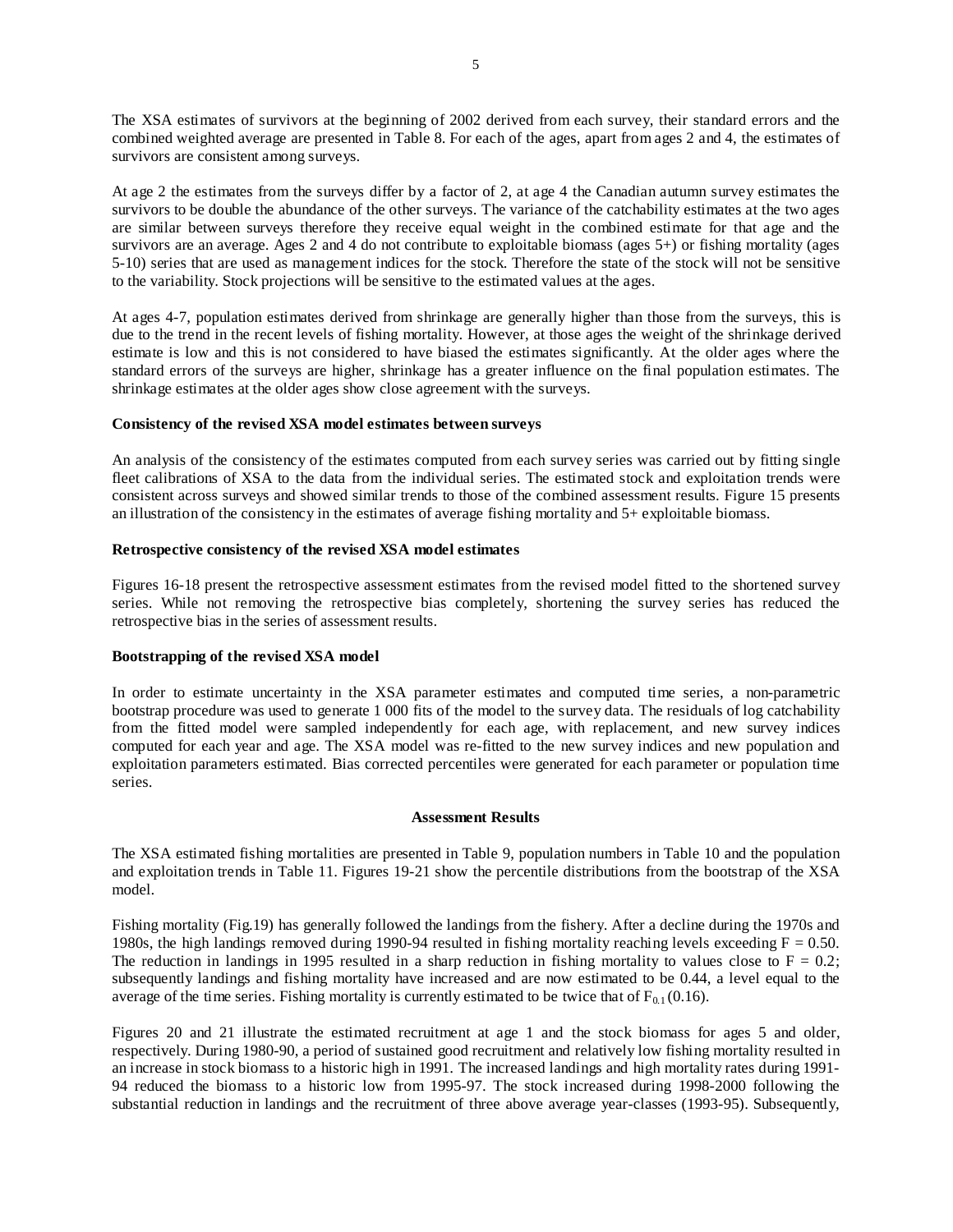increased landings and the resulting higher mortality rates are estimated to have halted the increase in biomass and the stock is now estimated to currently be in decline.

#### **Short-term Stock Projections**

Short-term stock projections and yield per recruit were calculated, based on the XSA data and results presented in Tables 2, 9 and 10. The exploitation pattern used for the computations was the average of the final three years (2000-2002) of the assessment, scaled to the final year. Selection-at-age has been relatively constant during 2000- 2003 therefore the scaled average reflects recent exploitation patterns. Weight-at-age was taken as average over the same years and natural mortality and maturity-at-age were as used in the assessment model, 0.2 and knife-edged at age 10+. The projection input vectors are presented in Table 12.

A range of options was discussed for the level of catch in 2003 that is required for the projections for 2004-2005. The TAC for 2003 is 42 000 tons, the landings in 2002 were 34 000 tons. At a fishing mortality of 0.44, as estimated for 2002, the catch in 2003 is estimated to be 24 000 tons. STACFIS agreed on a catch of 30 000 tons for 2003 and the projections were conditioned on that estimate. The estimate is the mid-point between the catches estimated for 2002 and a status quo fishing mortality estimate of catches in 2003, derived from the VPA population numbers and exploitation rate.

Short-term projections for 5+ exploitable biomass and landings for the Greenland halibut stock in SA 2 and Div. 3KLMNO are presented in Table 13, a short-term management options table, and Fig. 22. If a catch of 30 000 tons is taken in 2003 fishing mortality is projected to increase to  $F = 0.61$  and  $5+$  exploitable biomass at the start of 2004 will decrease to 58 000 tons. Catches greater than 16 000 tons during 2004 will result in a further decline in the biomass in 2005.

The computed yield-per-recruit values are plotted in Fig. 23.  $F_{0.1}$  was estimated to be 0.16,  $F_{\text{max}}$  at 0.28.

#### **Medium-term Stock Projections**

Stochastic medium-term, stock projections were generated in order to illustrate a series of potential management scenarios for rebuilding 5+ exploitable biomass. Each projection was a continuation of the XSA assessment bootstrap replicates described previously. In each bootstrap replicate: a) recruitment was re-sampled, with replacement, from the estimates for 1975-1999, b) selection-at-age was calculated as the average of the years 2000 – 2002 scaled by the ratio of average fishing mortality (ages 5-10) in 2002 to that of the three year average, c) weightat-age was calculated as the average of the years 2000-2002.

The projections were conditioned on the assumption of a 30 000 tons catch in 2003, with constant landings or exploitation rate in each of the years 2004-2007. Projections were run for 5 years, a range over which the outcomes are not heavily influenced by the assumption of future recruitment.

Five scenarios are illustrated:

| 1) | constant fishing mortality at $F_{0,1}(0.16)$ ,               | Fig. $24$ |
|----|---------------------------------------------------------------|-----------|
| 2) | constant fishing mortality at $F_{\text{max}}(0.28)$ ,        | Fig. $25$ |
| 3) | constant fishing mortality at $F_{\text{status quo}}$ (0.44), | Fig. $26$ |
| 4) | constant catch of 20 000 tons,                                | Fig. $27$ |
| 5) | constant catch of 30 000 tons,                                | Fig. 28   |
|    |                                                               |           |

All of the simulations indicate that if the landings in 2003 reach 30 000 tons, stock biomass in 2004 will be reduced below the historic low of the time series. This is because of the recent high fishing mortality and the relatively low recruitment. The lower fishing mortality scenarios  $(F_{0,1}, F_{\text{max}})$  result in an increase in 5+ exploitable biomass by 2007, but only to the historic low level observed in 1995-97. Staus quo fishing mortality (0.44) and constant landings at 20 000 tons stabilize the biomass at the new low point. The stochastic projections indicate that there is a high probability that a constant landings constraint of 20 000 tons or 30 000 tons will result in high mortality rates and low 5+ exploitable biomass.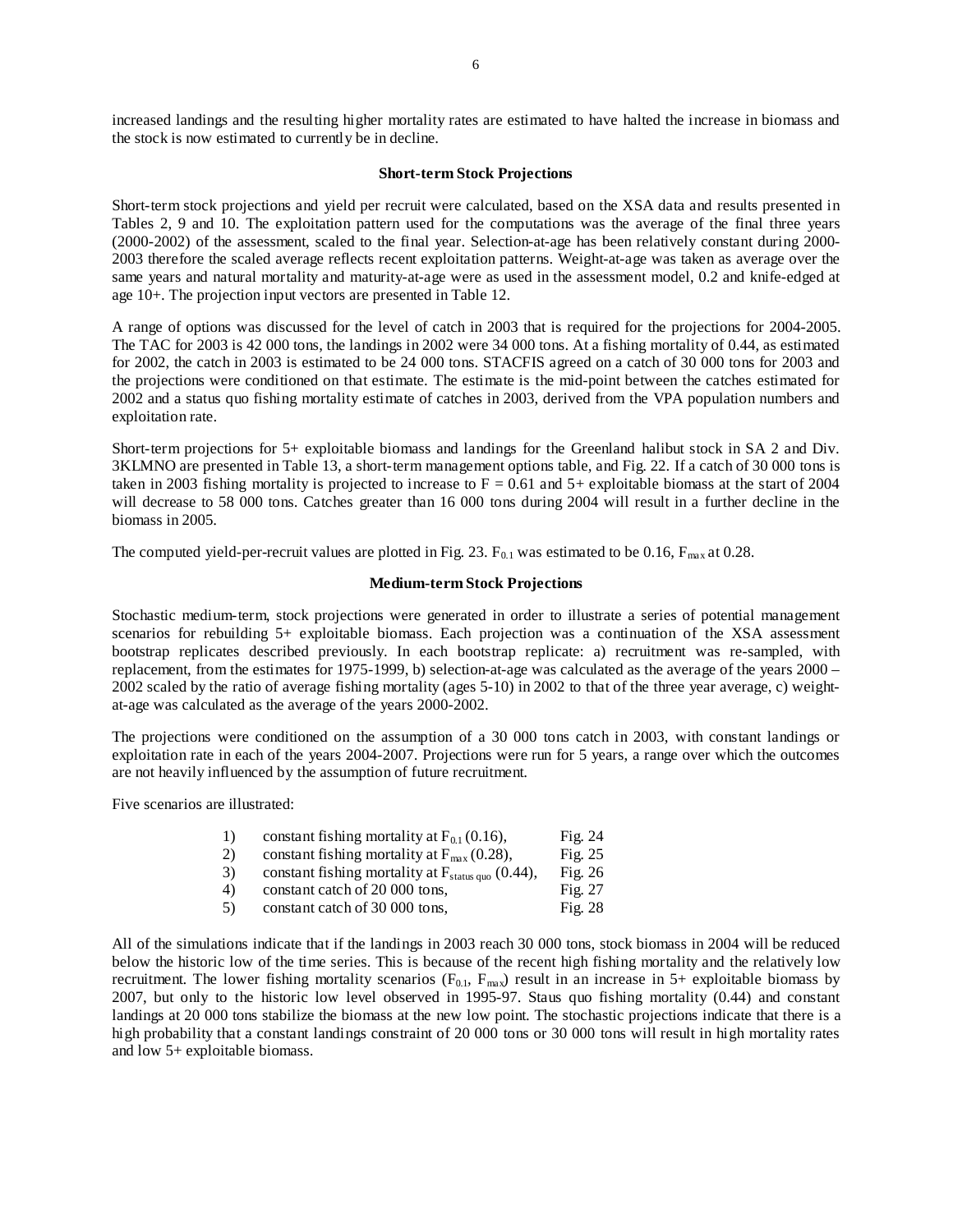#### **Summary**

The revised XSA assessment of the stock is considerably more pessimistic than the model fitted and rejected in 2002. The trend in the XSA estimated stock biomass is consistent with the catch per unit effort from the International and Portuguese commercial fisheries and all of the stock surveys. All of the information series have declined in the last few years. The assessment is considered to be representative of the current stock and fishery dynamics.

The exploitable stock biomass is estimated to be decreasing to the lowest level in the recorded time series, fishing mortality is increasing and is double the level of  $F_{0,1}$ . Recent recruitment has been poor and if catches continue at recent levels then the stock will decline further.

#### **References**

- BEARE D., J. CASTRO, J. COTTER, O. VAN KEEKEN, L. KELL, A. LAUREC, J.C. MAHE, S. MOURA, S. MUNCH-PETERSEN, J.R. NIELSEN, G. PIET, J. SIMMONDS, D. SKAGEN & P.J. SPARRE, 2003. Evaluation of research surveys in relation to management advice (EVARES). EC-DG FISH/2001/02 - Lot 1. 326 p.
- BOWERING, W.R. and W.B. BRODIE. 2000. Calculation of catch ata age for commercially caught Greenland halibut in NAFO Subarea 2 and Divisions 3KLMNO during 1975-99 with particular emphasis on construction of the catch-at-age matrix since 1989. NAFO SCR Doc. 00/24, Ser. No. N4253, 25p.
- BRODIE, W.B. and D. POWER. 2003. The Canadian Fishery for Greenland Halibut in Subarea 2 + Divisions 3KLMNO, with Emphasis on 2002. NAFO SCR Doc. 03/36, Ser. No. 4854, 14p.
- COLBOURNE E. B. AND C. FITZPATRICK 2002. Physical Oceanographic Conditions in NAFO Subareas 2 and 3 on the Newfoundland and Labrador Shelf During 2001, NAFO SCR Doc. 02/41, Serial No. N4652.
- DARBY, C.D., and S. FLATMAN. 1994. Virtual Population Analysis: Version 3.1 (Windows/Dos) user guide. Info. Tech. Ser., MAFF Direct. Fish. Res., Lowestoft, (1): 85pp.
- DARBY, C.D., and J.C. MAHE, 2000. An analysis of stock status of the Greenland Halibut in Subarea 2 and Divisions 3KLMNO based on Extended Survivors Analysis**.** . *NAFO SCR Doc.* 00/53, Serial No. 4286, 25p.
- DARBY, C.D., W.R. BOWERING and J.C. MAHE 2002. Bullet Points on the Results of the Assessment Results for Greenland Halibut in Subarea 2 and Divisions 3KLMNO. *NAFO SCR Doc.* 02/81, Serial No. 4696, 4p.
- DWYER, K. S. AND W.R. BOWERING 2003. Greenland Halibut (Reinhardtius hippoglossoides) in NAFO Subarea 2 and Divisions 3KLMNO: Stock Trends Based on Annual Canadian Research Vessel Survey Results During 1978-2002. NAFO SCR Doc. 03/51, Serial No. N4869.
- ICES 1991. Report of the Working Group on Methods of Fish Stock Assessments, St. John's, Newfoundland, 20-27 June 1991. ICES CM 1991/Assess:25.
- ICES 1993. Report of the Working Group on Methods of Fish Stock Assessment, ICES Headquarters, Copenhagen, Denmark, 3-10 February 1993. ICES CM 1993/Assess:12.
- ICES 2002. Report of the Working Group on Methods of Fish Stock Assessment, ICES Headquarters, Copenhagen, Denmark, 3-7 December 2001ICES CM 2002/D:08
- MOHN, R. 1999. The retrospective problem in sequential population analysis: an investigation using cod fishery and simulated data. *ICES Journal of Marine Science*, **56**: 473-488.
- MAHE J. C. and W.R. BOWERING, 2001. An Assessment of Stock Status of the Greenland HalibutResource in NAFO Subarea 2 and Divisions 3KLMNO based on Extended Survivors Analysis.*NAFO SCR Doc.* 01/80, Serial No. 4459, 18p.
- MAHE J. C. and W.R. BOWERING, 2002. An Assessment of Stock Status of the Greenland HalibutResource in NAFO Subarea 2 and Divisions 3KLMNO based on Extended Survivors Analysis.*NAFO SCR Doc.* 02/78, Serial No. 4692, 22p.
- NAFO 2002. Report of the Scientific Council Meeting  $6 20$  June 2002, Dartmouth, Nova Scotia. Northwest Atlantic Fisheries Organisation, Scientific Council Reports Part A 2002.
- NAFO 2003. Report of the Scientific Council Meeting 4 19 June 2003, Dartmouth, Nova Scotia. Northwest Atlantic Fisheries Organisation, Scientific Council Reports Part A 2003.
- SABORIDO F. AND A. VÁZQUEZ 2003. Results from Bottom Trawl Survey on Flemish Cap of July 2002. NAFO SCR Doc. 03/42, Serial No. N4860.
- SINCLAIR, A., GASCON, D., O'BOYLE, R., RIVARD, D. AND GAVARIS, S. 1991. Consistency of some northwest Atlantic groundfish stock assessments. NAFO Scientific Council Studies, **16**:59-77.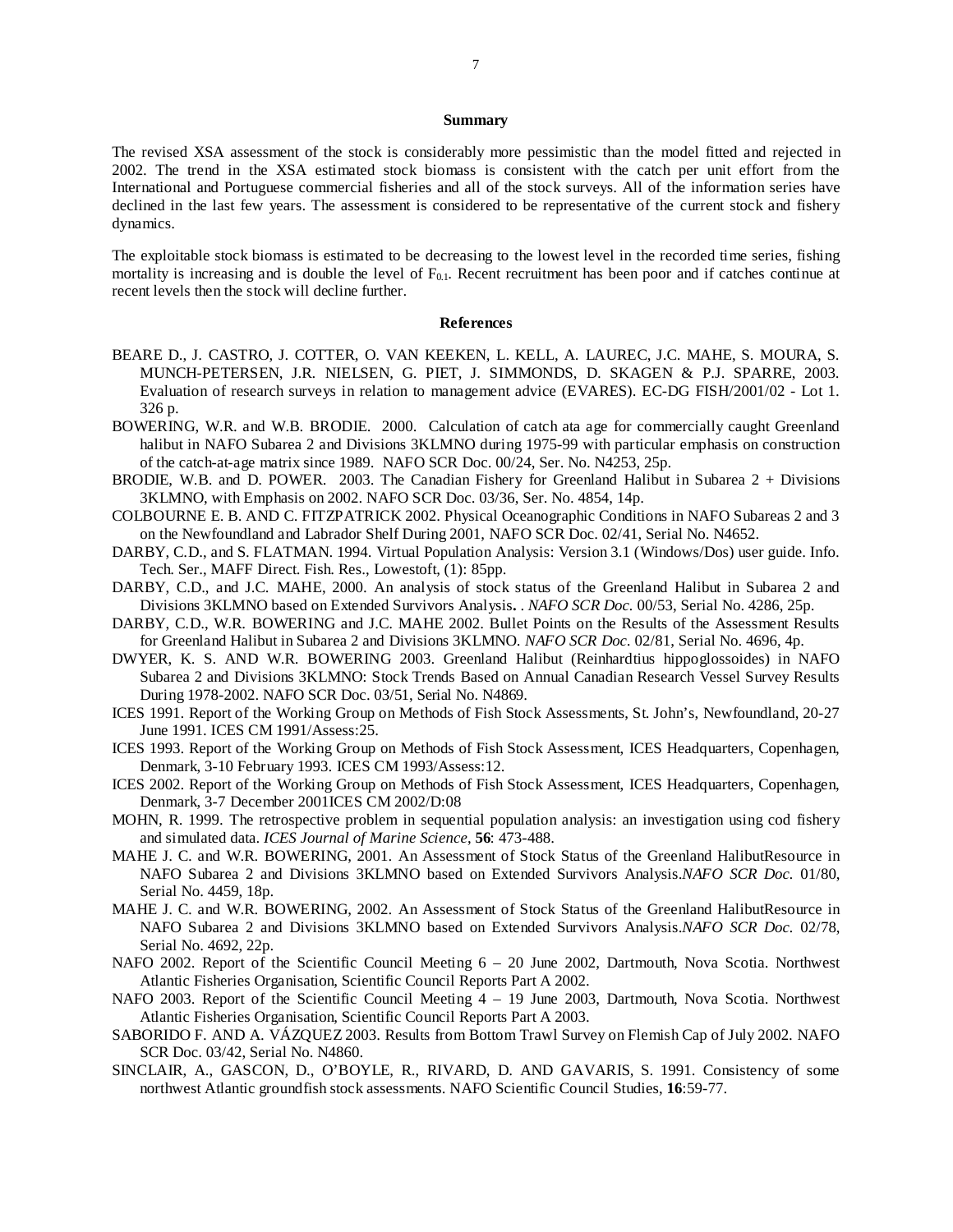SHEPHERD, J. G. 1999. Extended survivors analysis: An improved method for the analysis of catch-at-age data and abundance indices ICES Journal of Marine Science Vol. 56, No. 5, October 1999, pp. 584-591.

|                 |          |          |          |          | Year     |       |          |          |          |
|-----------------|----------|----------|----------|----------|----------|-------|----------|----------|----------|
| Age             | 1975     | 1976     | 1977     | 1978     | 1979     | 1980  | 1981     | 1982     | 1983     |
|                 | 0        | $\Omega$ | 0        | 0        | 0        | 0     | $\Omega$ | $\Omega$ |          |
|                 | $\Omega$ | 0        | 0        | $\Omega$ | 0        | 0     | $\Omega$ | 0        | 0        |
|                 | 0        | 0        | 0        | 0        | 0        | 0     | 0        | 0        | $\Omega$ |
|                 | $\Omega$ | 0        | $\Omega$ | $\Omega$ | $\Omega$ | 0     | $\Omega$ | $\Omega$ | $\Omega$ |
| 5               | 334      | 17       | 534      | 2982     | 2386     | 209   | 863      | 269      | 701      |
| 6               | 2819     | 610      | 5012     | 8415     | 8727     | 2086  | 4517     | 2299     | 3557     |
|                 | 5750     | 3231     | 10798    | 8970     | 12824    | 9150  | 9806     | 6319     | 9800     |
| 8               | 4956     | 5413     | 7346     | 7576     | 6136     | 9679  | 11451    | 5763     | 7514     |
| 9               | 3961     | 3769     | 2933     | 2865     | 1169     | 5398  | 4307     | 3542     | 2295     |
| 10              | 1688     | 2205     | 1013     | 1438     | 481      | 3828  | 890      | 1684     | 692      |
| 11              | 702      | 829      | 220      | 723      | 287      | 1013  | 256      | 596      | 209      |
| 12              | 135      | 260      | 130      | 367      | 149      | 128   | 142      | 256      | 76       |
| 13              | 279      | 101      | 116      | 222      | 143      | 53    | 43       | 163      | 106      |
| +ap             | 288      | 53       | 84       | 258      | 284      | 27    | 69       | 191      | 175      |
| <b>Total Nb</b> | 20912    | 16488    | 28186    | 33816    | 32586    | 31571 | 32344    | 21082    | 25125    |
| Landings (t)    | 28814    | 24611    | 32048    | 39070    | 34104    | 32867 | 30754    | 26278    | 27861    |

Table 1. Catch numbers at age and total landings for Greenland Halibut in Subarea 2 and Div.3KLMNO.

|                 |       |          |       |          | Year  |       |          |       |       |
|-----------------|-------|----------|-------|----------|-------|-------|----------|-------|-------|
| Age             | 1984  | 1985     | 1986  | 1987     | 1988  | 1989  | 1990     | 1991  | 1992  |
|                 | 0     | $\Omega$ | 0     | $\Omega$ | 0     | 0     | $\Omega$ | 0     |       |
|                 | 0     | 0        | 0     | $\Omega$ | 0     | 0     | 0        | 0     |       |
|                 | 0     | 0        | 0     | 0        | 0     | 0     | 0        | 0     |       |
|                 | 0     | 0        | 0     | $\Omega$ | 0     | 0     | 95       | 220   | 1064  |
| 5               | 902   | 1983     | 280   | 137      | 296   | 181   | 1102     | 2862  | 4180  |
|                 | 2324  | 5309     | 2240  | 1902     | 3186  | 1988  | 6758     | 7756  | 10922 |
|                 | 5844  | 5913     | 6411  | 11004    | 8136  | 7480  | 12632    | 13152 | 20639 |
| 8               | 7682  | 3500     | 5091  | 8935     | 4380  | 4273  | 7557     | 10796 | 12205 |
| 9               | 4087  | 1380     | 1469  | 2835     | 1288  | 1482  | 4072     | 7145  | 4332  |
| 10              | 1259  | 512      | 471   | 853      | 465   | 767   | 2692     | 3721  | 1762  |
| 11              | 407   | 159      | 244   | 384      | 201   | 438   | 1204     | 1865  | 1012  |
| 12              | 143   | 99       | 140   | 281      | 105   | 267   | 885      | 1216  | 738   |
| 13              | 106   | 87       | 70    | 225      | 107   | 145   | 434      | 558   | 395   |
| +gp             | 183   | 86       | 117   | 349      | 129   | 71    | 318      | 422   | 335   |
| <b>Total Nb</b> | 22937 | 19028    | 16533 | 26905    | 18293 | 17092 | 37749    | 49713 | 57584 |
| Landings (t)    | 26711 | 20347    | 17976 | 32442    | 19215 | 20034 | 47454    | 65008 | 63193 |

|                 | Year        |          |          |       |       |          |          |          |       |          |
|-----------------|-------------|----------|----------|-------|-------|----------|----------|----------|-------|----------|
| Age             | 1993        | 1994     | 1995     | 1996  | 1997  | 1998     | 1999     | 2000     | 2001  | 2002     |
|                 | $\mathbf 0$ | $\Omega$ | 0        | 0     | 0     | $\Omega$ | 0        | $\Omega$ | 0     | 0        |
|                 | 0           | 0        | 0        | 0     | 0     | $\Omega$ | 0        | 0        | 0     | $\Omega$ |
|                 | $\Omega$    | 0        | $\Omega$ | 0     |       | 0        | $\Omega$ | 0        |       | 37       |
|                 | 1010        | 5395     | 323      | 190   | 335   | 552      | 297      | 271      | 448   | 479      |
| 5               | 9570        | 16500    | 1352     | 1659  | 1903  | 3575     | 2149     | 2029     | 2239  | 1662     |
| 6               | 15928       | 15815    | 2342     | 5197  | 4169  | 5407     | 5625     | 12583    | 12163 | 7239     |
|                 | 17716       | 11142    | 3201     | 6387  | 7544  | 5787     | 8611     | 21175    | 22122 | 17581    |
| 8               | 11918       | 6739     | 2130     | 1914  | 3215  | 3653     | 3793     | 3299     | 5154  | 6607     |
| 9               | 4642        | 3081     | 1183     | 956   | 1139  | 1435     | 1659     | 973      | 1010  | 1244     |
| 10              | 1836        | 1103     | 540      | 504   | 606   | 541      | 623      | 528      | 495   | 659      |
| 11              | 1055        | 811      | 345      | 436   | 420   | 377      | 343      | 368      | 439   | 360      |
| 12              | 964         | 422      | 273      | 233   | 246   | 161      | 306      | 203      | 203   | 224      |
| 13              | 401         | 320      | 251      | 143   | 137   | 92       | 145      | 129      | 156   | 126      |
| +gp             | 182         | 215      | 201      | 89    | 89    | 51       | 151      | 104      | 75    | 81       |
| <b>Total Nb</b> | 65222       | 61543    | 12141    | 17708 | 19803 | 21631    | 23702    | 41662    | 44504 | 36299    |
| Landings (t)    | 62455       | 51029    | 15272    | 18840 | 19858 | 19946    | 24226    | 34177    | 38232 | 34062    |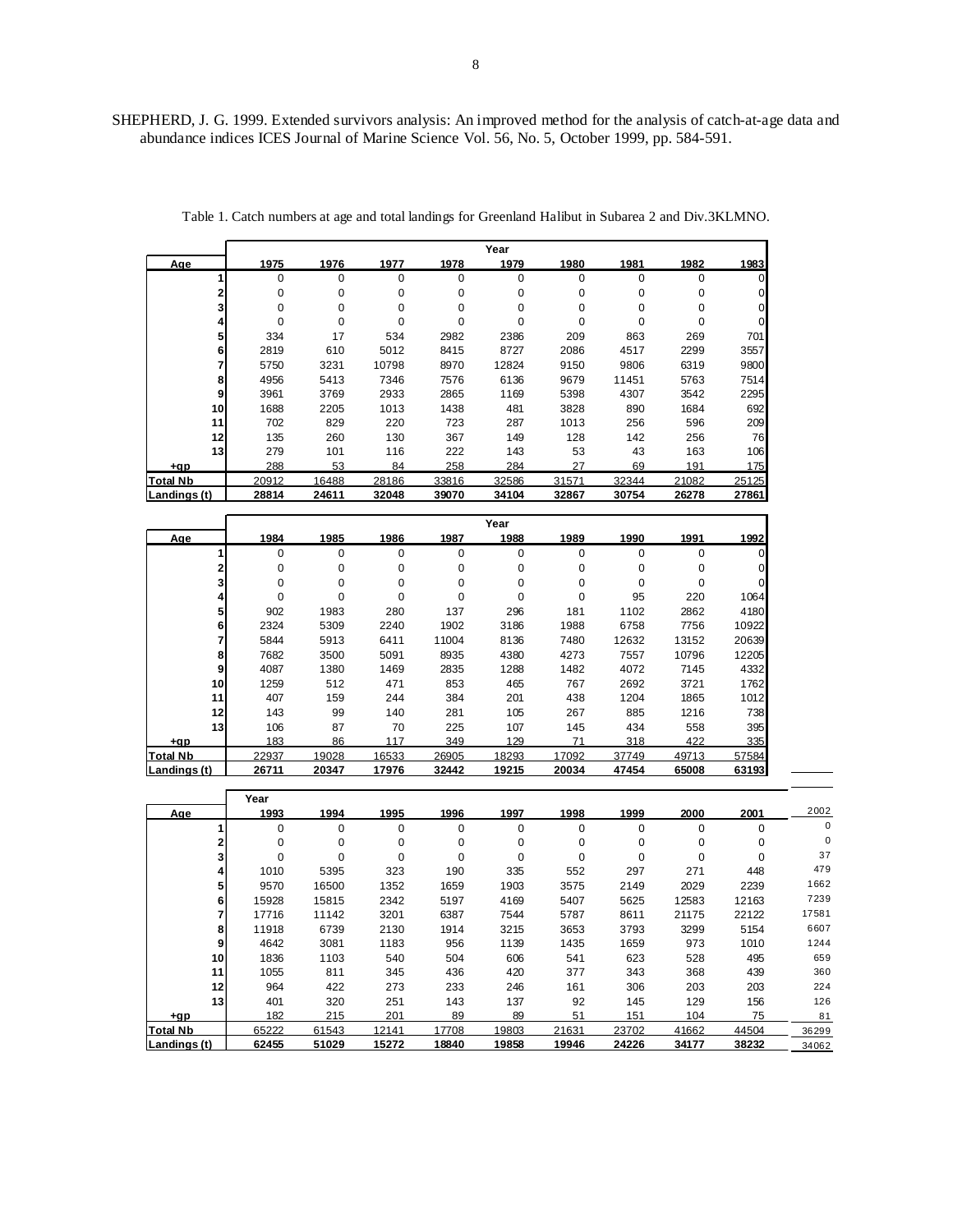|            |                                        |             |       |       | Year             |             |             |             |           |
|------------|----------------------------------------|-------------|-------|-------|------------------|-------------|-------------|-------------|-----------|
| <u>Aqe</u> | 1975                                   | 1976        | 1977  | 1978  | 1979             | 1980        | 1981        | 1982        | 1983      |
|            | 0<br>1                                 | $\pmb{0}$   | 0     | 0     | 0                | 0           | $\mathbf 0$ | $\pmb{0}$   | 0         |
|            | 2<br>$\mathbf 0$                       | $\mathbf 0$ | 0     | 0     | $\mathbf 0$      | 0           | $\mathbf 0$ | $\mathbf 0$ | 0         |
|            | 3<br>0.126                             | 0.126       | 0.126 | 0.126 | 0.126            | 0.126       | 0.126       | 0.126       | 0.126     |
|            | 0.244<br>4                             | 0.244       | 0.244 | 0.244 | 0.244            | 0.244       | 0.244       | 0.244       | 0.244     |
|            | 5<br>0.609                             | 0.609       | 0.609 | 0.609 | 0.609            | 0.514       | 0.392       | 0.525       | 0.412     |
|            | 6<br>0.76                              | 0.76        | 0.76  | 0.76  | 0.76             | 0.659       | 0.598       | 0.684       | 0.629     |
|            | 7<br>0.955                             | 0.955       | 0.955 | 0.955 | 0.955            | 0.869       | 0.789       | 0.891       | 0.861     |
|            | 1.19<br>8                              | 1.19        | 1.19  | 1.19  | 1.19             | 1.05        | 0.985       | 1.13        | 1.18      |
|            | 9<br>1.58                              | 1.58        | 1.58  | 1.58  | 1.58             | 1.15        | 1.24        | 1.4         | 1.65      |
|            | 10<br>2.21                             | 2.21        | 2.21  | 2.21  | 2.21             | 1.26        | 1.7         | 1.79        | 2.23      |
|            | 11<br>2.7                              | 2.7         | 2.7   | 2.7   | 2.7              | 1.57        | 2.46        | 2.38        | 3.01      |
|            | 12<br>3.37                             | 3.37        | 3.37  | 3.37  | 3.37             | 2.71        | 3.51        | 3.47        | 3.96      |
|            | 13<br>3.88                             | 3.88        | 3.88  | 3.88  | 3.88             | 3.12        | 4.79        | 4.51        | 5.06      |
| $+qp$      | 5.764                                  | 5.144       | 5.992 | 5.894 | 6.077            | 5.053       | 7.426       | 7.359       | 7.061     |
|            |                                        |             |       |       |                  |             |             |             |           |
|            |                                        |             |       |       | Year             |             |             |             |           |
| Age        | 1984                                   | 1985        | 1986  | 1987  | 1988             | 1989        | 1990        | 1991        | 1992      |
|            | 1<br>0                                 | $\mathbf 0$ | 0     | 0     | 0                | 0           | 0           | 0           | 0         |
|            | 2<br>0                                 | $\mathbf 0$ | 0     | 0     | 0                | 0           | 0           | $\mathbf 0$ | 0         |
|            | 3<br>0.126                             | 0.126       | 0.126 | 0.126 | 0.126            | 0.126       | 0.09        | 0.126       | 0.175     |
|            | $\overline{\mathbf{r}}$<br>0.244       | 0.244       | 0.244 | 0.244 | 0.244            | 0.244       | 0.181       | 0.244       | 0.289     |
|            | 5<br>0.377                             | 0.568       | 0.35  | 0.364 | 0.363            | 0.4         | 0.338       | 0.383       | 0.43      |
|            | 6<br>0.583                             | 0.749       | 0.584 | 0.589 | 0.569            | 0.561       | 0.546       | 0.592       | 0.577     |
|            |                                        |             |       |       |                  |             |             |             |           |
|            | 7<br>0.826                             | 0.941       | 0.811 | 0.836 | 0.805            | 0.767       | 0.766       | 0.831       | 0.793     |
|            | 8<br>1.1                               | 1.24        | 1.1   | 1.16  | 1.163            | 1.082       | 1.119       | 1.228       | 1.234     |
|            | 9<br>1.46                              | 1.69        | 1.58  | 1.59  | 1.661            | 1.657       | 1.608       | 1.811       | 1.816     |
|            | 10<br>1.94                             | 2.24        | 2.12  | 2.13  | 2.216            | 2.237       | 2.173       | 2.461       | 2.462     |
|            | 11<br>2.63                             | 2.95        | 2.89  | 2.82  | 3.007            | 2.997       | 2.854       | 3.309       | 3.122     |
|            | 12<br>3.49                             | 3.71        | 3.89  | 3.6   | 3.925            | 3.862       | 3.731       | 4.142       | 3.972     |
|            | 13<br>4.49                             | 4.85        | 4.95  | 4.63  | 5.091            | 4.919       | 4.691       | 5.333       | 5.099     |
| +ap        | 7.016                                  | 7.01        | 7.345 | 6.454 | 7.164            | 6.37        | 6.391       | 7.081       | 6.648     |
|            |                                        |             |       |       |                  |             |             |             |           |
|            | Year                                   |             |       |       |                  |             |             |             |           |
| Age        | 1993                                   | 1994        | 1995  | 1996  | 1997             | 1998        | 1999        | 2000        | 2001      |
|            | 1<br>0                                 | 0           | 0     | 0     | 0                | 0           | 0           | $\pmb{0}$   | 0         |
|            | $\overline{\mathbf{2}}$<br>$\mathbf 0$ | $\mathbf 0$ | 0     | 0     | $\boldsymbol{0}$ | $\mathbf 0$ | $\mathbf 0$ | $\pmb{0}$   | $\pmb{0}$ |
|            | 3<br>0.134                             | 0.08        | 0.08  | 0.161 | 0.12             | 0.119       | 0.176       | $\mathbf 0$ | 0         |
|            | 0.232<br>4                             | 0.196       | 0.288 | 0.242 | 0.206            | 0.228       | 0.253       | 0.254       | 0.249     |
|            | 5<br>0.368                             | 0.33        | 0.363 | 0.36  | 0.336            | 0.373       | 0.358       | 0.346       | 0.376     |
|            | 6<br>0.547                             | 0.514       | 0.531 | 0.541 | 0.489            | 0.543       | 0.533       | 0.524       | 0.57      |
|            | $\overline{7}$<br>0.809                | 0.788       | 0.808 | 0.832 | 0.771            | 0.81        | 0.825       | 0.787       | 0.83      |
|            | 1.207<br>8                             | 1.179       | 1.202 | 1.272 | 1.159            | 1.203       | 1.253       | 1.192       | 1.168     |
|            | 9<br>1.728                             | 1.701       | 1.759 | 1.801 | 1.727            | 1.754       | 1.675       | 1.774       | 1.794     |
|            | 10<br>2.309                            | 2.268       | 2.446 | 2.478 | 2.355            | 2.351       | 2.287       | 2.279       | 2.367     |
|            | 11<br>2.999                            | 2.99        | 3.122 | 3.148 | 3.053            | 3.095       | 2.888       | 2.895       | 2.95      |
|            | 12<br>3.965                            | 3.766       | 3.813 | 3.856 | 3.953            | 4.01        | 3.509       | 3.645       | 3.715     |

4.816 4.882 4.893 4.953 5.108 5.132 4.456 4.486 4.585

 0.217 0.251 0.369 0.557 0.841 1.193 1.76 2.277 2.896 3.579 4.407 5.477

 **+gp** 6.489 6.348 6.79 6.312 6.317 6.124 5.789 5.531 5.458

Table 2. Catch weights at age for Greenland Halibut in Subarea 2 and Div. 3KLMNO.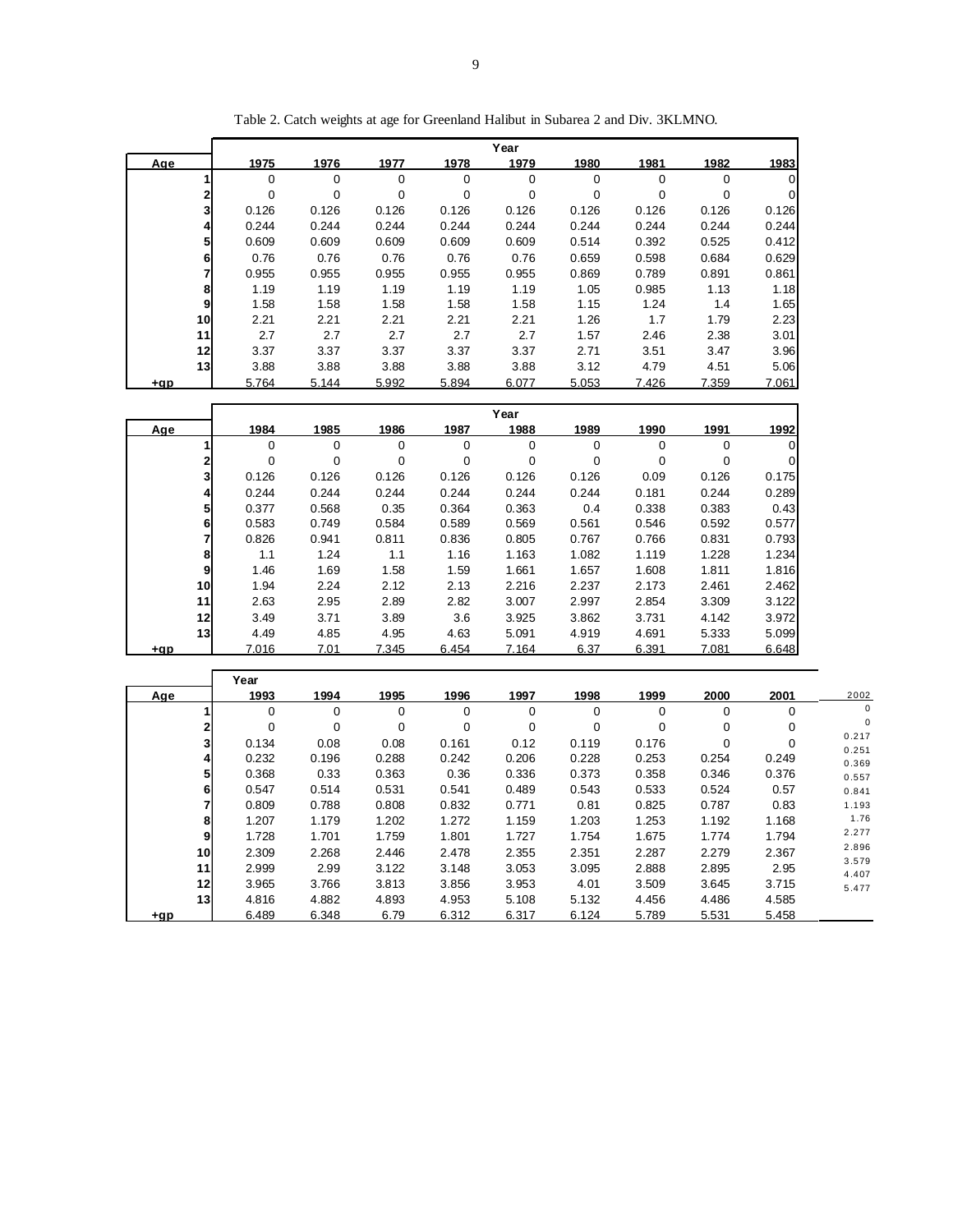Table 3. The European Union survey in Div. 3M catch numbers at age data set for Greenland Halibut in Subarea 2 and Div. 3KLMNO.

| <b>Start of fishing</b><br>End of fishing |                | 0.5<br>0.6 |                |      |      |      |       |      |      |      |     |     |      |  |
|-------------------------------------------|----------------|------------|----------------|------|------|------|-------|------|------|------|-----|-----|------|--|
|                                           |                |            | Numbers at age |      |      |      |       |      |      |      |     |     |      |  |
| Year                                      | Effort         |            |                | 3    |      |      | 6     |      |      | q    | 10  | 11  | 12   |  |
| 1991                                      | 1              | 349        | $-1$           | 235  | 993  | 1956 | 1253  | 2283 | 545  | 464  | 388 | 122 | $-1$ |  |
| 1992                                      | 1 <sub>1</sub> | 922        | 800            | 286  | 861  | 1600 | 1996  | 1793 | 991  | 473  | 266 | 139 | 67   |  |
| 1993                                      | 1 <sub>1</sub> | 937        | 933            | 599  | 566  | 960  | 1574  | 1732 | 1388 | 905  | 257 | 141 | 51   |  |
| 1994                                      | 1              | 832        | 706            | 1082 | 1224 | 1365 | 2233  | 2096 | 1213 | 689  | 264 | 95  | 54   |  |
| 1995                                      | 1              | 6165       | 1394           | 1369 | 1249 | 1709 | 3793  | 3026 | 1729 | 1134 | 254 | 68  | 26   |  |
| 1996                                      | 1 <sup>1</sup> | 2874       | 4613           | 1527 | 2066 | 3070 | 4394  | 2020 | 1378 | 392  | 75  | 31  | 35   |  |
| 1997                                      | 1              | 1597       | 2113           | 4396 | 5157 | 5216 | 6045  | 3885 | 1709 | 593  | 200 | 33  | 22   |  |
| 1998                                      | 1              | 1434       | 1268           | 5149 | 7835 | 9168 | 8821  | 6334 | 2339 | 703  | 201 | 27  | 6    |  |
| 1999                                      | 1 <sub>1</sub> | 525        | 426            | 1904 | 7178 | 9818 | 9599  | 4382 | 1544 | 322  | 101 | 8   | 4    |  |
| 2000                                      | 1              | 1602       | 147            | 312  | 1405 | 5557 | 11591 | 4093 | 1701 | 351  | 98  | 49  | -1   |  |
| 2001                                      | 1              | 4157       | 839            | 1154 | 687  | 2044 | 5927  | 5569 | 2978 | 168  | 49  | 7   | -1   |  |
| 2002                                      | $\mathbf 1$    | 1996       | 1638           | 1619 | 1099 | 2734 | 4165  | 4704 | 998  | 130  | 59  | 20  | -1   |  |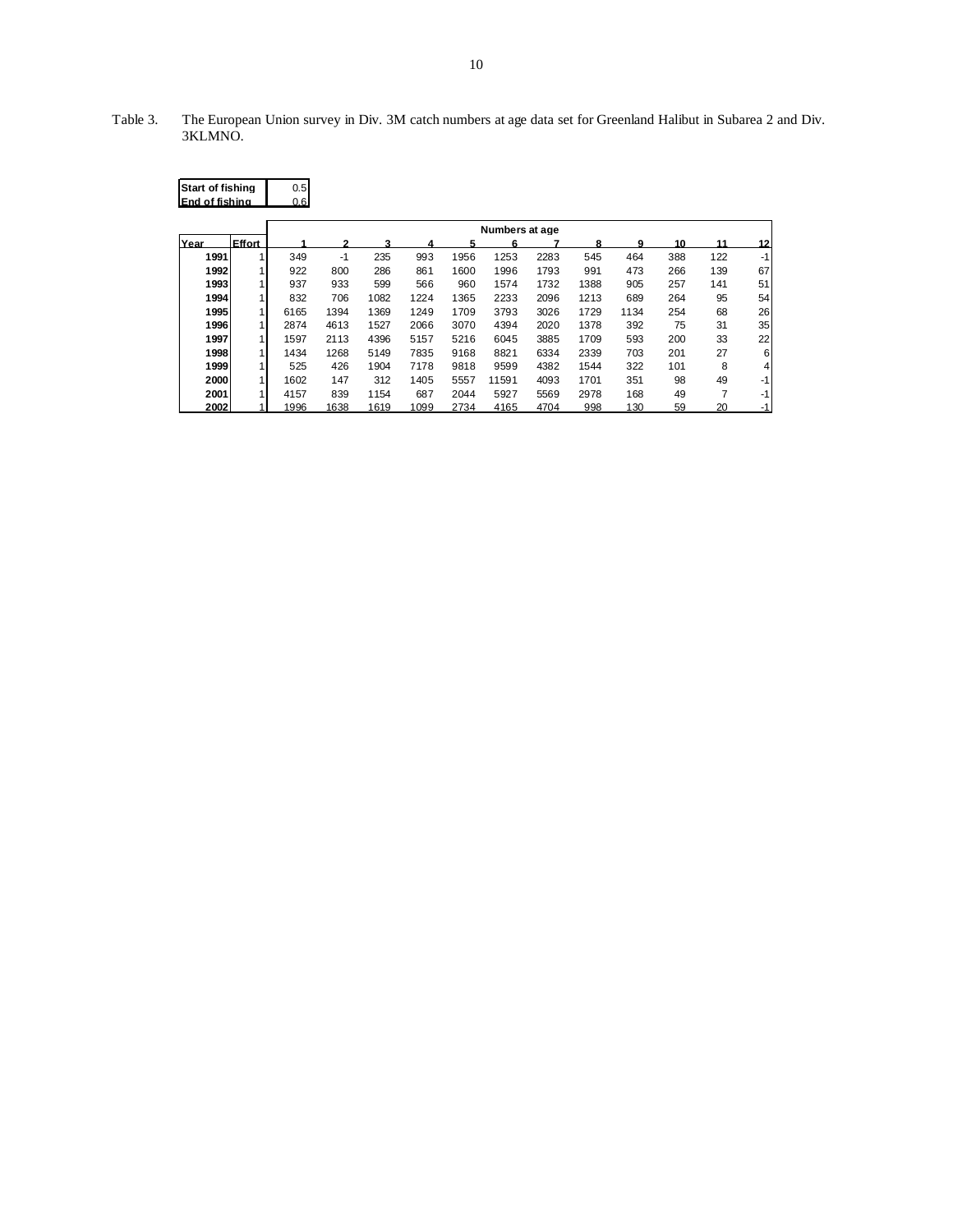Table 4. The Canadian surveys catch numbers at age data set for Greenland Halibut in Subarea 2 and Div. 3KLMNO.

| CAN RV0 | Div. 2J3K Fall Engel Campelen converted |
|---------|-----------------------------------------|
|---------|-----------------------------------------|

| Start of fishing       | n gl |
|------------------------|------|
| <b>IEnd of fishing</b> |      |
|                        |      |

|      |                |       |       |       |       |       |       | Numbers at age |      |      |      |      |      |      |
|------|----------------|-------|-------|-------|-------|-------|-------|----------------|------|------|------|------|------|------|
| Year | Effort         |       |       |       |       | 5     | 6     |                | 8    | 9    | 10   | 11   | 12   | 13   |
| 1978 | 1              | 9.61  | 40.24 | 33.37 | 19.52 | 12.5  | 8.34  | 5.15           | 2.26 | 1.27 | 0.96 | 0.81 | 0.49 | 0.32 |
| 1979 | 1              | 10.81 | 18.07 | 13.47 | 7.15  | 7.47  | 7.21  | 3.5            | 1.41 | 0.67 | 0.64 | 0.42 | 0.37 | 0.31 |
| 1980 |                | 6.78  | 6.53  | 6.2   | 5.58  | 7.07  | 7.56  | 4.72           | 1.59 | 0.71 | 0.56 | 0.63 | 0.41 | 0.27 |
| 1981 | 1              | 19.39 | 22.99 | 15.42 | 6.01  | 6.58  | 7.25  | 5.15           | 2.21 | 1.02 | 0.59 | 0.48 | 0.22 | 0.12 |
| 1982 | 1              | 4.75  | 5.1   | 12.78 | 10.81 | 8.09  | 5.76  | 6.06           | 6.29 | 2.65 | 1.02 | 0.6  | 0.38 | 0.27 |
| 1983 | 1              | 1.66  | 4.45  | 10.56 | 11.41 | 10.45 | 7.45  | 7.56           | 5.67 | 2.19 | 0.65 | 0.46 | 0.33 | 0.24 |
| 1984 | 1 <sup>1</sup> | 4.47  | 7.11  | 9.56  | 10.29 | 15.34 | 7.74  | 5.44           | 3.5  | 1.7  | 0.74 | 0.35 | 0.24 | 0.2  |
| 1985 | 1              | 24.59 | 14.67 | 8.71  | 6.87  | 9.5   | 8.86  | 5.98           | 2.26 | 1.03 | 0.75 | 0.3  | 0.27 | 0.12 |
| 1986 | 1              | 17.21 | 13.96 | 16.62 | 14.64 | 9.49  | 11.04 | 9.54           | 3.19 | 1    | 0.34 | 0.26 | 0.23 | 0.12 |
| 1987 | 1 <sup>1</sup> | 5.04  | 11.21 | 29.44 | 12.17 | 9.62  | 6.89  | 6.39           | 3.27 | 1.25 | 0.37 | 0.19 | 0.19 | 0.1  |
| 1988 | 1              | 8.82  | 10.54 | 15.04 | 17.03 | 14.9  | 7.82  | 5.65           | 1.65 | 0.43 | 0.16 | 0.1  | 0.06 | 0.05 |
| 1989 | 1              | 7.1   | 12.54 | 23.84 | 25.22 | 17.4  | 9.95  | 5.34           | 1.36 | 0.4  | 0.11 | 0.08 | 0.02 | $-1$ |
| 1990 | 1              | 1.34  | 5.26  | 9.95  | 23.39 | 15.38 | 9.21  | 4.81           | 0.83 | 0.21 | 0.1  | 0.09 | 0.05 | 0.03 |
| 1991 | 1 <sup>1</sup> | 13.8  | 5.59  | 6.08  | 13.32 | 9.05  | 5.41  | 1.29           | 0.26 | 0.08 | 0.05 | 0.02 | 0.01 | $-1$ |
| 1992 |                | 5.69  | 23.78 | 20.4  | 13.59 | 4.84  | 3.11  | 1.27           | 0.12 | 0.02 | 0.01 | $-1$ | $-1$ | $-1$ |
| 1993 |                | 8.08  | 43.64 | 64    | 19.28 | 5.56  | 1.76  | 0.74           | 0.23 | 0.03 | $-1$ | $-1$ | 0.02 | $-1$ |
| 1994 |                | 29.79 | 21.62 | 22.61 | 18.9  | 7.22  | 1.32  | 0.61           | 0.19 | 0.03 | 0.01 |      |      |      |

**CAN RV4 Div. 2J3KL Fall True Campelen**

0.8 **Start of fishing End of fishing**

|      |        |       | Numbers at age |       |       |       |       |       |       |       |       |       |       |       |
|------|--------|-------|----------------|-------|-------|-------|-------|-------|-------|-------|-------|-------|-------|-------|
| Year | Effort |       |                |       |       |       |       |       | 8     | q     |       |       |       | 13    |
| 1995 |        | 30.31 | 31.19          | 9.695 | 3.626 | 4.528 | 1.548 | 0.294 | 0.071 | 0.011 | 0.006 | 0.003 | 0.004 | 0.004 |
| 1996 |        | 59.31 | 29.08          | 20.85 | 6.588 | 4.616 | 2.031 | 0.831 | 0.182 | 0.131 | 0.041 | 0.018 | 0.011 | 0.012 |
| 1997 |        | 17.1  | 34.25          | 26.66 | 15.3  | 7.78  | 3.745 | 1.75  | 0.601 | 0.167 | 0.051 | 0.03  | 0.021 | 0.013 |
| 1998 |        | 13.19 | 15.5           | 18.82 | 14.01 | 10.16 | 3.997 | 1.78  | 0.474 | 0.134 | 0.043 | 0.026 | 0.018 | 0.008 |
| 1999 |        | 8.647 | 20.62          | 15.96 | 15.87 | 12.83 | 7.758 | 2.495 | 0.476 | 0.089 | 0.042 | 0.015 | 0.007 | 0.023 |
| 2000 |        | 23.21 | 13.91          | 9.738 | 7.681 | 8.749 | 5.447 | 1.832 | 0.351 | 0.055 | 0.023 | 0.016 | 0.006 | 0.005 |
| 2001 |        | 25.96 | 12.85          | 10.05 | 9.749 | 6.109 | 5.612 | 2.493 | 0.494 | 0.087 | 0.019 | 0.01  | 0.008 | 0.012 |
| 2002 |        | 23.87 | 14.56          | 7.64  | 6.29  | 4.37  | .63   | 0.73  | 0.23  | 0.03  | 0.01  | 0.01  | -1    | 0.01  |

**CAN RV5 Div. 3LNO Spring True Campelen**

0.3  $0.45$ **Start of fishing End of fishing**

|      |               |       |       |       | Numbers at age |       |       |       |       |
|------|---------------|-------|-------|-------|----------------|-------|-------|-------|-------|
| Year | <b>Fffort</b> |       |       |       |                |       |       |       | 8     |
| 1996 |               | 1.621 | 4.241 | 4.599 | 2.183          | 0.827 | 0.284 | 0.057 | 0.001 |
| 1997 |               | 1.162 | 3.924 | 5.16  | 3.227          | 1.461 | 0.507 | 0.099 | 0.013 |
| 1998 |               | 0.22  | 0.814 | 3.847 | 6.186          | 4.955 | 1.238 | 0.326 | 0.072 |
| 1999 |               | 0.292 | 0.552 | 1.149 | 1.982          | 3.388 | 1.09  | 0.242 | 0.05  |
| 2000 |               | 0.793 | 1.069 | 1.068 | 1.506          | 1.954 | 2.037 | 0.556 | 0.031 |
| 2001 |               | 0.565 | 0.714 | 0.739 | 0.676          | 0.796 | 0.716 | 0.279 | 0.023 |
| 2002 |               | 0.642 | 0.572 | 0.603 | 0.581          | 0.608 | 0.208 | 0.049 | 0.006 |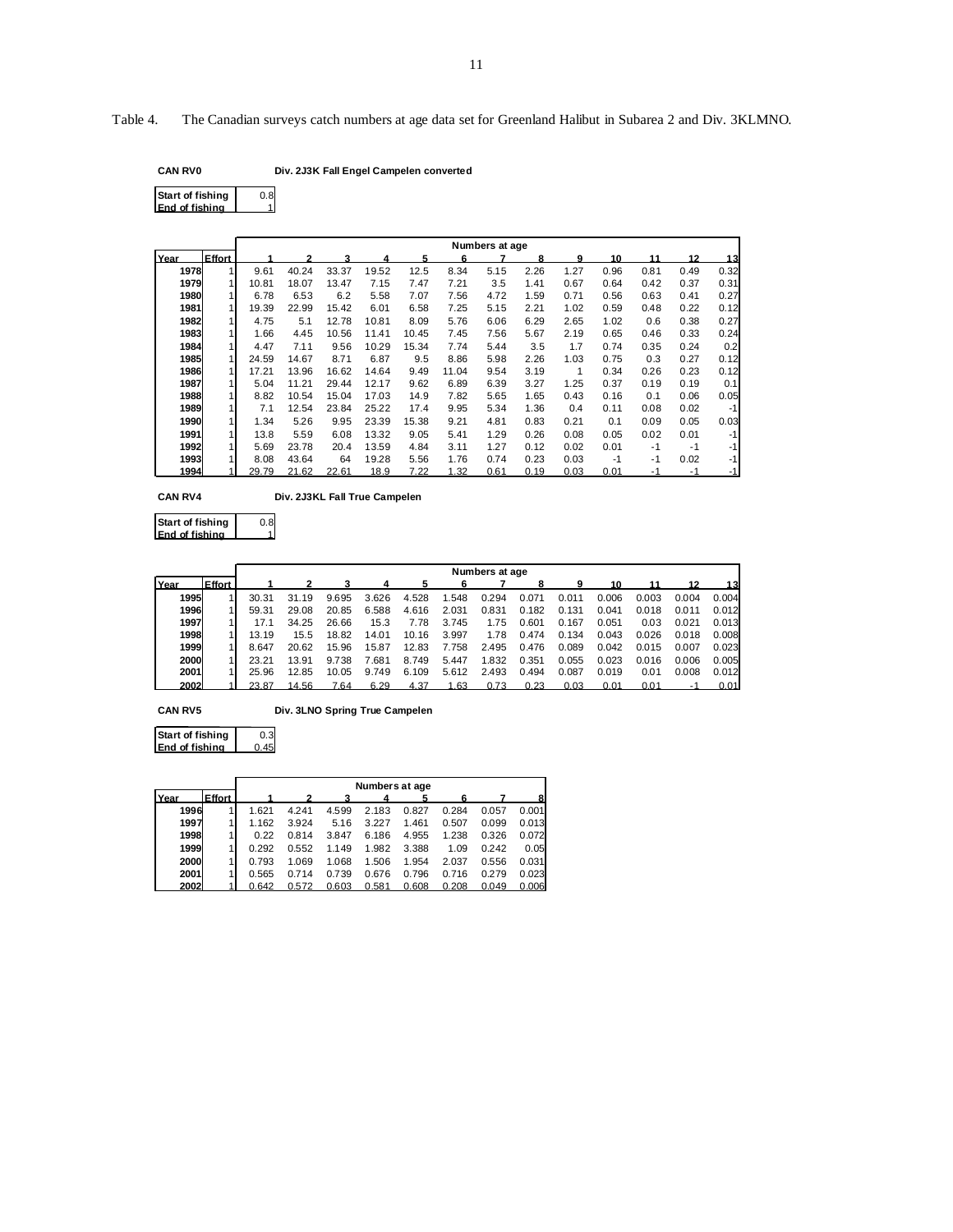|                     |      | Can RV0 |         | Can RV4 |         | Can RV5 | EU Surv. |    |  |
|---------------------|------|---------|---------|---------|---------|---------|----------|----|--|
|                     | R    | N       | R       | N       | R       | N       | R        | N  |  |
| Age1/2              | 0.22 | 16      | 0.66    | 7       | 0.60    | 6       | 0.72     | 11 |  |
| Age $2/3$           | 0.38 | 16      | 0.80    | 7       | 0.85    | 6       | 0.68     | 10 |  |
| Age3/4              | 0.38 | 16      | 0.80    | 7       | 0.92    | 6       | 0.88     | 11 |  |
| Age4/5              | 0.26 | 16      | 0.70    | 7       | 0.87    | 6       | 0.87     | 11 |  |
| Age5/6              | 0.65 | 16      | 0.73    |         | 0.76    | 6       | 0.86     | 11 |  |
| Age <sub>6</sub> /7 | 0.74 | 16      | 0.29    | 7       | 0.44    | 6       | 0.84     | 11 |  |
| Age7/8              | 0.80 | 16      | 0.36    | 7       | $-0.03$ | 6       | 0.20     | 11 |  |
| Age8/9              | 0.91 | 16      | $-0.50$ |         |         |         | $-0.57$  | 11 |  |

Table 5. Internal survey consistency - Correlation coefficients R and number of data point N, for Ln(Na+1,y+1,s1)/Ln(Na,y,s1).

Table 6. Between survey consistency - Correlation coefficients R and number of data point N, for Ln(Na,y,s1)/Ln(Na,y,s2).

|       | <b>RVO/EU</b> |   | RV4/RV5 |   | <b>RV5/EU</b> |   | EU/RV4  |   |
|-------|---------------|---|---------|---|---------------|---|---------|---|
|       | R             | N | R       | N | R             | N | R       | N |
| Age 1 | $-0.25$       | 4 | 0.79    | 7 | 0.52          | 7 | 0.76    | 8 |
| Age 2 | 0.94          | 3 | 0.83    | 7 | 0.56          | 7 | 0.56    | 8 |
| Age 3 | 0.59          | 4 | 0.93    | 7 | 0.58          | 7 | 0.65    | 8 |
| Age 4 | $-0.23$       | 4 | 0.61    | 7 | 0.86          | 7 | 0.72    | 8 |
| Age 5 | 0.51          | 4 | 0.92    | 7 | 0.95          | 7 | 0.90    | 8 |
| Age 6 | $-0.72$       | 4 | 0.84    | 7 | 0.97          | 7 | 0.86    | 8 |
| Age 7 | 0.15          | 4 | 0.81    | 7 | 0.53          | 7 | 0.56    | 8 |
| Age 8 | $-0.29$       | 4 | 0.79    | 7 | 0.54          | 7 | 0.37    | 8 |
| Age 9 | $-0.29$       | 4 | 0.00    | 7 | 0.00          | 7 | $-0.11$ | 8 |

Table 7. Consistency between surveys and XSA - Correlation coefficients R and number of data point N, for Ln(Na,y,s)/Ln(Na,y,NXSAa,y).

|       | <b>RVO/XSA</b> |    | <b>RV4/XSA</b> |   | <b>RV5/XSA</b> |   | <b>EU/XSA</b> |    |
|-------|----------------|----|----------------|---|----------------|---|---------------|----|
|       | R              | N  | R              | N | R              | N | R             | N  |
| Age 1 | 0.15           | 17 | 0.85           | 8 | 0.83           | 7 | 0.41          | 12 |
| Age 2 | $-0.40$        | 17 | 0.83           | 8 | 0.85           | 7 | 0.85          | 11 |
| Age 3 | 0.00           | 17 | 0.86           | 8 | 0.95           |   | 0.35          | 12 |
| Age 4 | 0.51           | 17 | 0.68           | 8 | 0.93           | 7 | 0.63          | 12 |
| Age 5 | 0.59           | 17 | 0.90           | 8 | 0.91           | 7 | 0.33          | 12 |
| Age 6 | 0.25           | 17 | 0.80           | 8 | 0.73           | 7 | $-0.13$       | 12 |
| Age 7 | $-0.10$        | 17 | 0.49           | 8 | 0.22           | 7 | $-0.19$       | 12 |
| Age 8 | $-0.34$        | 17 | 0.31           | 8 | 0.11           |   | $-0.66$       | 12 |
| Age 9 | $-0.42$        | 17 | $-0.23$        | 8 | 0.00           |   | 0.34          | 12 |

RV0: Canadian 2J3K 1978-1994 Engel series converted to Campelen RV4: Canadian 2J3KL Fall 1995-2002 Campelen series

Canadian 2J3KL Fall 1995-2002 Campelen series

RV5: Canadian Div. 3LNO 1996-2002 Spring True Campelen

EU: EU 3M survey 1991-2002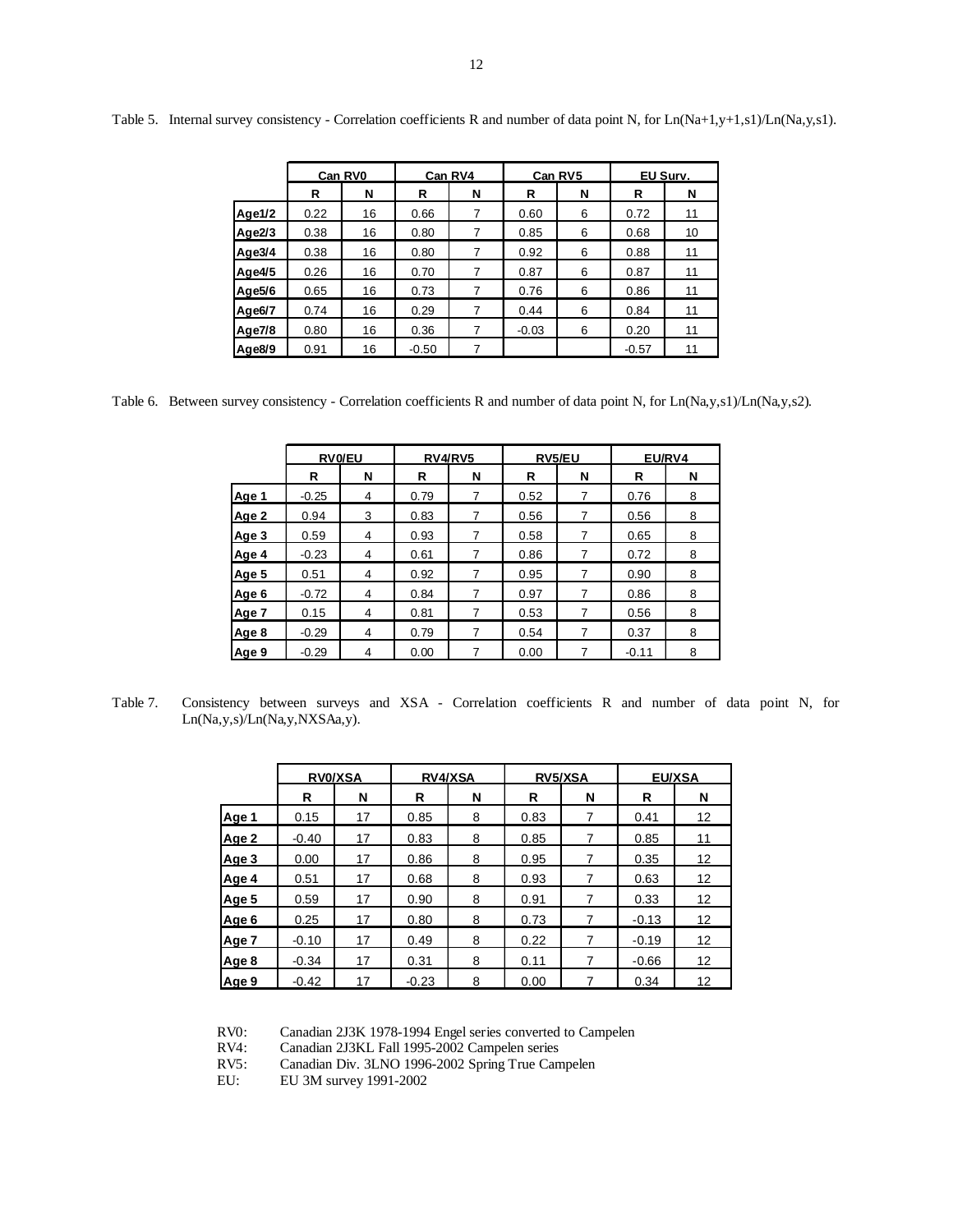Table 8a. The 2003 XSA model formulation for Greenland Halibut in Subarea 2 and Div. 3KLMNO.

Lowestoft VPA Version 3.1

10/06/2003 15:52

Extended Survivors Analysis

G. halibut SA2+3KLMNO Index file: (Combined sexes with plus group)

CPUE data from file GhalTUN5.txt

Catch data for 28 years. 1975 to 2002. Ages 1 to 14.

| Fleet            | First | Last | First | Last |    | Alpha | <b>Beta</b> |
|------------------|-------|------|-------|------|----|-------|-------------|
|                  | vear  | vear | age   | age  |    |       |             |
| <b>EU Survey</b> | 1995  | 2002 |       |      | 12 | 0.5   | 0.6         |
| CAN RV4          | 1995  | 2002 |       |      | 13 | 0.8   |             |
| CAN RV5          | 1996  | 2002 |       |      |    | 0.3   | 0.45        |

Time series weights :

Tapered time weighting not applied

Catchability analysis :

Catchability independent of stock size for all ages

Catchability independent of age for ages >= 11

Terminal population estimation :

Terminal year survivor estimates shrunk towards the mean F of the final 5 years. S.E. of the mean to which the estimates are shrunk = .500

 Oldest age survivor estimates for the years 1975 to 2002 shrunk towards1.000 \* the mean F of ages 10 - 12

S.E. of the mean to which the estimates are shrunk = .500

Minimum standard error for population estimates from each cohort age = .500

Individual fleet weighting not applied

Tuning converged after 90 iterations

Regression weights

1 1 1 1 1 1 1 1 1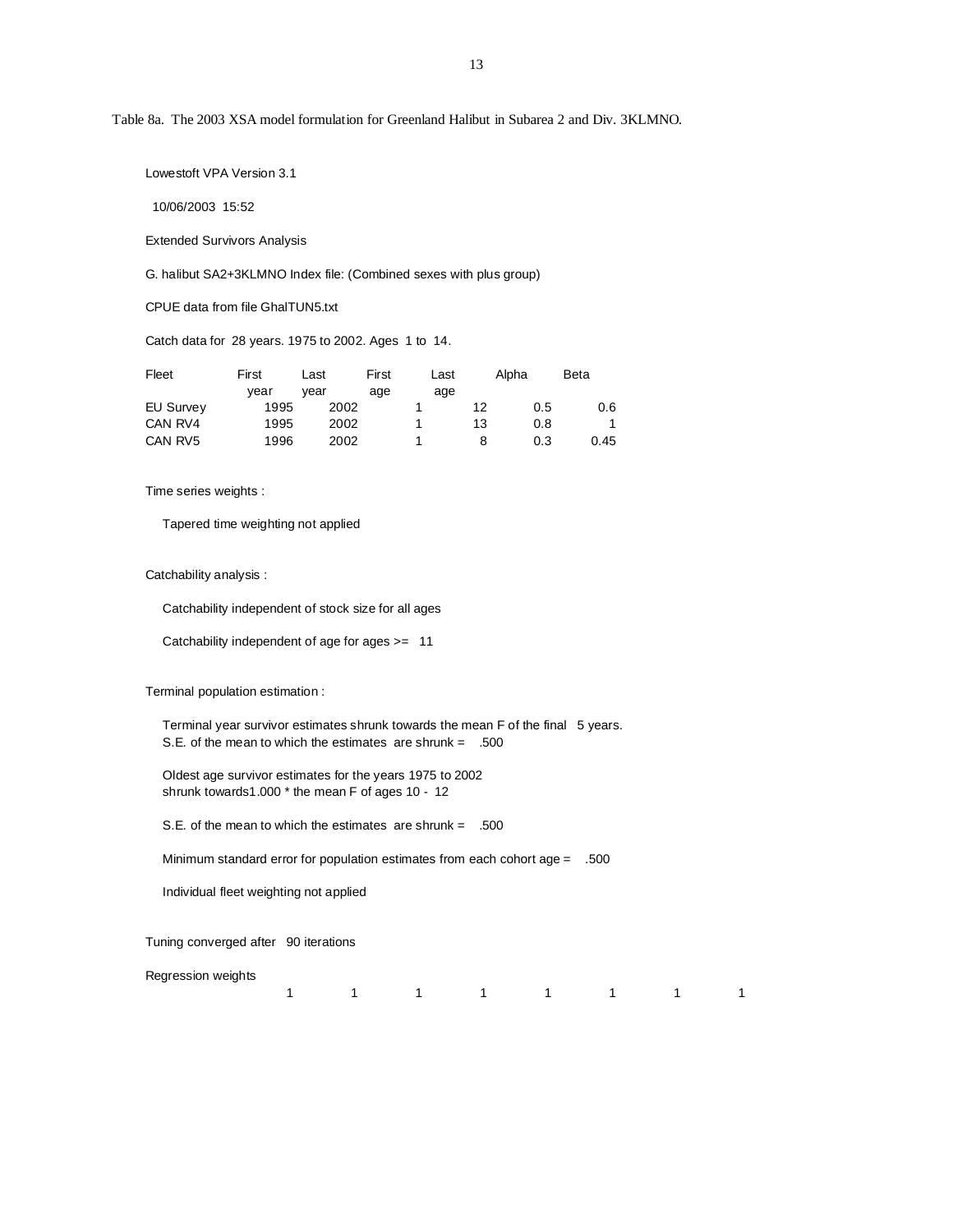Table 8b. The diagnostics of the XSA fit to the Canadian autumn survey catch per unit effort data for the years 1995-2001 (CAN RV4), for Greenland Halibut in NAFO Subarea 2 and Div. 3KLMNO.

| Age |    | 1995    | 1996    | 1997    | 1998    | 1999    | 2000    | 2001    | 2002    |
|-----|----|---------|---------|---------|---------|---------|---------|---------|---------|
|     | 1  | $-0.48$ | 0.36    | $-0.15$ | $-0.01$ | $-0.33$ | 0.36    | 0.16    | 0.09    |
|     | 2  | $-0.08$ | $-0.36$ | $-0.03$ | $-0.09$ | 0.6     | 0.3     | $-0.08$ | $-0.26$ |
|     | 3  | $-0.34$ | $-0.09$ | $-0.06$ | $-0.24$ | 0.33    | 0.24    | 0.37    | $-0.21$ |
|     | 4  | $-0.7$  | $-0.27$ | 0.05    | $-0.25$ | 0.05    | 0.05    | 0.7     | 0.36    |
|     | 5  | $-0.31$ | $-0.11$ | 0.23    | $-0.01$ | $-0.02$ | $-0.23$ | 0.18    | 0.27    |
|     | 6  | $-0.54$ | $-0.37$ | 0.41    | 0.32    | 0.39    | $-0.11$ | 0.13    | $-0.24$ |
|     | 7  | $-1.14$ | $-0.34$ | 0.36    | 0.49    | 0.82    | 0.25    | 0.3     | $-0.74$ |
|     | 8  | $-1.4$  | $-0.45$ | 0.64    | 0.41    | 0.62    | 0.23    | 0.51    | $-0.55$ |
|     | 9  | $-1.96$ | 0.61    | 0.91    | 0.66    | 0.33    | $-0.07$ | 0.29    | $-0.77$ |
|     | 10 | $-1.52$ | 0.36    | 0.73    | 0.61    | 0.59    | 0.06    | $-0.07$ | $-0.76$ |
|     | 11 | $-1.6$  | 0.16    | 0.62    | 0.65    | 0.13    | 0.22    | $-0.1$  | $-0.08$ |
|     | 12 | $-0.76$ | 0.12    | 0.75    | 0.45    | $-0.14$ | $-0.37$ | $-0.05$ | 99.99   |
|     | 13 | $-0.67$ | 0.78    | 0.69    | 0.12    | 1.07    | $-0.04$ | 0.78    | 0.58    |

Mean log catchability and standard error of ages with catchability

independent of year class strength and constant w.r.t. time

| Age        |           | 2         | -3        | 4       | 5         | -6        |           | 8       | 9        | 10       |
|------------|-----------|-----------|-----------|---------|-----------|-----------|-----------|---------|----------|----------|
| Mean Log q | $-8.0663$ | $-8.0241$ | $-8.2139$ | -8.4622 | $-8.5521$ | $-8.9063$ | $-9.1027$ | -9.7503 | -10.6858 | -11.2923 |
| S.E(Log q) | 0.3055    | 0.3084    | 0.2725    | 0.4226  | 0.2132    | 0.3667    | 0.6713    | 0.7312  | 0.9457   | 0.7831   |
| Age        | $\sim$ 11 | 12        |           |         |           |           |           |         |          |          |
| Mean Log q | -11.4287  | -11.4287  | -11.4287  |         |           |           |           |         |          |          |
| S.E(Log q) | 0.7025    | 0.5034    | 0.7198    |         |           |           |           |         |          |          |

Regression statistics :

Fleet : CAN RV4

Ages with q independent of year class strength and constant w.r.t. time.

| Age |                | Slope    | t-value  | Intercept | RSquare | No Pts | Reg s.e | Mean Q   |
|-----|----------------|----------|----------|-----------|---------|--------|---------|----------|
|     | 1              | 1.02     | $-0.089$ | 7.99      | 0.72    | 8      | 0.34    | $-8.07$  |
|     | $\overline{2}$ | 1.64     | $-2.289$ | 6         | 0.68    | 8      | 0.4     | $-8.02$  |
|     | 3              | 1.39     | $-1.646$ | 7.12      | 0.75    | 8      | 0.34    | $-8.21$  |
|     | 4              | 1.52     | $-1.146$ | 7.24      | 0.45    | 8      | 0.63    | $-8.46$  |
|     | 5              | 1.28     | $-1.272$ | 7.95      | 0.78    | 8      | 0.26    | $-8.55$  |
|     | 6              | 0.8      | 0.697    | 9.23      | 0.66    | 8      | 0.3     | $-8.91$  |
|     | 7              | 0.73     | 0.568    | 9.36      | 0.43    | 8      | 0.52    | $-9.1$   |
|     | 8              | 0.64     | 0.395    | 9.55      | 0.17    | 8      | 0.5     | $-9.75$  |
|     | 9              | $-0.44$  | $-0.736$ | 7.48      | 0.04    | 8      | 0.43    | $-10.69$ |
|     | 10             | 47.42    | $-0.295$ | 166.32    | 0       | 8      | 39.82   | $-11.29$ |
|     | 11             | 0.66     | 0.209    | 10.11     | 0.06    | 8      | 0.5     | $-11.43$ |
|     | 12             | 0.19     | 2.127    | 7.96      | 0.58    | 7      | 0.08    | $-11.43$ |
|     | 13             | $-10.13$ | $-0.814$ | $-36.62$  | 0       | 8      | 5.91    | $-11.02$ |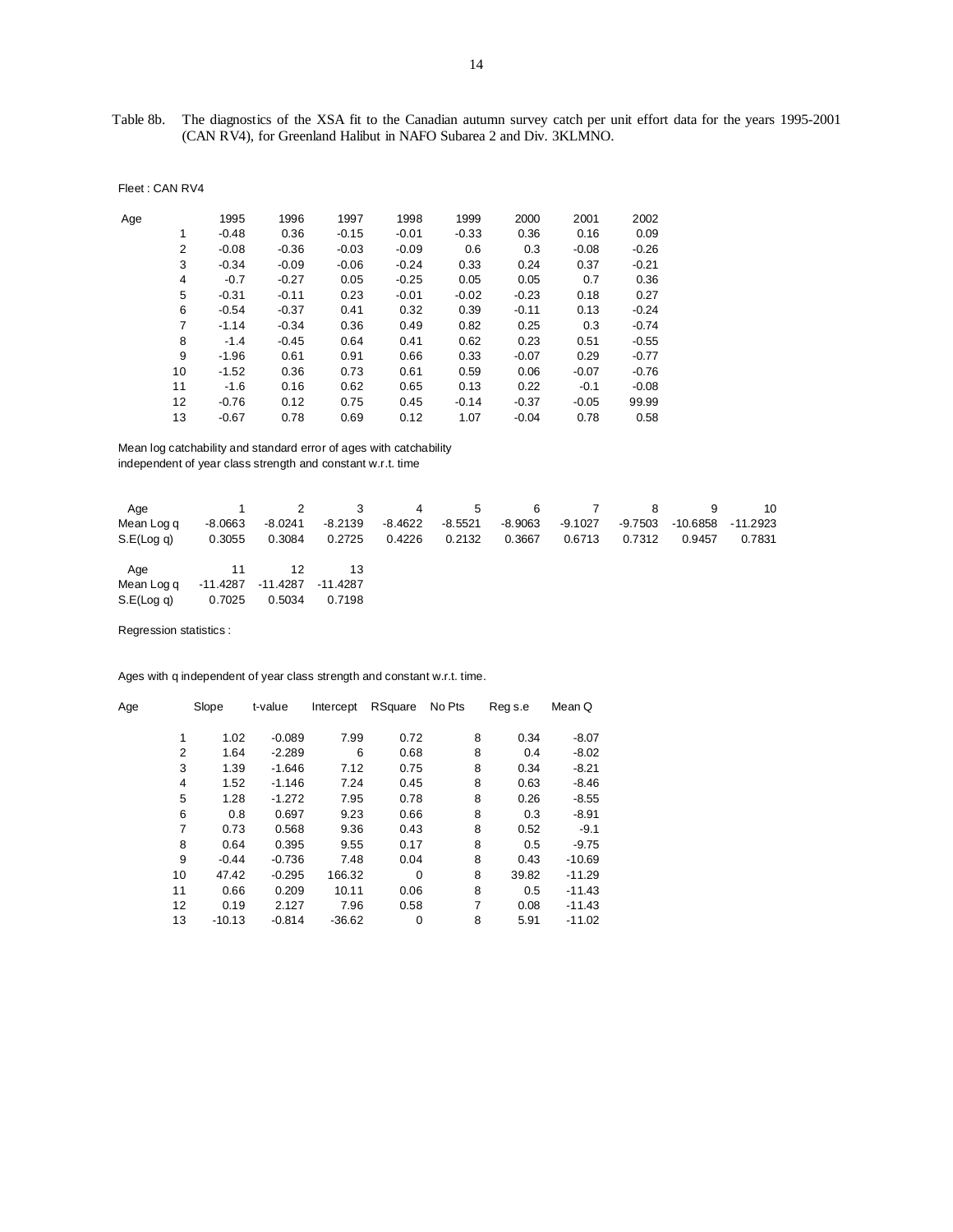Table 8c. The diagnostics of the XSA fit to the Canadian spring survey catch per unit effort data for the years 1996-2001 (CAN RV5), for Greenland Halibut in NAFO Subarea 2 and Div. 3KLMNO.

| Age |    | 1995                                 | 1996    | 1997    | 1998    | 1999    | 2000   | 2001    | 2002    |  |  |  |
|-----|----|--------------------------------------|---------|---------|---------|---------|--------|---------|---------|--|--|--|
|     | 1  | 99.99                                | 0.21    | 0.6     | $-0.66$ | $-0.28$ | 0.42   | $-0.23$ | $-0.08$ |  |  |  |
|     | 2  | 99.99                                | 0.47    | 0.56    | $-0.29$ | $-0.27$ | 0.49   | $-0.21$ | $-0.75$ |  |  |  |
|     | 3  | 99.99                                | 0.46    | 0.36    | 0.23    | $-0.25$ | 0.08   | $-0.19$ | $-0.69$ |  |  |  |
|     | 4  | 99.99                                | 0.27    | 0.15    | 0.59    | $-0.38$ | 0.07   | $-0.32$ | $-0.37$ |  |  |  |
|     | 5  | 99.99                                | $-0.31$ | 0.08    | 0.79    | 0.19    | $-0.2$ | $-0.35$ | $-0.2$  |  |  |  |
|     | 6  | 99.99                                | $-0.65$ | 0.1     | 0.82    | 0.15    | 0.58   | $-0.28$ | $-0.71$ |  |  |  |
|     | 7  | 99.99                                | $-0.83$ | $-0.35$ | 0.99    | 0.59    | 0.97   | 0.09    | $-1.45$ |  |  |  |
|     | 8  | 99.99                                | $-2.55$ | $-0.16$ | 1.53    | 1.31    | 0.81   | 0.35    | $-1.28$ |  |  |  |
|     |    | 9 No data for this fleet at this age |         |         |         |         |        |         |         |  |  |  |
|     | 10 | No data for this fleet at this age   |         |         |         |         |        |         |         |  |  |  |

11 No data for this fleet at this age

12 No data for this fleet at this age

13 No data for this fleet at this age

 Mean log catchability and standard error of ages with catchability independent of year class strength and constant w.r.t. time

| Age                                                                             |  | - 33 | $\overline{a}$ | $\sim$ 5 |  | - 8 |
|---------------------------------------------------------------------------------|--|------|----------------|----------|--|-----|
| Mean Log q -11.6161 -10.8828 -10.3751 -10.221 -10.207 -10.7992 -11.636 -13.1249 |  |      |                |          |  |     |
| S.E(Log q) 0.4385 0.5052 0.4021 0.3737 0.4003 0.585 0.9286 1.4726               |  |      |                |          |  |     |

Regression statistics :

Ages with q independent of year class strength and constant w.r.t. time.

| Age | Slope |      | t-value  | Intercept | RSquare | No Pts | Reg s.e | Mean Q   |
|-----|-------|------|----------|-----------|---------|--------|---------|----------|
|     | 1     | 0.69 | 1.001    | 11.49     | 0.68    |        | 0.3     | $-11.62$ |
|     | 2     | 0.73 | 0.976    | 10.95     | 0.72    | 7      | 0.37    | $-10.88$ |
|     | 3     | 0.67 | 2.26     | 10.58     | 0.9     |        | 0.21    | $-10.38$ |
|     | 4     | 0.73 | 1.54     | 10.4      | 0.86    | 7      | 0.24    | $-10.22$ |
|     | 5     | 0.68 | 1.553    | 10.37     | 0.82    | 7      | 0.24    | $-10.21$ |
|     | 6     | 0.67 | 0.801    | 10.72     | 0.53    | 7      | 0.4     | $-10.8$  |
|     | 7     | 1.34 | $-0.224$ | 12.13     | 0.08    | 7      | 1.35    | $-11.64$ |
|     | 8     | 1.02 | $-0.006$ | 13.21     | 0.02    | 7      | 1.65    | $-13.12$ |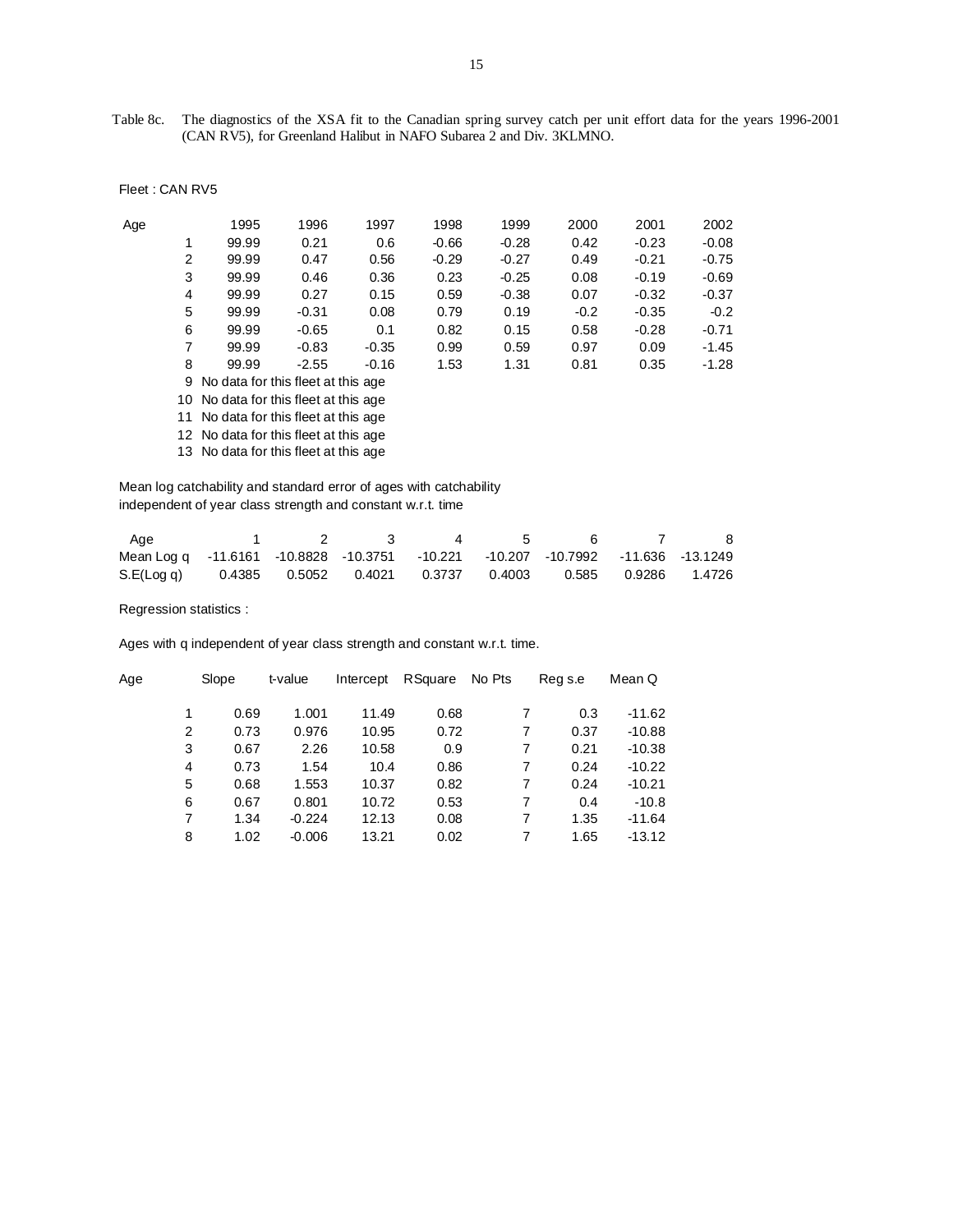# Table 8d. Diagnostics of the fit to the European Union summer survey data for the years 1995-2001, for Greenland Halibut in NAFO Subarea 2 and Div. 3KLMNO.

|  |  | Fleet: EU Survey |
|--|--|------------------|
|--|--|------------------|

| Age |                | 1995                                  | 1996     | 1997    | 1998    | 1999    | 2000    | 2001    | 2002    |
|-----|----------------|---------------------------------------|----------|---------|---------|---------|---------|---------|---------|
|     | 1              | 0.31                                  | $-0.29$  | $-0.15$ | 0.15    | $-0.76$ | 0.06    | 0.7     | $-0.01$ |
|     | 2              | $-0.24$                               | 0.75     | 0.14    | 0.35    | $-0.34$ | $-1.3$  | 0.14    | 0.5     |
|     | 3              | $-0.18$                               | $-0.58$  | 0.26    | 0.59    | 0.32    | $-1.09$ | 0.32    | 0.36    |
|     | $\overline{4}$ | $-0.41$                               | $-0.08$  | 0.32    | 0.52    | 0.6     | $-0.3$  | $-0.61$ | $-0.04$ |
|     | 5              | $-0.75$                               | $\Omega$ | 0.35    | 0.41    | 0.24    | $-0.16$ | $-0.4$  | 0.31    |
|     | 6              | $-0.22$                               | $-0.2$   | 0.29    | 0.5     | 0.03    | 0.03    | $-0.45$ | 0.03    |
|     | 7              | 0.14                                  | $-0.56$  | 0.03    | 0.66    | 0.22    | $-0.24$ | $-0.14$ | $-0.11$ |
|     | 8              | 0.12                                  | $-0.09$  | $-0.03$ | 0.27    | 0.02    | 0.08    | 0.51    | $-0.87$ |
|     | 9              | 0.95                                  | $-0.01$  | 0.44    | 0.56    | $-0.17$ | 0.05    | $-0.78$ | $-1.05$ |
|     | 10             | 0.7                                   | $-0.55$  | 0.56    | 0.62    | $-0.08$ | $-0.03$ | $-0.66$ | $-0.55$ |
|     | 11             | 0.96                                  | 0.13     | 0.15    | 0.11    | $-1.07$ | 0.76    | $-1.07$ | 0.02    |
|     | 12             | 0.52                                  | 0.72     | 0.23    | $-1.18$ | $-1.31$ | 99.99   | 99.99   | 99.99   |
|     |                | 13 No data for this fleet at this age |          |         |         |         |         |         |         |

 Mean log catchability and standard error of ages with catchability independent of year class strength and constant w.r.t. time

| Age              |           |           |           | 4         | -5        | 6         |         |           |           | 10        |
|------------------|-----------|-----------|-----------|-----------|-----------|-----------|---------|-----------|-----------|-----------|
| Mean Log q       | $-3.6032$ | -4.1339   | $-3.4952$ | $-2.9755$ | $-2.2544$ | $-1.5316$ | -1.3188 | $-1.3569$ | $-2.2227$ | $-3.0027$ |
| $S.E($ Log q $)$ | 0.4291    | 0.6359    | 0.5731    | 0.4426    | 0.414     | 0.2979    | 0.3589  | 0.401     | 0.6732    | 0.5629    |
| Age              | 11        | 12        |           |           |           |           |         |           |           |           |
| Mean Log q       | $-4.1043$ | $-4.1043$ |           |           |           |           |         |           |           |           |
| $S.E($ Log q $)$ | 0.7405    | 0.9916    |           |           |           |           |         |           |           |           |

Regression statistics :

Ages with q independent of year class strength and constant w.r.t. time.

| Age            | Slope   | t-value  | Intercept | RSquare     | No Pts | Reg s.e | Mean Q  |
|----------------|---------|----------|-----------|-------------|--------|---------|---------|
| 1              | 0.79    | 0.771    | 5.19      | 0.7         | 8      | 0.35    | $-3.6$  |
| $\overline{2}$ | 0.59    | 1.788    | 7.03      | 0.76        | 8      | 0.33    | $-4.13$ |
| 3              | 0.82    | 0.502    | 4.81      | 0.58        | 8      | 0.5     | $-3.5$  |
| 4              | 0.59    | 3.823    | 6.23      | 0.93        | 8      | 0.15    | $-2.98$ |
| 5              | 0.88    | 0.38     | 3.3       | 0.61        | 8      | 0.39    | $-2.25$ |
| 6              | 1.29    | $-0.755$ | $-1.08$   | 0.53        | 8      | 0.4     | $-1.53$ |
| $\overline{7}$ | 1.53    | $-1.089$ | $-3.36$   | 0.41        | 8      | 0.54    | $-1.32$ |
| 8              | 28.15   | $-1.418$ | ******    | $\Omega$    | 8      | 10.55   | $-1.36$ |
| 9              | 0.21    | 1.309    | 7.16      | 0.31        | 8      | 0.13    | $-2.22$ |
| 10             | 0.31    | 1.016    | 6.43      | 0.26        | 8      | 0.17    | -3      |
| 11             | 0.3     | 0.963    | 6.49      | 0.24        | 8      | 0.22    | $-4.1$  |
| 12             | $-2.88$ | $-0.169$ | 15.41     | $\mathbf 0$ | 5      | 3.2     | $-4.31$ |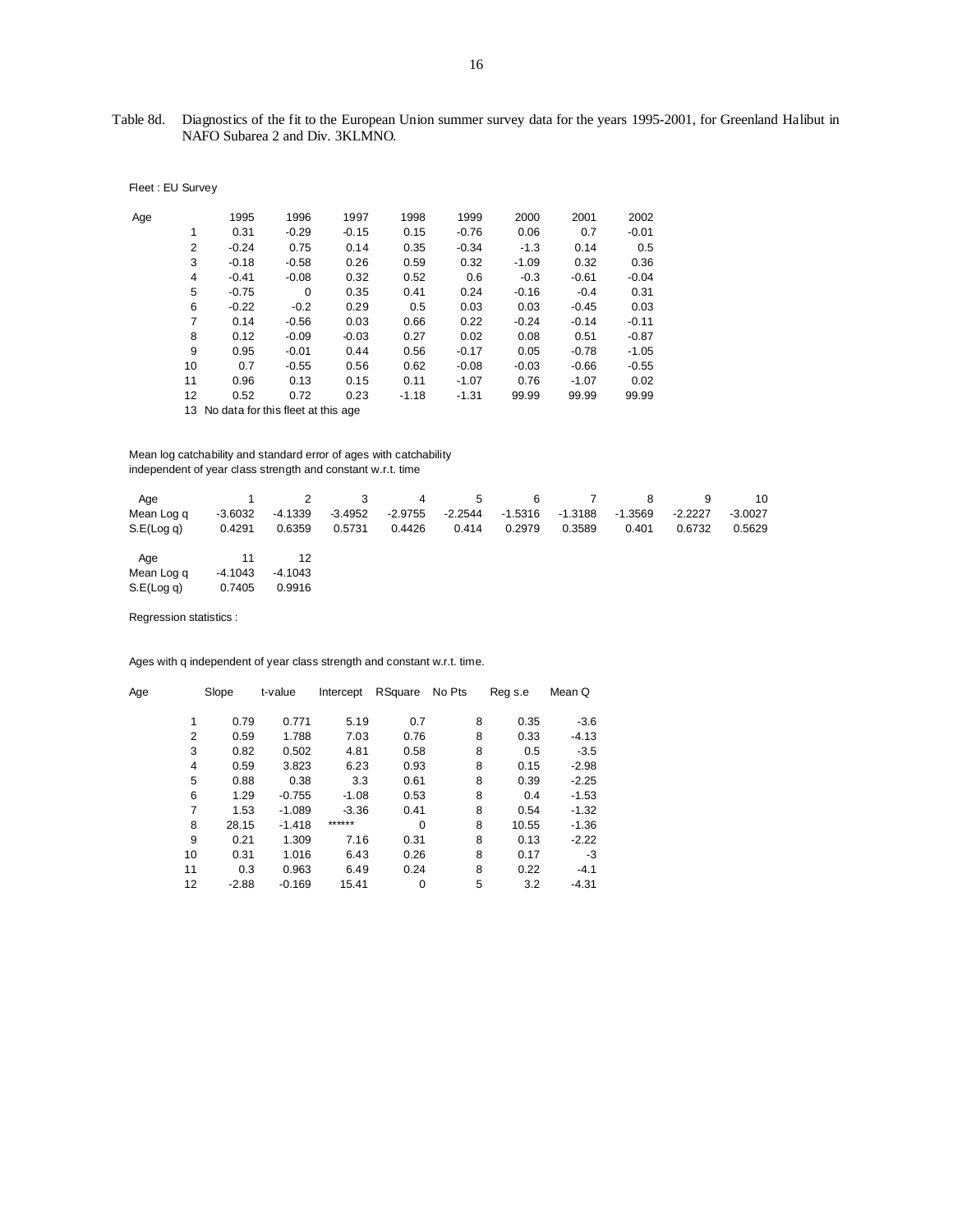Table 8e. The XSA estimates of survivors at the beginning of 2002 derived from each survey, their standard errors and the combined weighted average; for Greenland Halibut in NAFO Subarea 2 and Div. 3KLMNO.

Terminal year survivor and F summaries :

Age 1 Catchability constant w.r.t. time and dependent on age

Year class = 2001

| Fleet            | Estimated Int | Ext | Var   | N | Scaled  | Estimated |
|------------------|---------------|-----|-------|---|---------|-----------|
|                  | Survivors s.e | s.e | Ratio |   | Weights | F         |
| <b>EU Survey</b> | 66975         | 0.5 | O     |   | 0.333   |           |
| CAN RV4          | 74520         | 0.5 | 0     | 0 | 0.333   |           |
| CAN RV5          | 62810         | 0.5 | 0     | O | 0.333   |           |
| F shrinkage mean |               | 0.5 |       |   |         |           |

Weighted prediction :

| Survivors      |       | Int  | Ext  |  | Var   |  |
|----------------|-------|------|------|--|-------|--|
| at end of year |       | s.e  | s.e  |  | Ratio |  |
|                | 67932 | 0.29 | 0.05 |  | 0.173 |  |

Age 2 Catchability constant w.r.t. time and dependent on age

Year class = 2000

| Fleet            | Estimated Int |       | Ext |       | Var   |      | N | Scaled         | Estimated |
|------------------|---------------|-------|-----|-------|-------|------|---|----------------|-----------|
|                  | Survivors s.e |       | s.e |       | Ratio |      |   | <b>Weights</b> | F         |
| <b>EU Survey</b> | 106359        | 0.402 |     | 0.096 |       | 0.24 |   | 0.287          | 0         |
| CAN RV4          | 53773         | 0.354 |     | 0.21  |       | 0.59 |   | 0.37           | 0         |
| CAN RV5          | 35585         | 0.367 |     | 0.26  |       | 0.71 |   | 0.343          | 0         |
| F shrinkage mean |               | 0.5   |     |       |       |      |   |                | 0         |

Weighted prediction :

| Survivors      |       |     | Int  | Ext |      |  | Var   |  |  |
|----------------|-------|-----|------|-----|------|--|-------|--|--|
| at end of year |       | s.e |      | s.e |      |  | Ratio |  |  |
|                | 56739 |     | 0.22 |     | 0.22 |  |       |  |  |

#### Age 3 Catchability constant w.r.t. time and dependent on age

#### Year class = 1999

| Fleet            | Estimated Int |       | Ext   | Var   | N | Scaled         | Estimated |
|------------------|---------------|-------|-------|-------|---|----------------|-----------|
|                  | Survivors s.e |       | s.e   | Ratio |   | <b>Weights</b> | -F        |
| <b>EU Survey</b> | 40331         | 0.335 | 0.092 | 0.27  |   | 0.275          |           |
| CAN RV4          | 34838         | 0.289 | 0.17  | 0.59  |   | 0.371          |           |
| CAN RV5          | 29069         | 0.296 | 0.331 | 1.12  | 3 | 0.353          |           |
| F shrinkage mean |               | 0.5   |       |       |   |                |           |

#### Weighted prediction :

| Survivors      |       |     | Int  | Ext  | N     |   | Var   |  |
|----------------|-------|-----|------|------|-------|---|-------|--|
| at end of year |       | s.e |      | s.e  | Ratio |   |       |  |
|                | 34023 |     | 0.18 | 0.12 |       | a | 0.698 |  |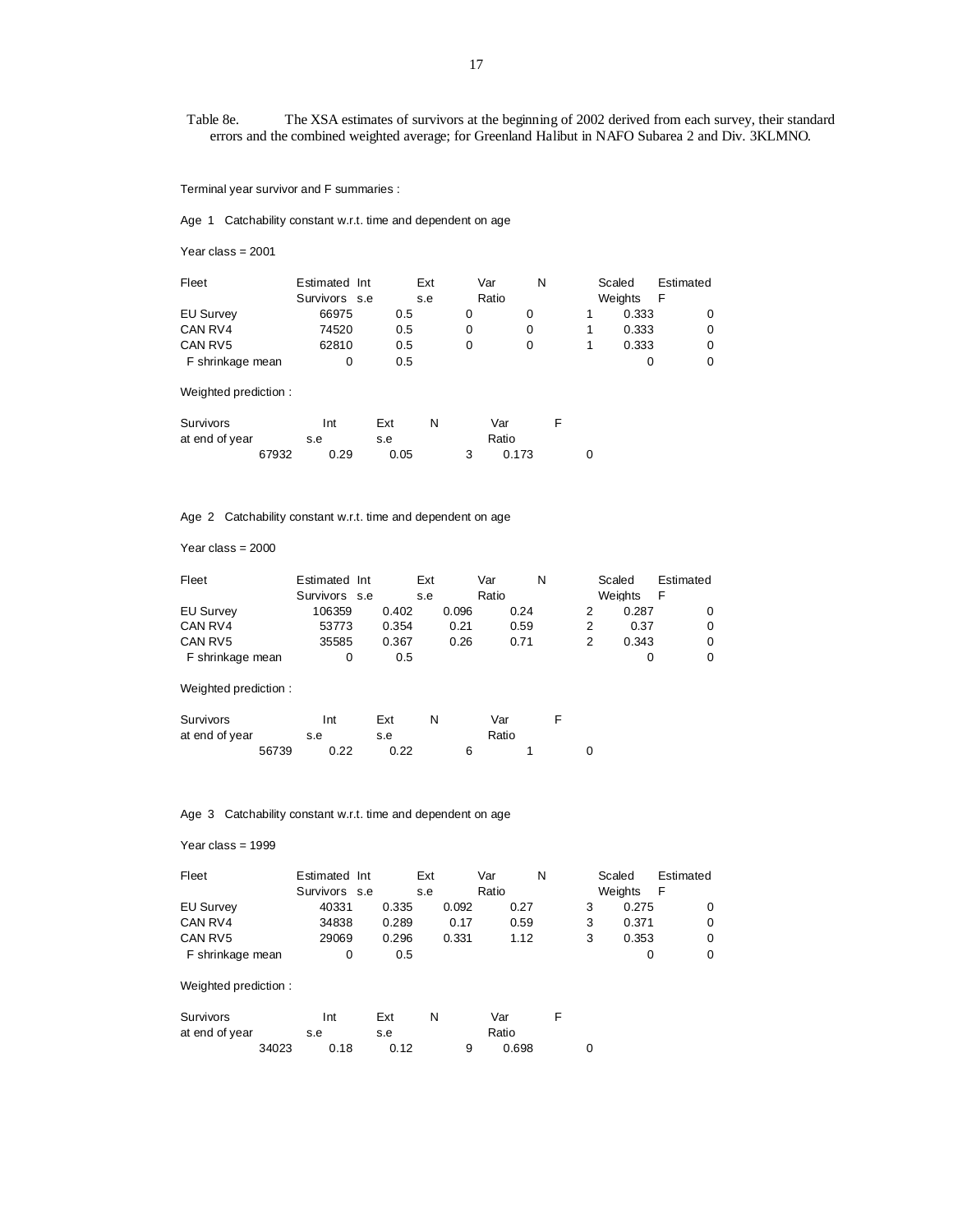Table 8e (cont). The XSA estimates of survivors at the beginning of 2002 derived from each survey, their standard errors and the combined weighted average; for Greenland Halibut in NAFO Subarea 2 and Div. 3KLMNO.

Age 4 Catchability constant w.r.t. time and dependent on age

Year class = 1998

| Fleet                | Estimated Int |       | Ext   | N<br>Var |       | Scaled  | Estimated |
|----------------------|---------------|-------|-------|----------|-------|---------|-----------|
|                      | Survivors s.e |       | s.e   | Ratio    |       | Weights | F         |
| <b>EU Survey</b>     | 13541         | 0.278 | 0.331 | 1.19     | 4     | 0.267   | 0.032     |
| CAN RV4              | 24081         | 0.25  | 0.17  | 0.68     | 4     | 0.33    | 0.018     |
| CAN RV5              | 18137         | 0.255 | 0.188 | 0.74     | 4     | 0.319   | 0.024     |
| F shrinkage mean     | 54605         | 0.5   |       |          |       | 0.084   | 0.008     |
| Weighted prediction: |               |       |       |          |       |         |           |
| Survivors            | Int           | Ext   | N     | Var      | F     |         |           |
| at end of year       | s.e           | s.e   |       | Ratio    |       |         |           |
| 20221                | 0.14          | 0.16  | 13    | 1.096    | 0.021 |         |           |

Age 5 Catchability constant w.r.t. time and dependent on age

Year class = 1997

| Fleet            | Estimated Int | Ext   | Var   | N    |   | Scaled  | Estimated |
|------------------|---------------|-------|-------|------|---|---------|-----------|
|                  | Survivors s.e | s.e   | Ratio |      |   | Weights | F         |
| <b>EU Survey</b> | 13093         | 0.243 | 0.252 | 1.04 | 5 | 0.278   | 0.109     |
| CAN RV4          | 24070         | 0.224 | 0.129 | 0.58 | 5 | 0.329   | 0.061     |
| CAN RV5          | 12798         | 0.227 | 0.12  | 0.53 | 5 | 0.32    | 0.111     |
| F shrinkage mean | 29055         | 0.5   |       |      |   | 0.073   | 0.05      |

Weighted prediction :

| Survivors      |       | Int  | Ext  | N |    | Var   |       |
|----------------|-------|------|------|---|----|-------|-------|
| at end of year |       | s.e  | s.e  |   |    | Ratio |       |
|                | 16830 | 0.13 | 0.12 |   | 16 | 0.937 | 0.086 |

Age 6 Catchability constant w.r.t. time and dependent on age

Year class = 1996

| Fleet            | Estimated Int | Ext   |       | Var   | N | Scaled  | Estimated |
|------------------|---------------|-------|-------|-------|---|---------|-----------|
|                  | Survivors s.e | s.e   |       | Ratio |   | Weights | F         |
| <b>EU Survey</b> | 13409         | 0.219 | 0.12  | 0.55  | 6 | 0.287   | 0.398     |
| CAN RV4          | 14608         | 0.204 | 0.088 | 0.43  | 6 | 0.329   | 0.37      |
| CAN RV5          | 12866         | 0.213 | 0.179 | 0.84  | 6 | 0.3     | 0.412     |
| F shrinkage mean | 27952         | 0.5   |       |       |   | 0.085   | 0.211     |

Weighted prediction :

| Survivors      |       | Int  | Ext  |    | Var   |       |  |
|----------------|-------|------|------|----|-------|-------|--|
| at end of year |       | s.e  | s.e  |    | Ratio |       |  |
|                | 14500 | 0.12 | 0.08 | 19 | 0.704 | 0.373 |  |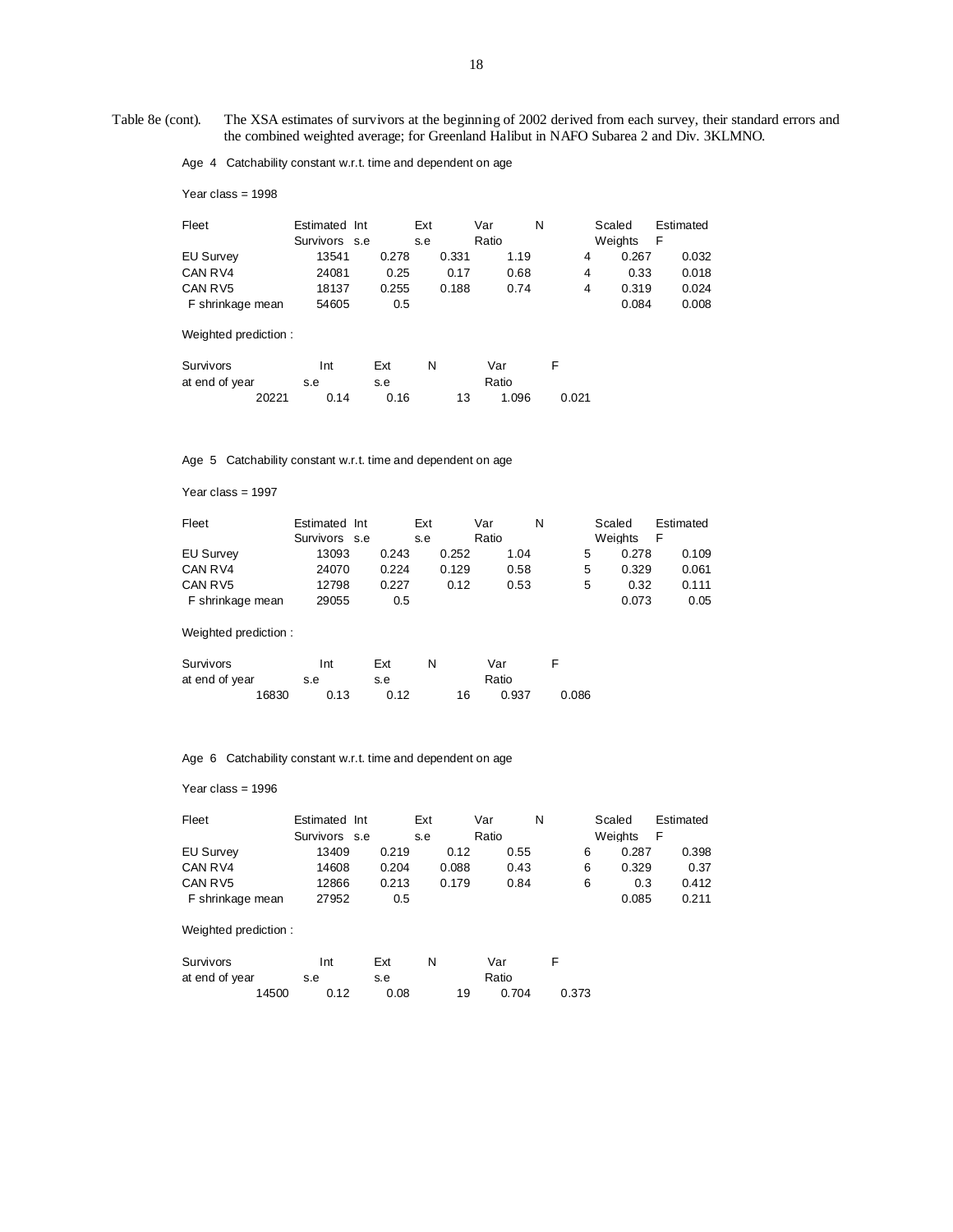## Table 8e (cont). The XSA estimates of survivors at the beginning of 2002 derived from each survey, their standard errors and the combined weighted average; for Greenland Halibut in NAFO Subarea 2 and Div. 3KLMNO.

Age 7 Catchability constant w.r.t. time and dependent on age

| Year class = $1995$         |                                |            |            |              |       |                   |                |
|-----------------------------|--------------------------------|------------|------------|--------------|-------|-------------------|----------------|
| Fleet                       | Estimated Int<br>Survivors s.e |            | Ext<br>s.e | Var<br>Ratio | N     | Scaled<br>Weights | Estimated<br>F |
| <b>EU Survey</b>            | 12449                          | 0.202      | 0.154      | 0.76         | 7     | 0.297             | 0.823          |
| CAN RV4                     | 11626                          | 0.197      | 0.123      | 0.62         | 7     | 0.301             | 0.862          |
| CAN RV5                     | 11714                          | 0.209      | 0.193      | 0.92         | 7     | 0.263             | 0.858          |
| F shrinkage mean            | 15987                          | 0.5        |            |              |       | 0.14              | 0.691          |
| Weighted prediction:        |                                |            |            |              |       |                   |                |
| Survivors<br>at end of year | Int<br>s.e                     | Ext<br>s.e | N          | Var<br>Ratio | F     |                   |                |
| 12428                       | 0.12                           | 0.08       | 22         | 0.669        | 0.824 |                   |                |

Age 8 Catchability constant w.r.t. time and dependent on age

Year class = 1994

| Fleet            | Estimated Int |       | Ext |       | Var   | N    | Scaled  | Estimated |
|------------------|---------------|-------|-----|-------|-------|------|---------|-----------|
|                  | Survivors s.e |       | s.e |       | Ratio |      | Weights |           |
| <b>EU Survey</b> | 5562          | 0.21  |     | 0.211 |       |      | 0.335   | 0.73      |
| CAN RV4          | 5024          | 0.207 |     | 0.093 |       | 0.45 | 0.277   | 0.784     |
| CAN RV5          | 8475          | 0.236 |     | 0.176 |       | 0.75 | 0.18    | 0.534     |
| F shrinkage mean | 7961          | 0.5   |     |       |       |      | 0.208   | 0.56      |

Weighted prediction :

| Survivors      |      | Int  | Ext  |    | Var   |       |
|----------------|------|------|------|----|-------|-------|
| at end of year |      | s.e  | s.e  |    | Ratio |       |
|                | 6284 | 0.14 | 0.09 | 24 | 0.654 | 0.668 |

Age 9 Catchability constant w.r.t. time and dependent on age

Year class = 1993

| Fleet                | Estimated Int<br>Survivors s.e |       | Ext<br>s.e | Var<br>Ratio | N    | Scaled<br>Weights | Estimated<br>F |
|----------------------|--------------------------------|-------|------------|--------------|------|-------------------|----------------|
| <b>EU Survey</b>     | 2318                           | 0.255 | 0.237      | 0.93         | 8    | 0.35              | 0.396          |
| CAN RV4              | 2654                           | 0.264 | 0.159      | 0.6          | 8    | 0.253             | 0.354          |
| CAN RV5              | 4189                           | 0.263 | 0.128      | 0.48         | 6    | 0.127             | 0.238          |
| F shrinkage mean     | 2686                           | 0.5   |            |              |      | 0.27              | 0.35           |
| Weighted prediction: |                                |       |            |              |      |                   |                |
| <b>Survivors</b>     | Int                            | Ext   | N          | Var          | F    |                   |                |
| at end of year       | s.e                            | s.e   |            | Ratio        |      |                   |                |
| 2690                 | 0.18                           | 0.1   | 23         | 0.568        | 0.35 |                   |                |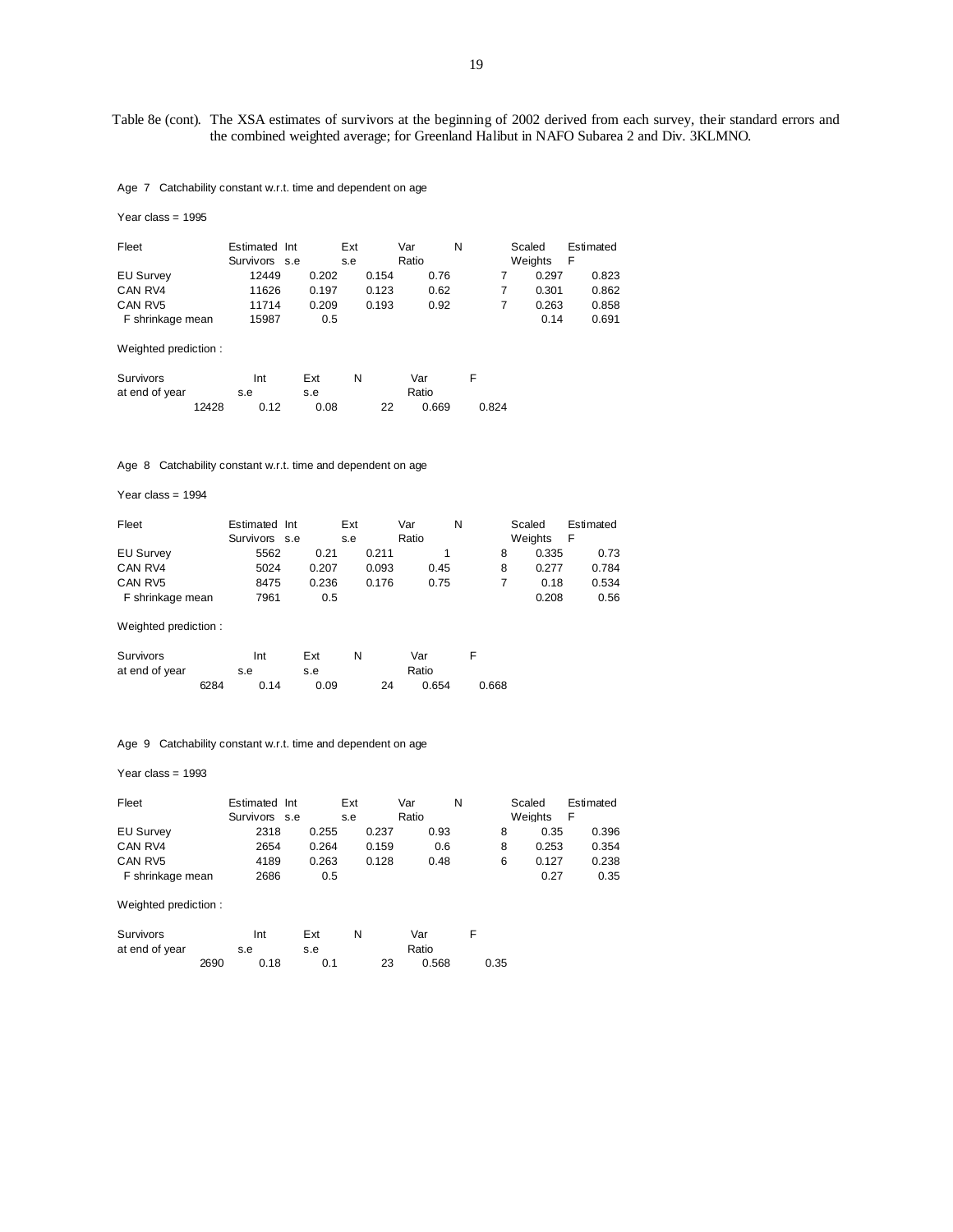Table 8e (cont). The XSA estimates of survivors at the beginning of 2002 derived from each survey, their standard errors and the combined weighted average; for Greenland Halibut in NAFO Subarea 2 and Div. 3KLMNO.

Age 10 Catchability constant w.r.t. time and dependent on age

| Year class = $1992$ |                                |       |            |       |              |      |   |   |                   |                |
|---------------------|--------------------------------|-------|------------|-------|--------------|------|---|---|-------------------|----------------|
| Fleet               | Estimated Int<br>Survivors s.e |       | Ext<br>s.e |       | Var<br>Ratio |      | N |   | Scaled<br>Weights | Estimated<br>F |
| <b>EU Survey</b>    | 1351                           | 0.239 |            | 0.16  |              | 0.67 |   | 8 | 0.407             | 0.366          |
| CAN RV4             | 1541                           | 0.271 |            | 0.183 |              | 0.67 |   | 8 | 0.266             | 0.327          |
| CAN RV5             | 2433                           | 0.297 |            | 0.149 |              | 0.5  |   | 5 | 0.1               | 0.219          |
| F shrinkage mean    | 2036                           | 0.5   |            |       |              |      |   |   | 0.228             | 0.257          |
|                     |                                |       |            |       |              |      |   |   |                   |                |

Weighted prediction :

| Survivors      |      | Int  | Ext | N |    | Var   |       |  |
|----------------|------|------|-----|---|----|-------|-------|--|
| at end of year |      | s.e  | s.e |   |    | Ratio |       |  |
|                | 1629 | 0.17 | 0.1 |   | 22 | 0.565 | 0.312 |  |

Age 11 Catchability constant w.r.t. time and dependent on age

Year class = 1991

| Fleet            | Estimated Int |       | Ext   | Var   | N | Scaled         | Estimated |
|------------------|---------------|-------|-------|-------|---|----------------|-----------|
|                  | Survivors s.e |       | s.e   | Ratio |   | <b>Weights</b> | F         |
| EU Survey        | 860           | 0.248 | 0.149 | 0.6   |   | 0.404          | 0.321     |
| CAN RV4          | 951           | 0.3   | 0.128 | 0.43  |   | 0.287          | 0.294     |
| CAN RV5          | 1107          | 0.362 | 0.329 | 0.91  | 4 | 0.062          | 0.258     |
| F shrinkage mean | 1064          | 0.5   |       |       |   | 0.246          | 0.267     |

Weighted prediction :

| Survivors      |     | Int  | Ext  |    | Var   |       |
|----------------|-----|------|------|----|-------|-------|
| at end of year |     | s.e  | s.e  |    | Ratio |       |
|                | 947 | 0.18 | 0.08 | 21 | 0.435 | 0.296 |

Age 12 Catchability constant w.r.t. time and age (fixed at the value for age) 11

#### Year class = 1990

| Fleet            | Estimated Int | Ext   | Var   | N    | Scaled         | Estimated |
|------------------|---------------|-------|-------|------|----------------|-----------|
|                  | Survivors s.e | s.e   | Ratio |      | <b>Weights</b> | E         |
| <b>EU Survey</b> | 446           | 0.27  | 0.191 | 0.71 | 0.364          | 0.374     |
| CAN RV4          | 586           | 0.336 | 0.102 | 0.3  | 0.252          | 0.297     |
| CAN RV5          | 490           | 0.519 | 0.572 | 1.1  | 0.031          | 0.346     |
| F shrinkage mean | 795           | 0.5   |       |      | 0.353          | 0.227     |

Weighted prediction :

| Survivors      |     | Int  | Ext  | N. |    | Var   |       |
|----------------|-----|------|------|----|----|-------|-------|
| at end of year |     | s.e  | s.e  |    |    | Ratio |       |
|                | 588 | 0.22 | 0.11 |    | 18 | 0.499 | 0.296 |

Age 13 Catchability constant w.r.t. time and age (fixed at the value for age) 11

Year class = 1989

| Fleet            | Estimated Int | Ext   | Var   | N    | Scaled |                | Estimated |
|------------------|---------------|-------|-------|------|--------|----------------|-----------|
|                  | Survivors s.e | s.e   | Ratio |      |        | <b>Weights</b> | F         |
| <b>EU Survey</b> | 557           | 0.277 | 0.194 | 0.7  | 6      | 0.271          | 0.186     |
| CAN RV4          | 606           | 0.298 | 0.136 | 0.46 | 8      | 0.436          | 0.172     |
| CAN RV5          | 278           | 0.861 | 0.327 | 0.38 |        | 0.012          | 0.344     |
| F shrinkage mean | 322           | 0.5   |       |      |        | 0.281          | 0.303     |

Weighted prediction :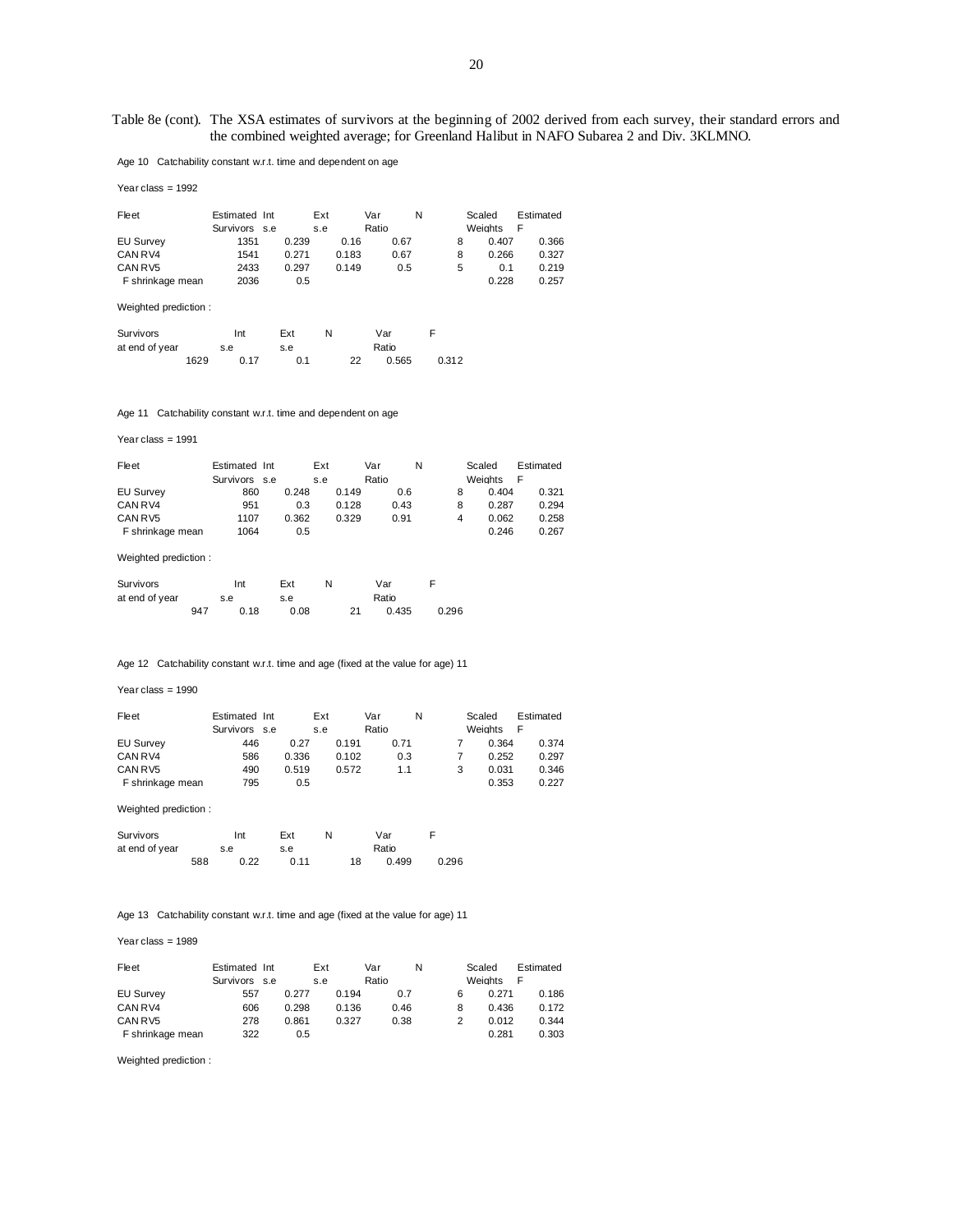# Table 9. The estimates of fishing mortality at age derived from an XSA model fitted to the data for Greenland Halibut in NAFO Subarea 2 and Div. 3KLMNO.

Run title : G. halibut SA2+3KLMNO Index file: (Combined sexes with plus group)

At 10/06/2003 15:53

Terminal Fs derived using XSA with final year & oldest age shrinkage.

| Table 8          |        | Fishing mortality (F) at age |        |        |        |        |        |        |        |        |
|------------------|--------|------------------------------|--------|--------|--------|--------|--------|--------|--------|--------|
| <b>YEAR</b>      | 1975   | 1976                         | 1977   | 1978   | 1979   | 1980   | 1981   | 1982   |        |        |
| <b>AGE</b>       |        |                              |        |        |        |        |        |        |        |        |
|                  |        |                              |        |        |        |        |        |        |        |        |
| 5                | 0.0069 | 0.0003                       | 0.008  | 0.0487 | 0.0536 | 0.0044 | 0.0199 | 0.008  |        |        |
| 6                | 0.1028 | 0.0155                       | 0.132  | 0.1685 | 0.1965 | 0.0606 | 0.1241 | 0.0677 |        |        |
| $\overline{7}$   | 0.3218 | 0.1643                       | 0.4128 | 0.369  | 0.4178 | 0.3258 | 0.4445 | 0.2558 |        |        |
| 8                | 0.4813 | 0.5737                       | 0.685  | 0.5761 | 0.4666 | 0.6503 | 0.8887 | 0.5138 |        |        |
| $\boldsymbol{9}$ | 0.635  | 0.8538                       | 0.719  | 0.6324 | 0.1588 | 1.0183 | 0.6889 | 0.7786 |        |        |
| 10               | 0.6434 | 0.9241                       | 0.5846 | 0.9947 | 0.1995 | 1.1659 | 0.4403 | 0.6415 |        |        |
| 11               | 0.5755 | 0.7801                       | 0.2048 | 1.1792 | 0.5367 | 0.8394 | 0.199  | 0.6023 |        |        |
| 12               | 0.4456 | 0.4338                       | 0.2566 | 0.6219 | 0.8365 | 0.4894 | 0.2551 | 0.3132 |        |        |
| 13               | 0.5595 | 0.7195                       | 0.3509 | 0.9422 | 0.5285 | 0.8402 | 0.2998 | 0.5231 |        |        |
| $+qp$            | 0.5595 | 0.7195                       | 0.3509 | 0.9422 | 0.5285 | 0.8402 | 0.2998 | 0.5231 |        |        |
| <b>FBAR 5-10</b> | 0.3652 | 0.422                        | 0.4236 | 0.4649 | 0.2488 | 0.5376 | 0.4344 | 0.3776 |        |        |
|                  |        |                              |        |        |        |        |        |        |        |        |
| <b>YEAR</b>      | 1983   | 1984                         | 1985   | 1986   | 1987   | 1988   | 1989   | 1990   | 1991   | 1992   |
| AGE              |        |                              |        |        |        |        |        |        |        |        |
| 5                | 0.0175 | 0.0171                       | 0.0375 | 0.0052 | 0.0023 | 0.0047 | 0.0026 | 0.0143 | 0.0447 | 0.0813 |
| 6                | 0.1398 | 0.0742                       | 0.1327 | 0.0542 | 0.0443 | 0.0674 | 0.0395 | 0.1267 | 0.1319 | 0.2394 |
| 7                | 0.4535 | 0.3583                       | 0.2738 | 0.2349 | 0.4068 | 0.2704 | 0.223  | 0.3746 | 0.3872 | 0.6128 |
| 8                | 0.5506 | 0.7972                       | 0.3786 | 0.4022 | 0.599  | 0.2798 | 0.2221 | 0.3685 | 0.6431 | 0.7677 |
| 9                | 0.3956 | 0.6691                       | 0.3113 | 0.2691 | 0.4106 | 0.156  | 0.1432 | 0.3417 | 0.7228 | 0.5839 |
| 10               | 0.3302 | 0.3933                       | 0.1575 | 0.1652 | 0.2471 | 0.1073 | 0.131  | 0.4179 | 0.6063 | 0.3847 |
|                  |        |                              |        |        |        |        |        |        |        |        |
| 11               | 0.1466 | 0.3299                       | 0.0772 | 0.1046 | 0.1971 | 0.0841 | 0.1396 | 0.3125 | 0.578  | 0.3242 |
| 12               | 0.1378 | 0.1415                       | 0.1234 | 0.0903 | 0.1685 | 0.0755 | 0.1536 | 0.4615 | 0.6024 | 0.4751 |
| 13               | 0.2058 | 0.2898                       | 0.1198 | 0.1204 | 0.2052 | 0.0892 | 0.1419 | 0.4    | 0.6008 | 0.3974 |
| $+qp$            | 0.2058 | 0.2898                       | 0.1198 | 0.1204 | 0.2052 | 0.0892 | 0.1419 | 0.4    | 0.6008 | 0.3974 |
| <b>FBAR 5-10</b> | 0.3145 | 0.3849                       | 0.2152 | 0.1885 | 0.285  | 0.1476 | 0.1269 | 0.274  | 0.4227 | 0.445  |
|                  |        |                              |        |        |        |        |        |        |        |        |
| <b>YEAR</b>      | 1993   | 1994                         | 1995   | 1996   | 1997   | 1998   | 1999   | 2000   | 2001   | 2002   |
| AGE              |        |                              |        |        |        |        |        |        |        |        |
| $\pmb{4}$        | 0.0182 | 0.1165                       | 0.0086 | 0.0043 | 0.0045 | 0.006  | 0.0038 | 0.0072 | 0.0179 | 0.0212 |
| 5                | 0.2302 | 0.4568                       | 0.0386 | 0.056  | 0.0539 | 0.0606 | 0.029  | 0.0324 | 0.0758 | 0.0856 |
| 6                | 0.5008 | 0.7392                       | 0.1058 | 0.2041 | 0.1944 | 0.2132 | 0.1279 | 0.2362 | 0.2761 | 0.3728 |
| $\overline{7}$   | 0.7677 | 0.8106                       | 0.3154 | 0.4648 | 0.5131 | 0.4523 | 0.6204 | 0.9867 | 0.8486 | 0.8242 |
| 8                | 0.9074 | 0.7691                       | 0.3449 | 0.3159 | 0.4522 | 0.5051 | 0.6123 | 0.5146 | 0.6934 | 0.6685 |
| 9                | 0.7688 | 0.6286                       | 0.2854 | 0.2559 | 0.3147 | 0.3735 | 0.4534 | 0.3074 | 0.2899 | 0.3495 |
| 10               | 0.5285 | 0.4092                       | 0.2074 | 0.1885 | 0.2559 | 0.2415 | 0.2746 | 0.2523 | 0.2531 | 0.312  |
| 11               | 0.4203 | 0.4711                       | 0.2146 | 0.2578 | 0.2372 | 0.2505 | 0.2377 | 0.2587 | 0.3446 | 0.2955 |
| 12               | 0.5898 | 0.2946                       | 0.2842 | 0.22   | 0.2265 | 0.1339 | 0.3316 | 0.2156 | 0.2218 | 0.2962 |
| 13               | 0.5169 | 0.3943                       | 0.2862 | 0.2361 | 0.1945 | 0.1234 | 0.1716 | 0.2262 | 0.256  | 0.2086 |
| $+qp$            | 0.5169 | 0.3943                       | 0.2862 | 0.2361 | 0.1945 | 0.1234 | 0.1716 | 0.2262 | 0.256  | 0.2086 |
| <b>FBAR 5-10</b> | 0.6172 | 0.6356                       | 0.2162 | 0.2475 | 0.2974 | 0.3077 | 0.3529 | 0.3883 | 0.4062 | 0.4354 |
|                  |        |                              |        |        |        |        |        |        |        |        |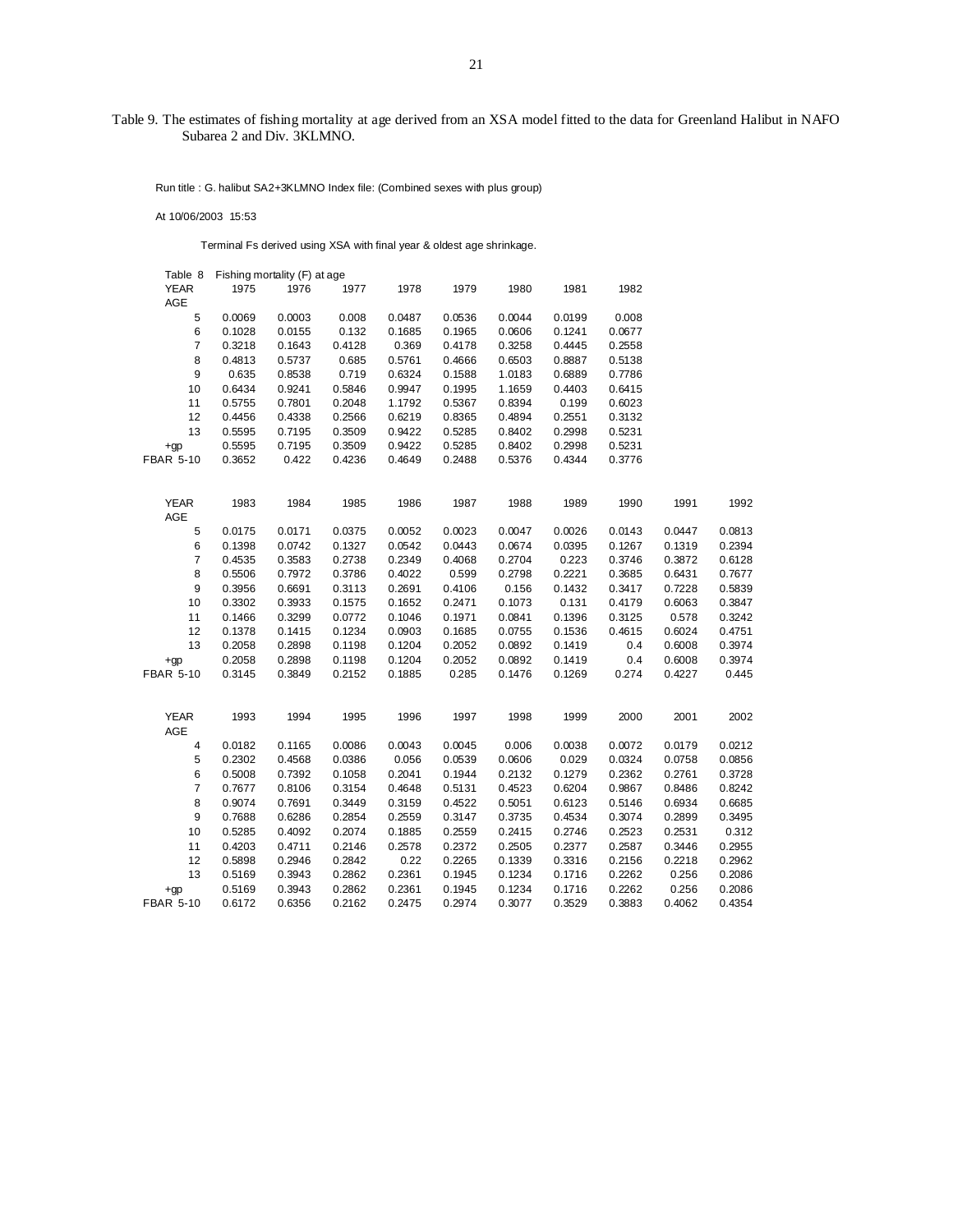# Table 10. Greenland Halibut in NAFO Subarea 2 and Div. 3KLMNO: estimates of population numbers at age derived from an XSA model.

 Run title : G. halibut SA2+3KLMNO Index file: (Combined sexes with plus group) At 10/06/2003 15:53

Terminal Fs derived using XSA with final year & oldest age shrinkage.

| Table 10 Stock number at age (start of year) |                         |                |               |               |                | Numbers*10**-3 |                |               |                |                |                |             |
|----------------------------------------------|-------------------------|----------------|---------------|---------------|----------------|----------------|----------------|---------------|----------------|----------------|----------------|-------------|
| <b>YEAR</b><br>AGE                           |                         | 1975           | 1976          | 1977          | 1978           | 1979           | 1980           | 1981          | 1982           |                |                |             |
|                                              | $\mathbf{1}$            | 112396         | 116804        | 107653        | 82563          | 99303          | 130549         | 132417        | 132417         |                |                |             |
|                                              | $\overline{\mathbf{c}}$ | 126320         | 92022         | 95631         | 88138          | 67597          | 81302          | 106885        | 108414         |                |                |             |
|                                              | 3                       | 110188         | 103422        | 75341         | 78296          | 72162          | 55343          | 66565         | 87510          |                |                |             |
|                                              | 4                       | 66828          | 90215         | 84675         | 61684          | 64103          | 59081          | 45311         | 54499          |                |                |             |
|                                              | 5                       | 53833          | 54714         | 73861         | 69326          | 50503          | 52483          | 48371         | 37098          |                |                |             |
|                                              | 6                       | 31898          | 43773         | 44781         | 59989          | 54061          | 39189          | 42781         | 38822          |                |                |             |
|                                              | $\overline{\mathbf{7}}$ | 23093          | 23566         | 35286         | 32128          | 41501          | 36365          | 30198         | 30939          |                |                |             |
|                                              | 8                       | 14338          | 13704         | 16370         | 19119          | 18188          | 22375          | 21494         | 15851          |                |                |             |
|                                              | 9                       | 9313           | 7254          | 6322          | 6756           | 8799           | 9339           | 9561          | 7236           |                |                |             |
|                                              | 10                      | 3931           | 4040          | 2529          | 2522           | 2939           | 6146           | 2762          | 3931           |                |                |             |
|                                              | 11                      | 1773           | 1691          | 1313          | 1154           | 764            | 1971           | 1568          | 1456           |                |                |             |
|                                              | 12                      | 415            | 816           | 635           | 876            | 291            | 366            | 697           | 1052           |                |                |             |
|                                              | 13                      | 720            | 218           | 433           | 402            | 385            | 103            | 183           | 442            |                |                |             |
|                                              |                         | 735            | 113           | 311           | 459            | 757            | 52             | 292           | 513            |                |                |             |
| $+qp$<br><b>TOTAL</b>                        |                         | 555780         | 552351        | 545141        | 503413         | 481350         | 494664         | 509085        | 520179         |                |                |             |
|                                              |                         |                |               |               |                |                |                |               |                |                |                |             |
| <b>YEAR</b>                                  |                         | 1983           | 1984          | 1985          | 1986           | 1987           | 1988           | 1989          | 1990           | 1991           | 1992           |             |
| AGE                                          |                         |                |               |               |                |                |                |               |                |                |                |             |
|                                              | 1                       | 147223         | 155052        | 171074        | 191296         | 161335         | 132182         | 116609        | 112701         | 98766          | 75615          |             |
|                                              | $\overline{\mathbf{c}}$ | 108414         | 120536        | 126946        | 140064         | 156620         | 132090         | 108221        | 95471          | 92272          | 80863          |             |
|                                              | 3                       | 88762          | 88762         | 98687         | 103935         | 114674         | 128229         | 108146        | 88604          | 78165          | 75546          |             |
|                                              | 4                       | 71647          | 72672         | 72672         | 80798          | 85094          | 93887          | 104985        | 88542          | 72543          | 63996          |             |
|                                              | 5                       | 44620          | 58659         | 59499         | 59499          | 66152          | 69669          | 76869         | 85955          | 72406          | 59194          |             |
|                                              | 6                       | 30130          | 35897         | 47210         | 46919          | 48460          | 54036          | 56773         | 62771          | 69377          | 56692          |             |
|                                              | 7                       | 29705          | 21450         | 27287         | 33849          | 36387          | 37955          | 41358         | 44683          | 45278          | 49783          |             |
|                                              | 8                       | 19613          | 15453         | 12274         | 16991          | 21912          | 19835          | 23713         | 27093          | 25153          | 25170          |             |
|                                              | 9                       | 7763           | 9259          | 5701          | 6882           | 9304           | 9855           | 12276         | 15548          | 15344          | 10825          |             |
|                                              | 10                      | 2720           | 4279          | 3882          | 3419           | 4305           | 5052           | 6903          | 8710           | 9045           | 6098           |             |
|                                              | 11                      | 1694           | 1601          | 2364          | 2715           | 2373           | 2753           | 3716          | 4958           | 4695           | 4039           |             |
|                                              | 12                      | 653            | 1198          | 942           | 1792           | 2002           | 1595           | 2072          | 2646           | 2970           | 2157           |             |
|                                              | 13                      | 630            | 466           | 852           | 682            | 1340           | 1385           | 1211          | 1455           | 1366           | 1331           |             |
|                                              |                         |                |               |               |                |                |                |               |                |                |                |             |
| $+qp$<br><b>TOTAL</b>                        |                         | 1035<br>554607 | 799<br>586082 | 839<br>630228 | 1135<br>689974 | 2069<br>712028 | 1665<br>690189 | 591<br>663443 | 1057<br>640194 | 1021<br>588401 | 1120<br>512427 |             |
|                                              |                         |                |               |               |                |                |                |               |                |                |                |             |
| <b>YEAR</b><br>AGE                           |                         | 1993           | 1994          | 1995          | 1996           | 1997           | 1998           | 1999          | 2000           | 2001           | 2002           | 2003        |
|                                              | $\mathbf{1}$            | 89656          | 150247        | 186108        | 157036         | 75941          | 50739          | 45967         | 61994          | 84644          | 82971          | $\mathbf 0$ |
|                                              | 2                       | 61908          | 73404         | 123012        | 152372         | 128571         | 62175          | 41542         | 37635          | 50756          | 69301          | 67932       |
|                                              | 3                       | 66205          | 50686         | 60098         | 100714         | 124752         | 105265         | 50905         | 34011          | 30813          | 41556          | 56739       |
|                                              | 4                       | 61852          | 54204         | 41498         | 49204          | 82457          | 102138         | 86183         | 41677          | 27846          | 25227          | 34023       |
|                                              | 5                       | 51433          | 49726         | 39497         | 33684          | 40113          | 67207          | 83124         | 70292          | 33877          | 22393          | 20221       |
|                                              | 6                       | 44682          | 33450         | 25782         | 31114          | 26077          | 31120          | 51790         | 66112          | 55715          | 25710          | 16830       |
|                                              | $\overline{7}$          | 36533          | 22170         | 13077         | 18990          | 20772          | 17578          | 20586         | 37312          | 42742          | 34610          | 14500       |
|                                              | 8                       | 22084          | 13880         | 8070          | 7810           | 9768           | 10180          | 9155          | 9063           | 11389          | 14978          | 12428       |
|                                              | 9                       | 9564           | 7297          | 5267          | 4680           | 4662           | 5089           | 5029          | 4063           | 4435           | 4661           | 6284        |
|                                              | 10                      | 4943           | 3630          | 3186          | 3241           | 2966           | 2787           | 2868          | 2617           | 2446           | 2717           | 2690        |
|                                              | 11                      | 3398           | 2386          | 1974          | 2120           | 2198           | 1880           | 1792          | 1784           | 1665           | 1555           | 1629        |
|                                              | 12                      | 2391           | 1828          | 1219          | 1304           | 1341           | 1419           | 1198          | 1157           | 1128           | 966            | 947         |
|                                              | 13                      | 1098           | 1085          | 1114          | 751            | 857            | 876            | 1016          | 704            | 763            | 740            | 588         |
| $+qp$                                        |                         | 493            | 723           | 887           | 465            | 554            | 484            | 1054          | 565            | 365            | 473            | 806         |
| <b>TOTAL</b>                                 |                         | 456239         | 464717        | 510789        | 563485         | 521028         | 458936         | 402210        | 368987         | 348584         | 327857         | 235618      |
|                                              |                         |                |               |               |                |                |                |               |                |                |                |             |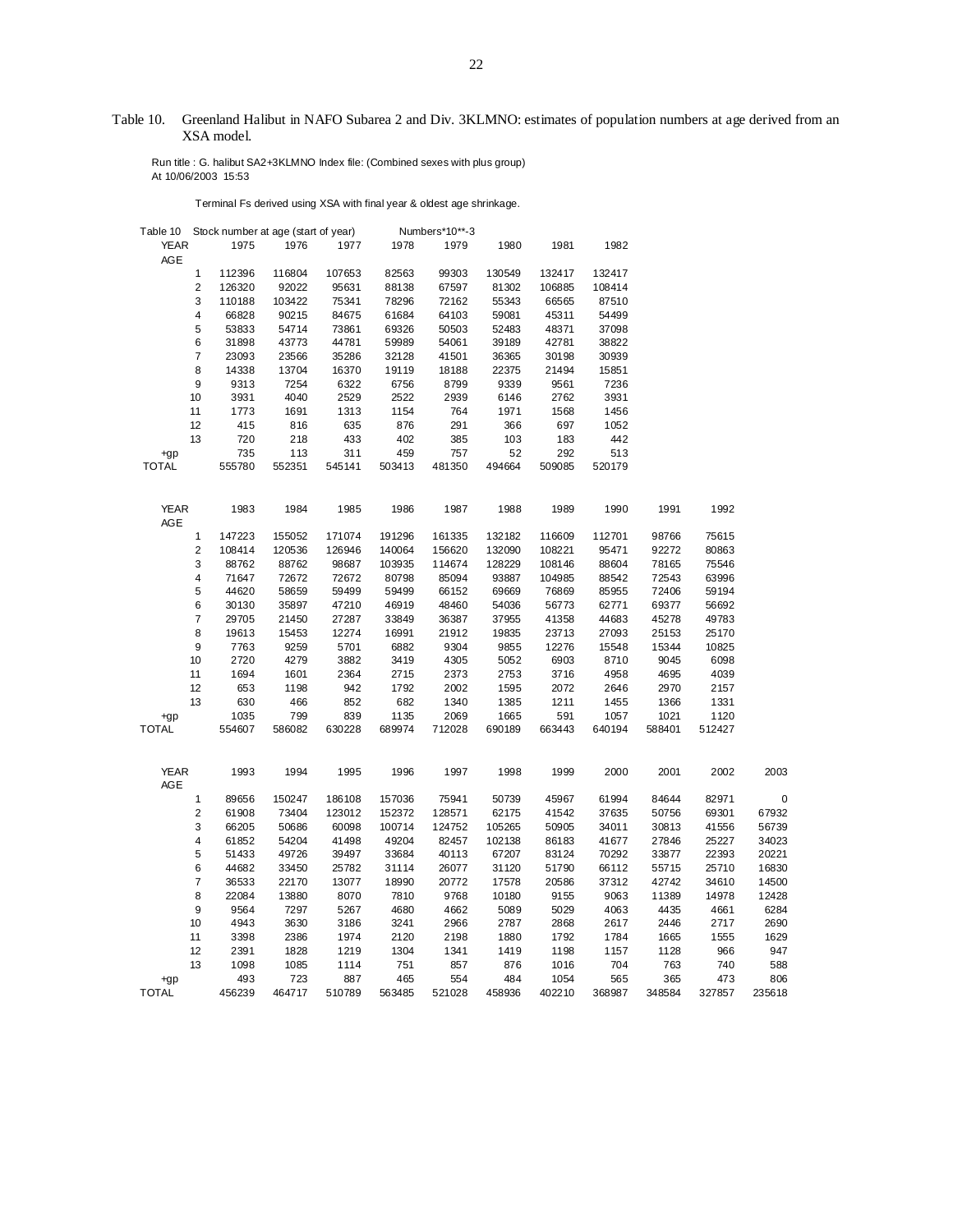Table 11. Greenland Halibut in NAFO Subarea 2 and Div. 3KLMNO: XSA summary table of population and exploitation trends.

Run title : G. halibut SA2+3KLMNO Index file: (Combined sexes with plus group)

# At 10/06/2003 15:53

Table 17 Summary (with SOP correction)

Terminal Fs derived using XSA with final year & oldest age shrinkage.

|        |      | <b>RECRUITS</b> |          |          |          | TOTALBIO TOTSPBIO LANDINGS YIELD/SSB FBAR 5-10 |        |
|--------|------|-----------------|----------|----------|----------|------------------------------------------------|--------|
|        |      | Age 1           | AGE 5+   | AGE 10+  |          |                                                |        |
|        | 1975 | 112396          | 132746   | 21900    | 28814    | 1.3157                                         | 0.3652 |
|        | 1976 | 116804          | 134550   | 17673    | 24611    | 1.3925                                         | 0.422  |
|        | 1977 | 107653          | 157009   | 14820    | 32048    | 2.1625                                         | 0.4236 |
|        | 1978 | 82563           | 167833   | 15908    | 39070    | 2.4559                                         | 0.4649 |
|        | 1979 | 99303           | 162659   | 15629    | 34104    | 2.1821                                         | 0.2488 |
|        | 1980 | 130549          | 131050   | 12412    | 32867    | 2.648                                          | 0.5376 |
|        | 1981 | 132417          | 115440   | 14049    | 30754    | 2.1891                                         | 0.4344 |
|        | 1982 | 132417          | 121566   | 19922    | 26278    | 1.3191                                         | 0.3776 |
|        | 1983 | 147223          | 123099   | 24241    | 27861    | 1.1493                                         | 0.3145 |
|        | 1984 | 155052          | 115661   | 24386    | 26711    | 1.0953                                         | 0.3849 |
|        | 1985 | 171074          | 148861   | 29175    | 20347    | 0.6974                                         | 0.2152 |
|        | 1986 | 191296          | 138983   | 33771    | 17976    | 0.5323                                         | 0.1885 |
|        | 1987 | 161335          | 165854   | 42620    | 32442    | 0.7612                                         | 0.285  |
|        | 1988 | 132182          | 170705   | 44703    | 19215    | 0.4298                                         | 0.1476 |
|        | 1989 | 116609          | 192347   | 46155    | 20034    | 0.4341                                         | 0.1269 |
|        | 1990 | 112701          | 218799   | 59067    | 47454    | 0.8034                                         | 0.274  |
|        | 1991 | 98766           | 215807   | 60698    | 65008    | 1.071                                          | 0.4227 |
|        | 1992 | 75615           | 201398   | 51084    | 63193    | 1.2371                                         | 0.445  |
|        | 1993 | 89656           | 153006   | 38894    | 62455    | 1.6058                                         | 0.6172 |
|        | 1994 | 150247          | 124123   | 35620    | 51029    | 1.4326                                         | 0.6356 |
|        | 1995 | 186108          | 88713    | 30449    | 15272    | 0.5016                                         | 0.2162 |
|        | 1996 | 157036          | 95196    | 28067    | 18840    | 0.6713                                         | 0.2475 |
|        | 1997 | 75941           | 91520    | 27792    | 19858    | 0.7145                                         | 0.2974 |
|        | 1998 | 50739           | 103323   | 25624    | 19946    | 0.7784                                         | 0.3077 |
|        | 1999 | 45967           | 124608   | 27403    | 24226    | 0.8841                                         | 0.3529 |
|        | 2000 | 61994           | 129203   | 21836    | 34177    | 1.5652                                         | 0.3883 |
|        | 2001 | 84644           | 121002   | 20281    | 38232    | 1.8852                                         | 0.4062 |
|        | 2002 | 82971           | 98034    | 20054    | 34062    | 1.6985                                         | 0.4354 |
|        |      |                 |          |          |          |                                                |        |
| Arith. |      |                 |          |          |          |                                                |        |
| Mean   |      | 116473          | 140825   | 29437    | 32389    | 1.2719                                         | 0.3565 |
| Units  |      | (Thousands)     | (Tonnes) | (Tonnes) | (Tonnes) |                                                |        |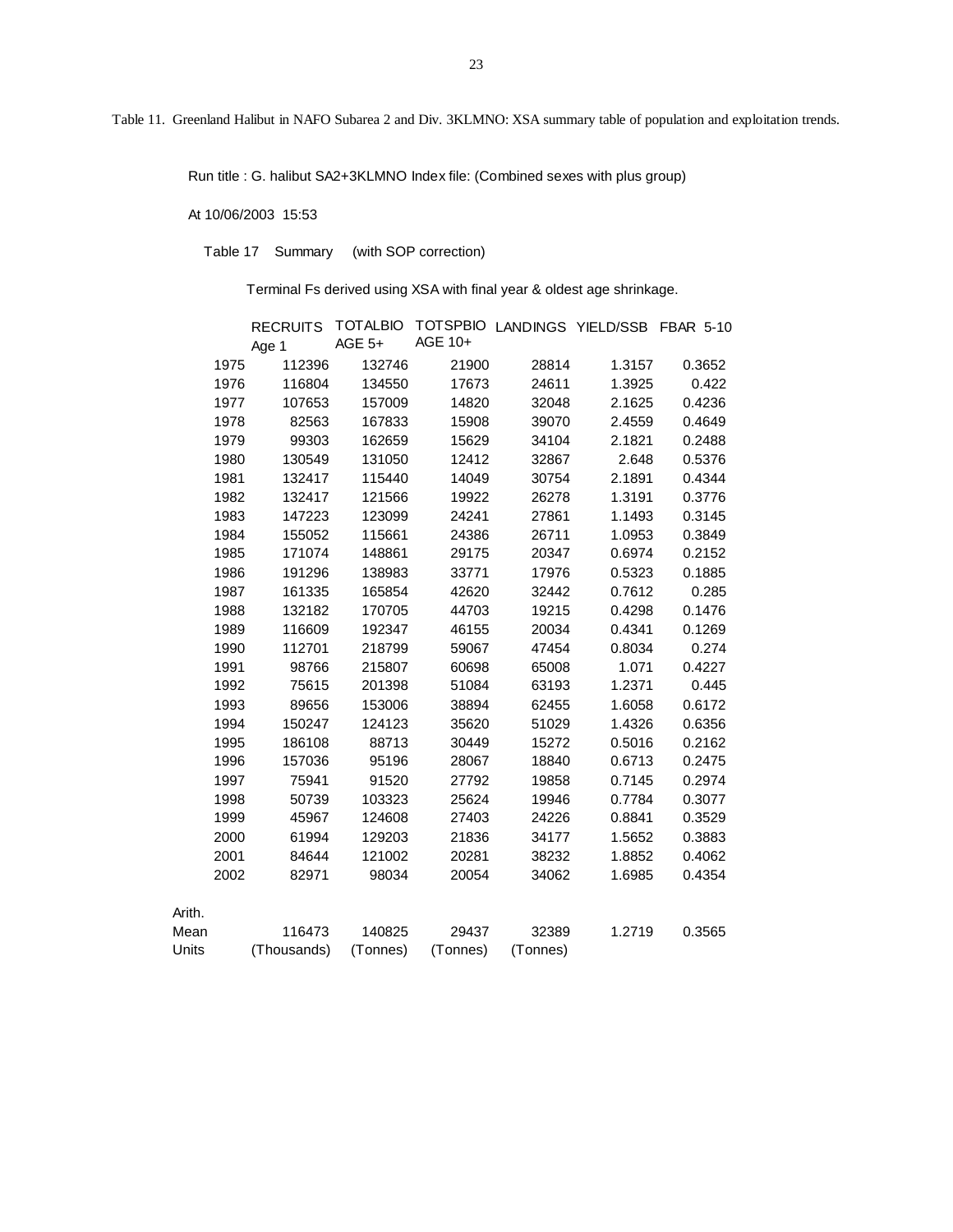| 2003           |            |            |        |                 |               |                |                |                |
|----------------|------------|------------|--------|-----------------|---------------|----------------|----------------|----------------|
| Age            | N          | M          | Mat    | PF              | <b>PM</b>     | SWt            | Selection      | CWt            |
| 1              | 130000     | 0.2        | 0      | 0               | 0             | 0.000          | 0.000          | 0.000          |
| 2              | 67932      | 0.2        | 0      | 0               | 0             | 0.000          | 0.000          | 0.000          |
| 3              | 56739      | 0.2        | 0      | 0               | 0             | 0.000          | 0.000          | 0.072          |
| 4              | 34023      | 0.2        | 0      | 0               | 0             | 0.000          | 0.016          | 0.251          |
| 5              | 20221      | 0.2        | 0      | 0               | 0             | 0.364          | 0.069          | 0.364          |
| 6              | 16830      | 0.2        | 0      | 0               | 0             | 0.550          | 0.313          | 0.550          |
| 7              | 14500      | 0.2        | 0      | 0               | 0             | 0.819          | 0.942          | 0.819          |
| 8              | 12428      | 0.2        | 0      | 0               | 0             | 1.184          | 0.664          | 1.184          |
| 9              | 6284       | 0.2        | 0      | 0               | 0             | 1.776          | 0.335          | 1.776          |
| 10             | 2690       | 0.2        | 1      | 0               | 0             | 2.308          | 0.289          | 2.308          |
| 11             | 1629       | 0.2        | 1      | 0               | 0             | 2.914          | 0.318          | 2.914          |
| 12             | 947        | 0.2        | 1      | 0               | 0             | 3.646          | 0.260          | 3.646          |
| 13<br>14       | 588<br>806 | 0.2<br>0.2 | 1<br>1 | 0<br>0          | 0<br>0        | 4.493          | 0.245<br>0.245 | 4.493          |
|                |            |            |        |                 |               | 5.489          |                | 5.489          |
| 2004           |            |            |        |                 |               |                |                |                |
| Age            | N          | М          | Mat    | PF              | <b>PM</b>     | SWt            | Sel            | <b>CWt</b>     |
| 1              | 130000     | 0.2        | 0      | 0               | 0             | 0.000          | 0.000          | 0.000          |
| $\overline{2}$ |            | 0.2        | 0      | 0               | 0             | 0.000          | 0.000          | 0.000          |
| 3              |            | 0.2        | 0      | 0               | 0             | 0.000          | 0.000          | 0.072          |
| 4              |            | 0.2        | 0      | 0               | 0             | 0.000          | 0.016          | 0.251          |
| 5              |            | 0.2        | 0      | 0               | 0             | 0.364          | 0.069          | 0.364          |
| 6              |            | 0.2        | 0      | 0               | 0             | 0.550          | 0.313          | 0.550          |
| 7              |            | 0.2        | 0      | 0               | 0             | 0.819          | 0.942          | 0.819          |
| 8              |            | 0.2        | 0      | 0               | 0             | 1.184          | 0.664          | 1.184          |
| 9              |            | 0.2        | 0      | 0               | 0             | 1.776          | 0.335          | 1.776          |
| 10             |            | 0.2        | 1      | 0               | 0             | 2.308          | 0.289          | 2.308          |
| 11             |            | 0.2        | 1      | 0               | 0             | 2.914          | 0.318          | 2.914          |
| 12             |            | 0.2        | 1      | 0               | 0             | 3.646          | 0.260          | 3.646          |
| 13<br>14       |            | 0.2<br>0.2 | 1<br>1 | 0<br>$\Omega$   | 0<br>$\Omega$ | 4.493<br>5.489 | 0.245<br>0.245 | 4.493<br>5.489 |
|                |            |            |        |                 |               |                |                |                |
| 2005           |            |            |        |                 |               |                |                |                |
| Age            | N          | M          | Mat    | $\overline{PF}$ | <b>PM</b>     | <b>SWt</b>     | Sel            | CWt            |
| 1              | 130000     | 0.2        | 0      | 0               | 0             | 0.000          | 0.000          | 0.000          |
| $\overline{2}$ |            | 0.2        | 0      | 0               | 0             | 0.000          | 0.000          | 0.000          |
| 3              |            | 0.2        | 0      | 0               | 0             | 0.000          | 0.000          | 0.072          |
| 4              |            | 0.2        | 0      | 0               | 0             | 0.000          | 0.016          | 0.251          |
| 5              |            | 0.2        | 0      | 0               | 0             | 0.364          | 0.069          | 0.364          |
| 6              |            | 0.2        | 0      | 0               | 0             | 0.550          | 0.313          | 0.550          |
| $\overline{7}$ |            | 0.2        | 0      | 0               | 0             | 0.819          | 0.942          | 0.819          |
| 8              |            | 0.2        | 0      | 0               | 0             | 1.184          | 0.664          | 1.184          |
| 9              |            | 0.2        | 0      | 0               | 0             | 1.776          | 0.335          | 1.776          |
| 10             |            | 0.2        | 1      | 0               | 0             | 2.308          | 0.289          | 2.308          |
| 11             |            | 0.2        | 1      | 0               | 0             | 2.914          | 0.318          | 2.914          |
| 12             |            | 0.2        | 1      | 0               | 0             | 3.646          | 0.260          | 3.646          |
| 13             |            | 0.2        | 1      | 0               | $\mathbf 0$   | 4.493          | 0.245          | 4.493          |
| 14             |            | 0.2        | 1      | $\Omega$        | 0             | 5.489          | 0.245          | 5.489          |

Table 12. Greenland Halibut in NAFO Subarea 2 and Div. 3KLMNO: input for the short-term projection.

Input units are thousands and kg - output in tonnes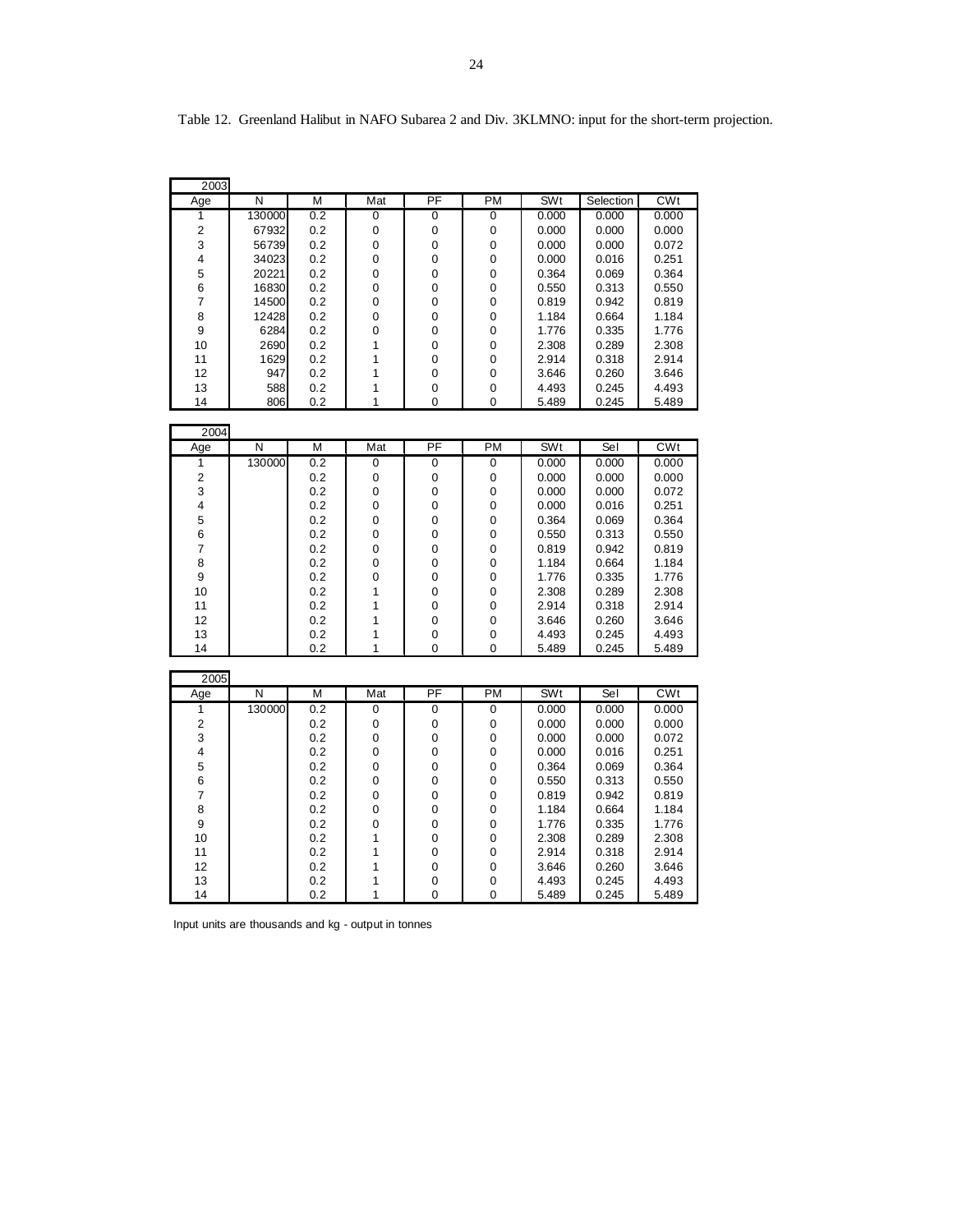Table 13. Greenland Halibut in NAFO Subarea 2 and Div. 3KLMNO: short-term projection management options table for 2003-2005.

| G. halibut SA2+3KLMNO Index file |
|----------------------------------|
| Time and date: 20:37 14/06/03    |

| 2003       |          |               |
|------------|----------|---------------|
| 5+ Biomass | FBar     | Landings      |
|            |          |               |
| Tonnes     | (5 - 10) | <b>Tonnes</b> |

| 2004          |             |               | 2005          |
|---------------|-------------|---------------|---------------|
| 5+ Biomass    | <b>FBar</b> | Landings      | 5+ Biomass    |
| <b>Tonnes</b> |             | <b>Tonnes</b> | <b>Tonnes</b> |
| 58000         | 0.00        | 000           | 78000         |
|               | 0.04        | 1,900         | 76000         |
|               | 0.09        | 3,700         | 74000         |
|               | 0.13        | 5,400         | 72000         |
|               | 0.17        | 7,000         | 70000         |
|               | 0.22        | 8,500         | 68000         |
|               | 0.26        | 10,000        | 66000         |
|               | 0.30        | 11,400        | 64000         |
|               | 0.35        | 12,700        | 63000         |
|               | 0.39        | 14,000        | 61000         |
|               | 0.44        | 15,200        | 60000         |
|               | 0.48        | 16,400        | 58000         |
|               | 0.52        | 17,500        | 57000         |
|               | 0.57        | 18,600        | 56000         |
|               | 0.61        | 19,600        | 55000         |
|               | 0.65        | 20,600        | 53000         |
|               | 0.70        | 21,600        | 52000         |
|               | 0.74        | 22,500        | 51000         |
|               | 0.78        | 23,400        | 50000         |
|               | 0.83        | 24,200        | 49000         |
|               | 0.87        | 25,000        | 48000         |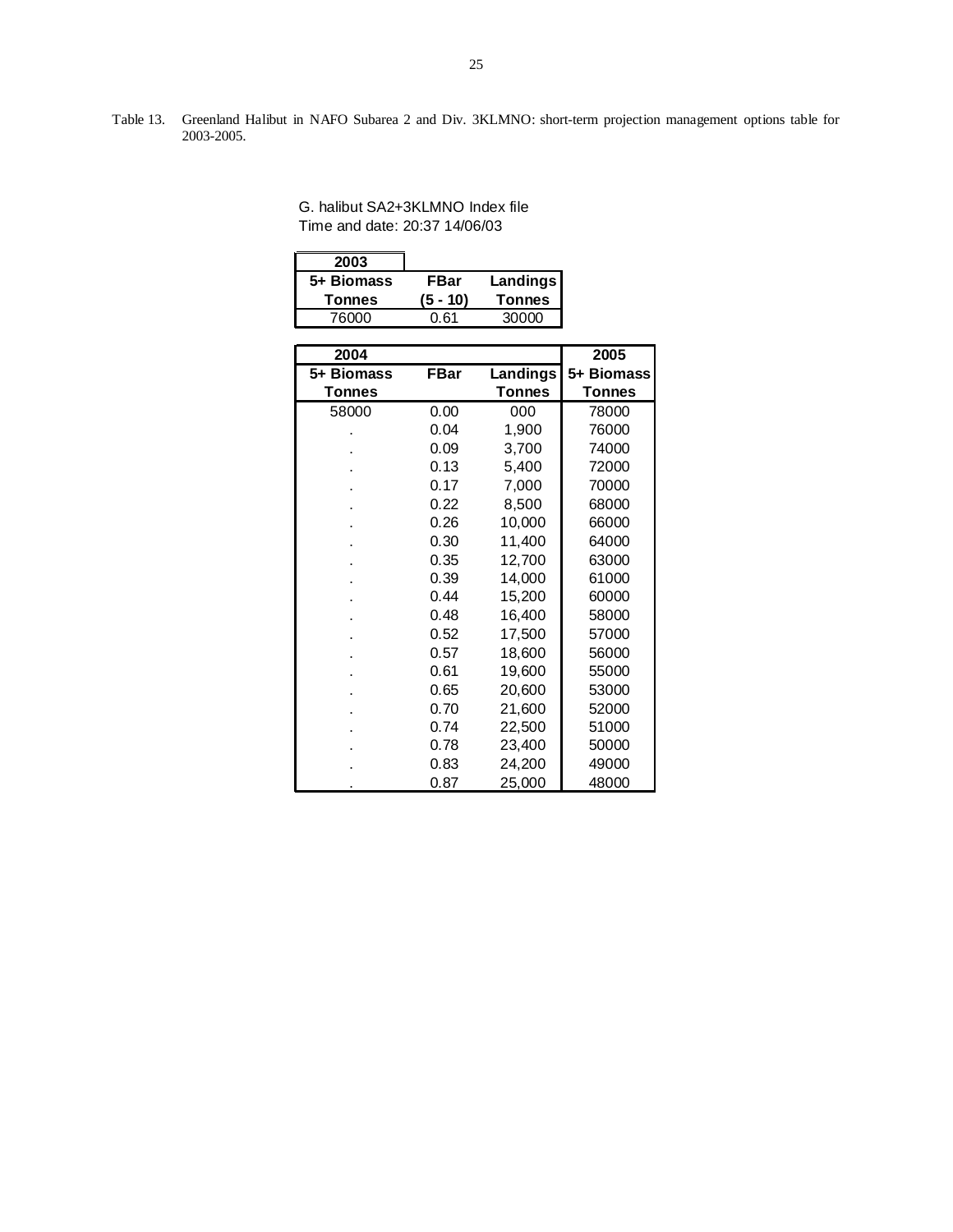

Fig. 1. Greenland halibut in Subarea 2 and Div. 3KLMNO : A comparison of the fishing mortality time series computed by XSA model fits to the data set constructed for the 2002 and 2003 assessments.



Fig. 2. Greenland halibut in Subarea 2 and Div. 3KLMNO : A comparison of the 5+ exploitable biomass time series from computed by XSA model fits to the data sets constructed for the 2002 and 2003 assessments.



Fig. 3. Greenland halibut in Subarea 2 and Div. 3KLMNO : A comparison of the time series of recruitment at age 1 computed by XSA models fitted to the assessment data collated for 2002 and 2003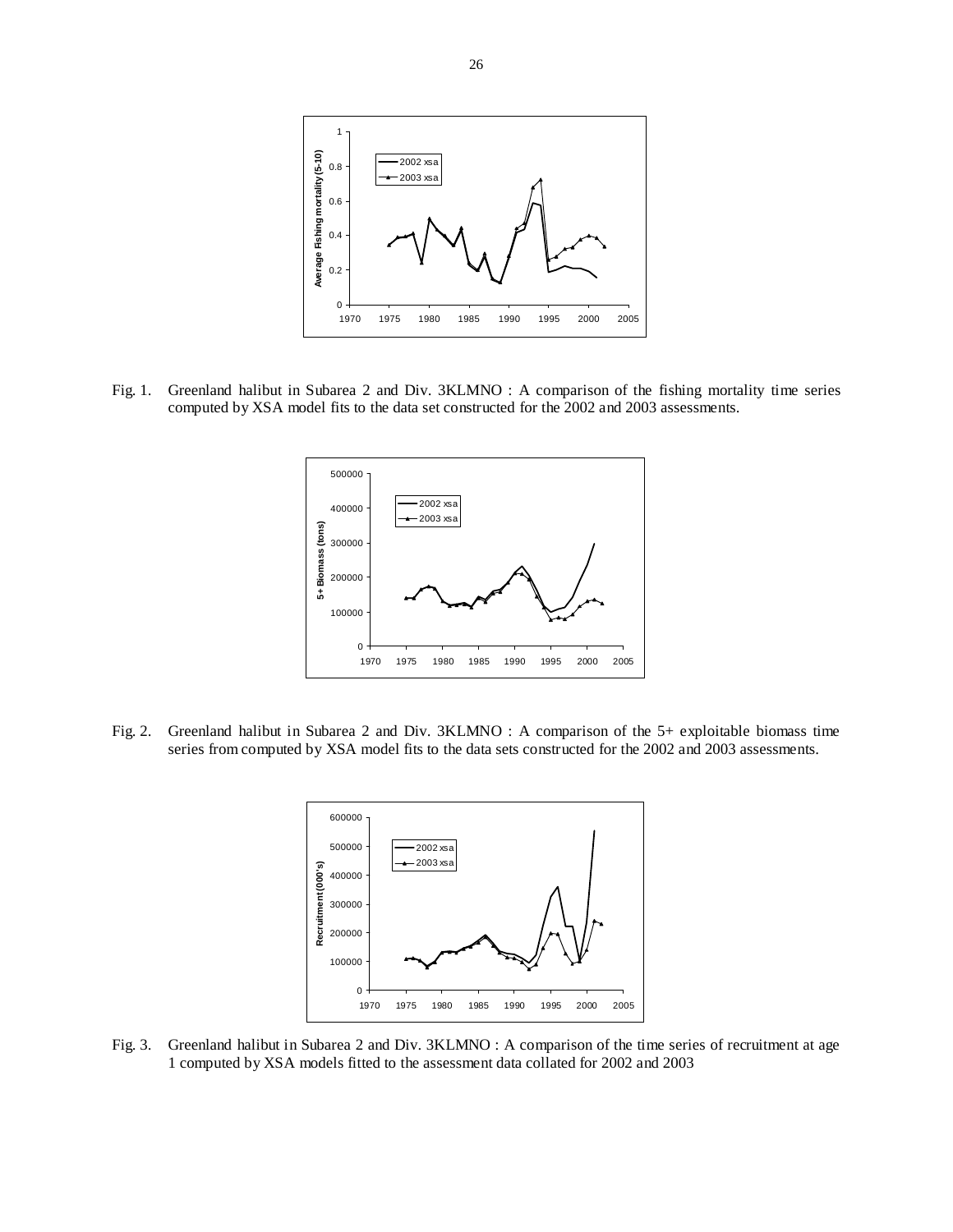

Fig. 4. Greenland halibut in Subarea 2 and Div. 3KLMNO : A comparison of the average fishing mortality time series computed by XSA models fitted to the data collated in 2002 and 2003. Refer to the text for the run keys.



Fig. 5 Greenland halibut in Subarea 2 and Div. 3KLMNO : A comparison of the 5+ exploitable biomass time series computed by XSA models fitted to the data collated in 2002 and 2003. Refer to the text for the run keys.



Fig. 6. Greenland halibut in Subarea 2 and Div. 3KLMNO : A comparison of the time series of recruitment at age 1 computed by XSA models fitted to the data for 2002 and 2003. Refer to the text for the run keys.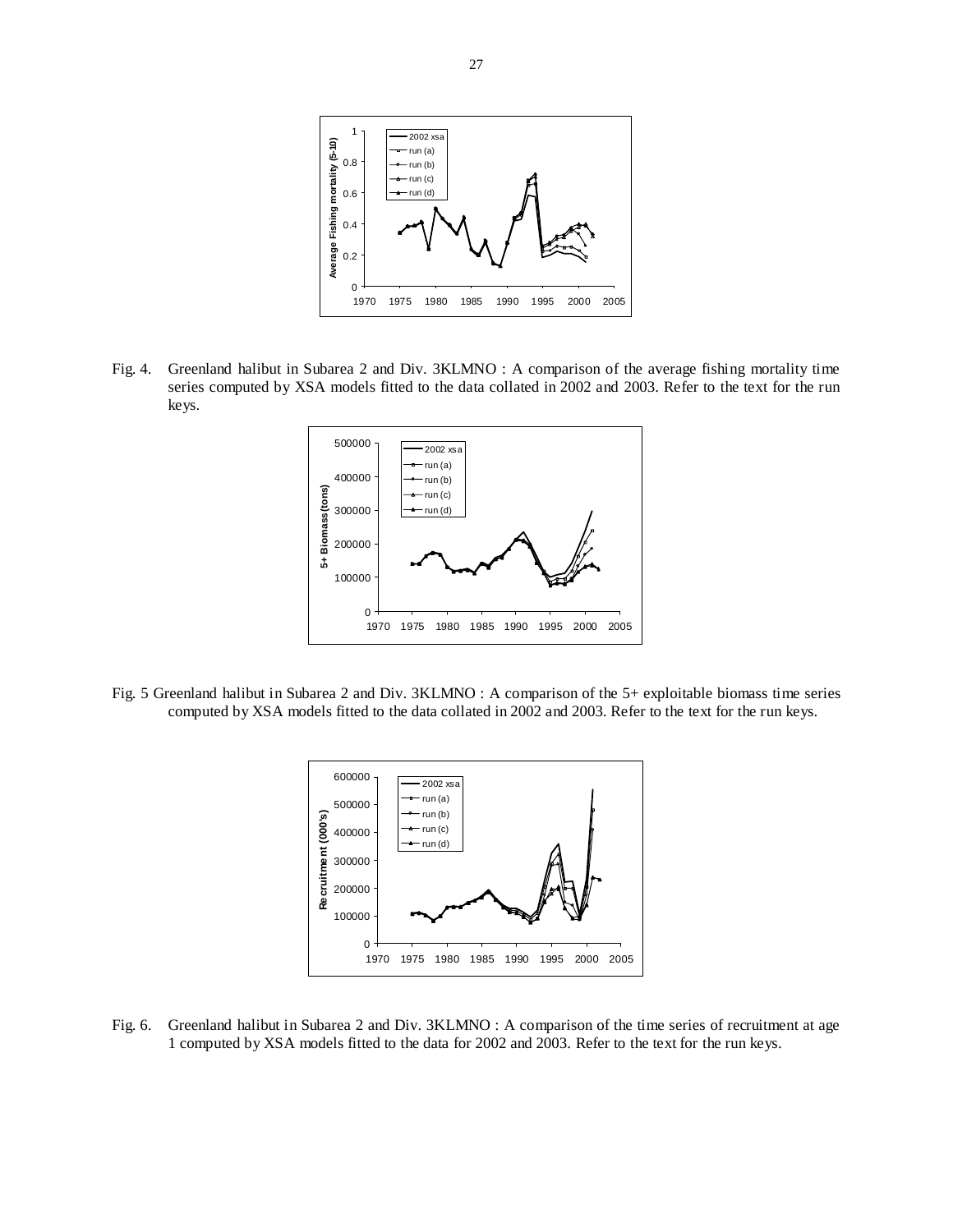

Fig. 7. Greenland halibut in Subarea 2 and Div. 3KLMNO: A retrospective plot of the time series of XSA estimated average fishing mortality (ages 5-10). 2002 XSA model formulation.



Fig. 8. Greenland halibut in Subarea 2 and Div. 3KLMNO: A retrospective plot of the time series of XSA estimated 5+ exploitable biomass. 2002 XSA model formulation.



Fig. 9. Greenland halibut in Subarea 2 and Div. 3KLMNO: A retrospective plot of the time series of XSA estimated recruitment at age 1. 2002 XSA model formulation.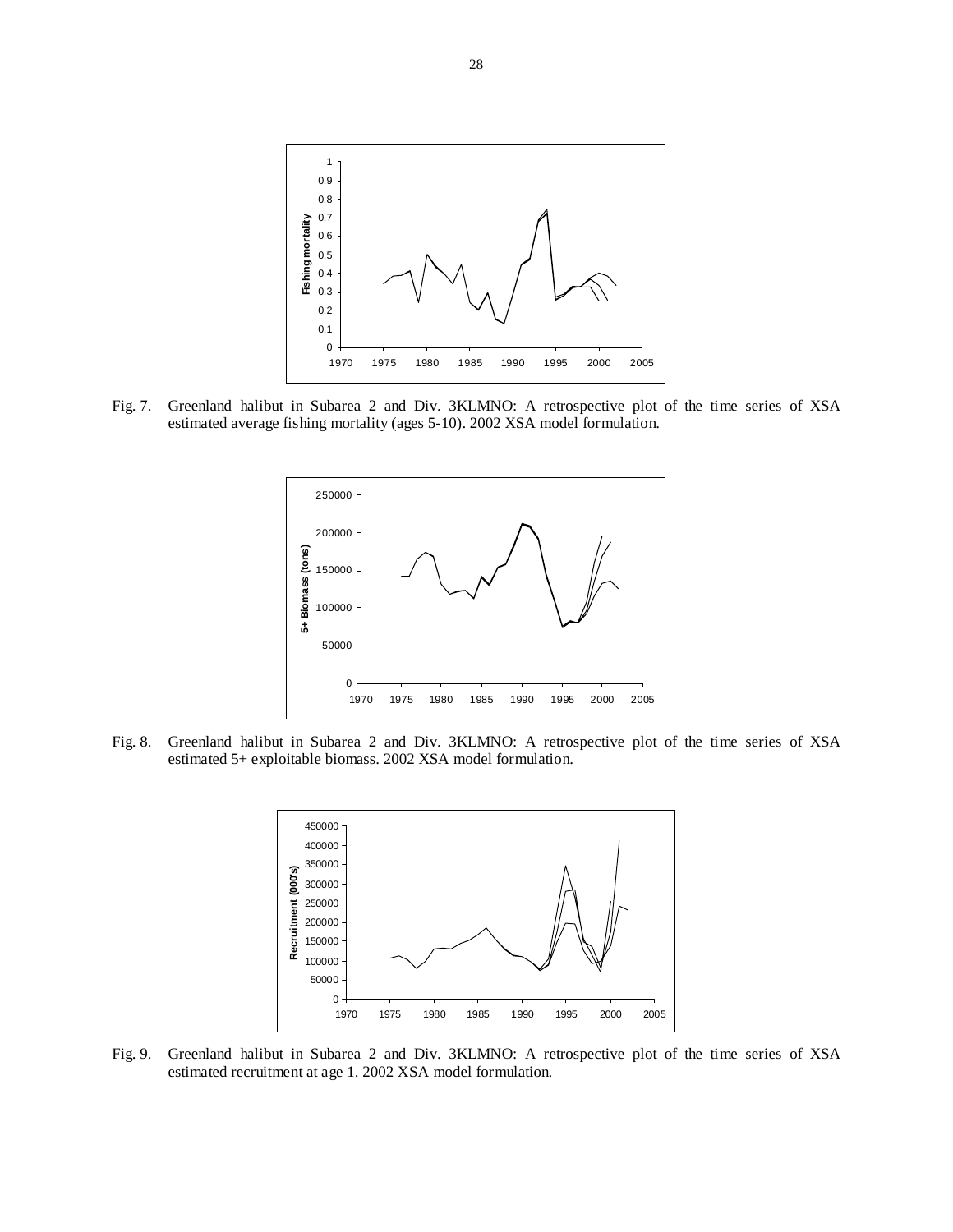

Fig. 10. Greenland halibut in Subarea 2 and Div. 3KLMNO: Log catchability residuals for the EU summer survey in Div. 3M from 1991-2002, ages 5-0



Fig. 11. Greenland halibut in Subarea 2 and Div. 3KLMNO: Log catchability residuals for the time series of the Campelen converted Canadian autumn survey in Div. 2J+3KL, ages 5- 10. Prior to 1995 the data are Engels indices converted to Campelen indices.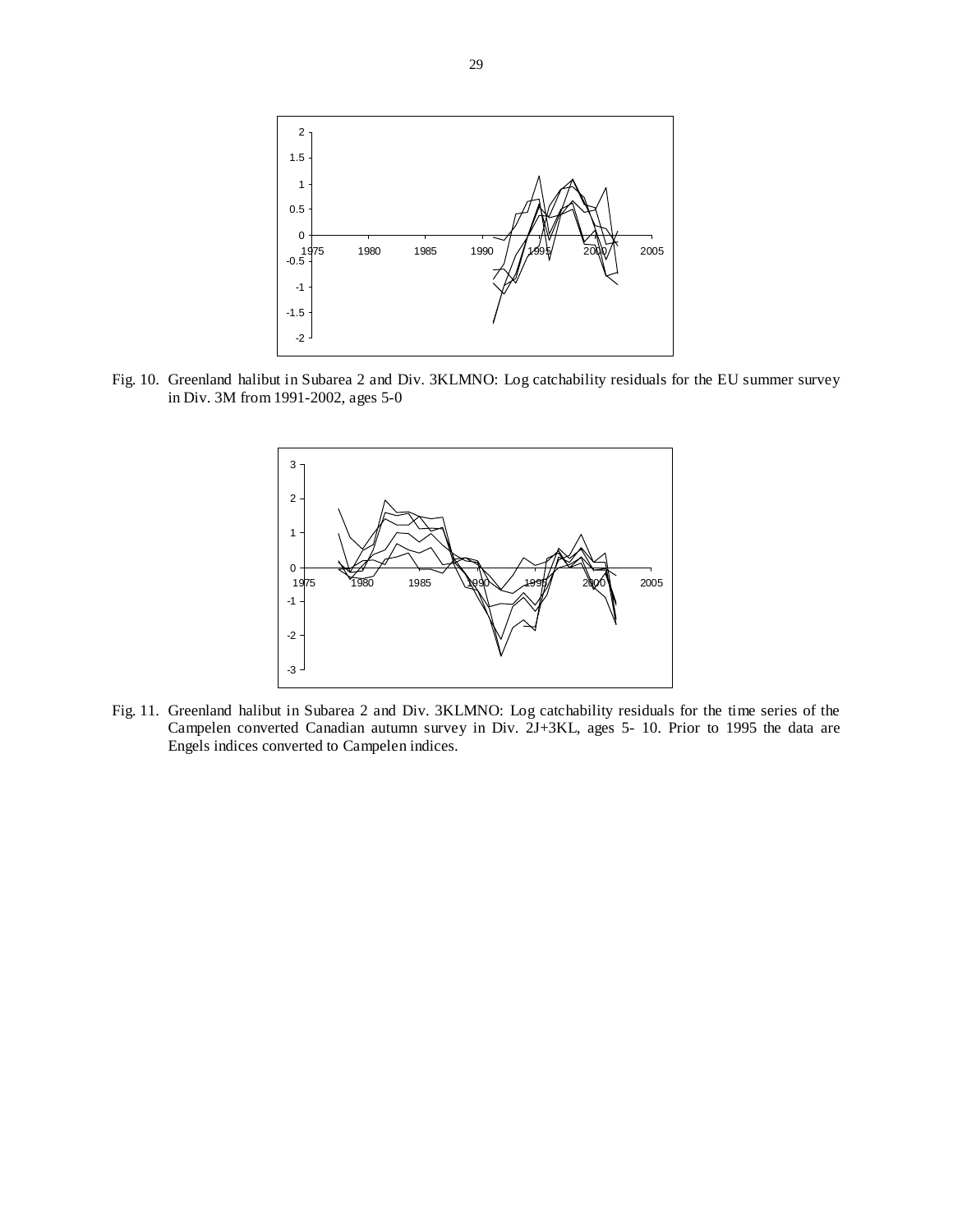

Fig. 12a. Log catchability residuals for the EU summer survey in Div. 3M from 1995-2002.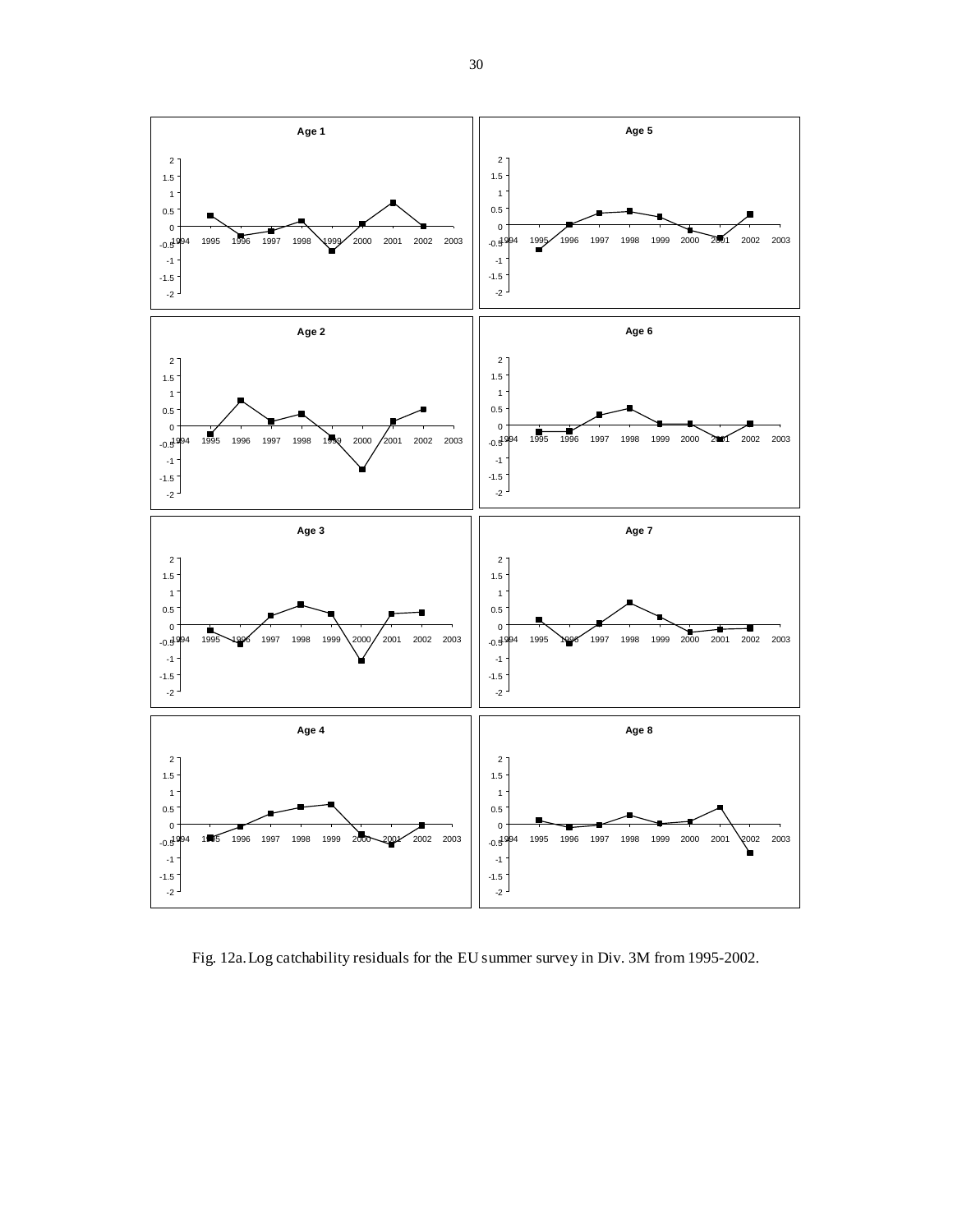

Fig. 12b.Log catchability residuals for the EU summer survey in Division 3M from 1995–2002.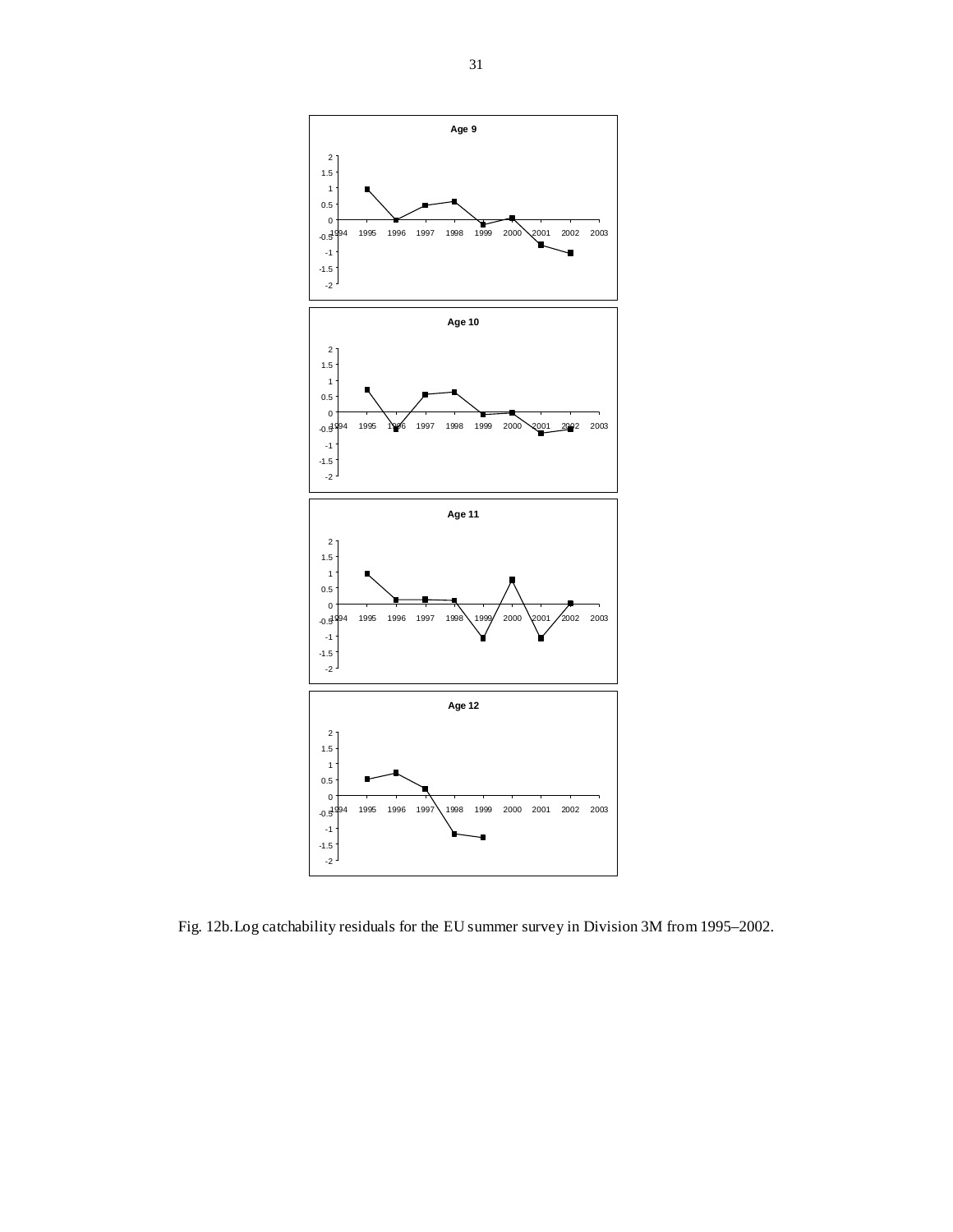

Fig. 13a. Log catchability residuals for the time series of the Campelen Canadian autumn survey (CAN RV4) in Division 2J3KL 1995 – 2002.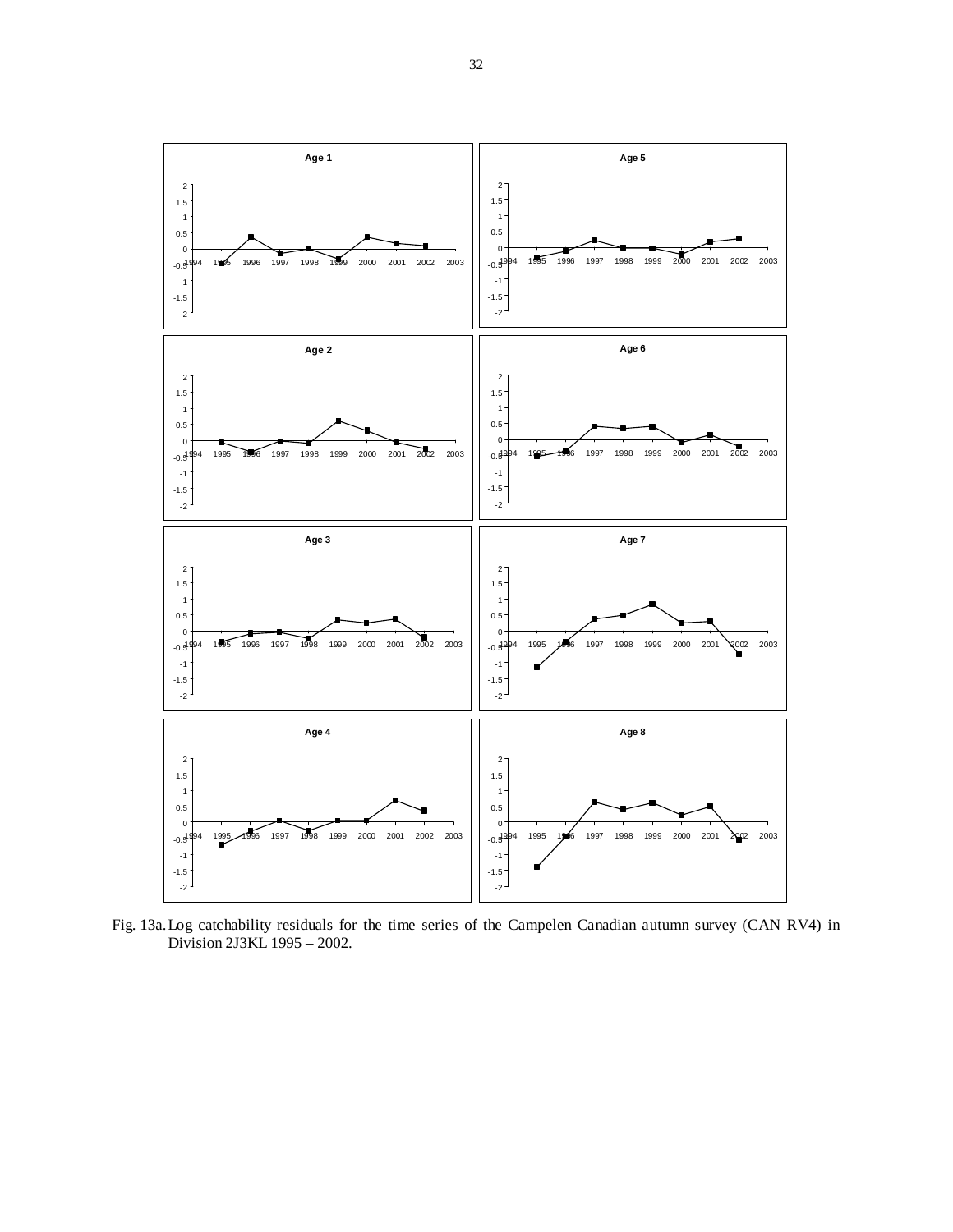

Fig. 13b.Log catchability residuals for the time series of the Campelen Canadian autumn survey (CAN RV4) in Div. 2J+3KL, 1995-2002.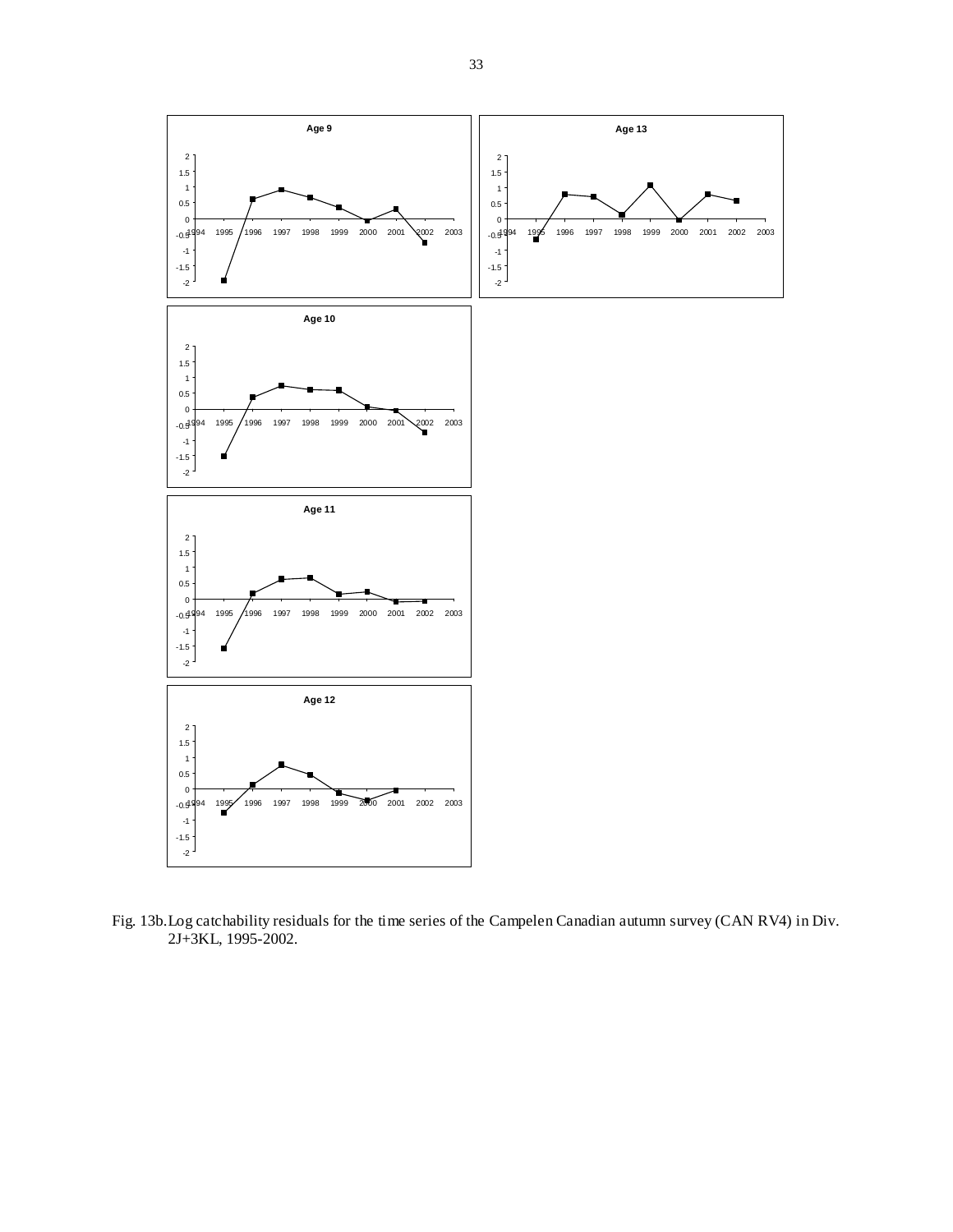

Fig. 14. Log catchability residuals for the time series of the Campelen Canadian spring (Can RV5) survey in Div. 2J+3KL 1995-2002.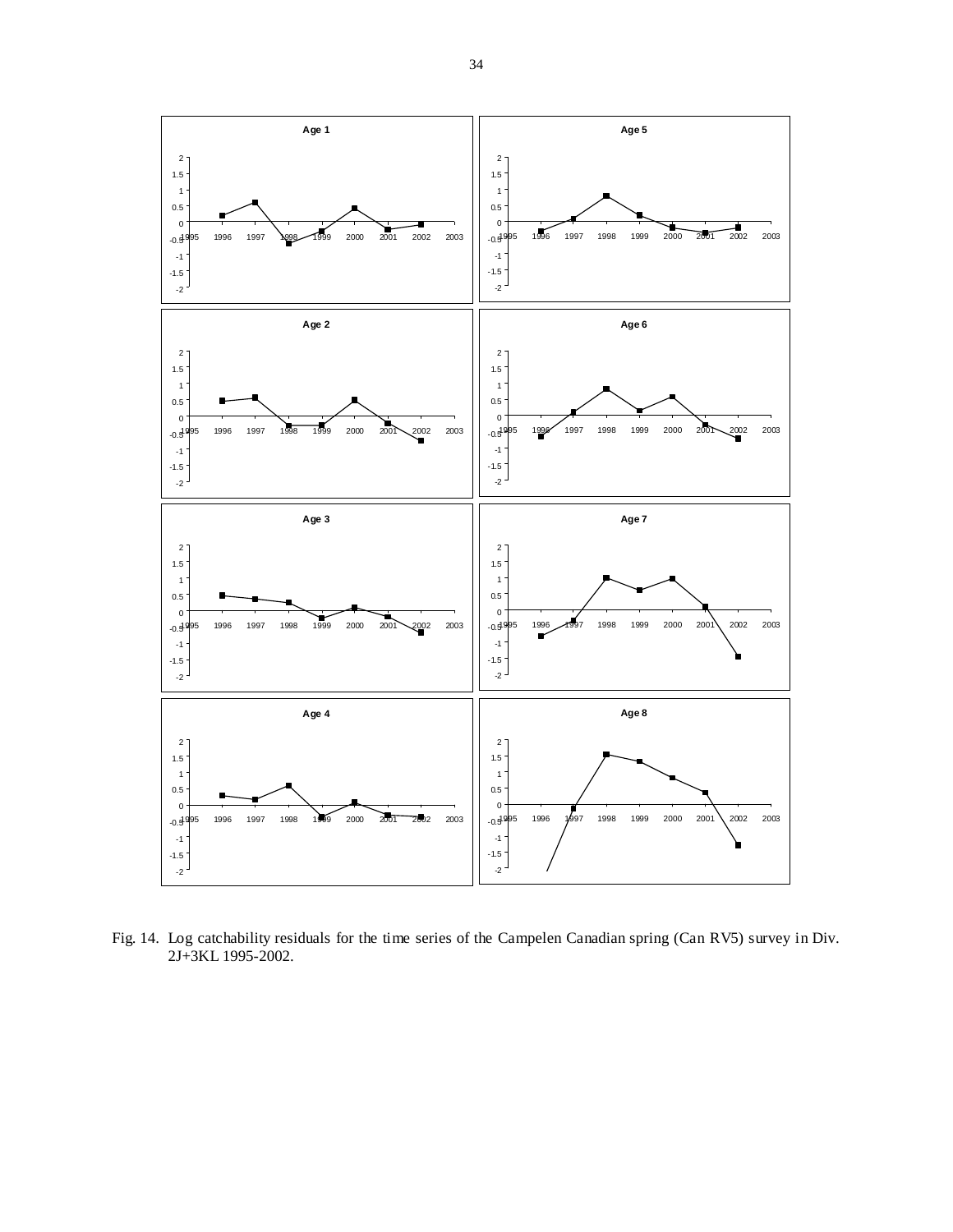

Fig. 15. Greenland halibut in Subarea 2 and Div. 3KLMNO: Estimates of 2002, beginning of the year, 5+ exploitable biomass and average fishing mortality at ages 5-10 from XSA assessment fitted to the individual survey series available for tuning, and the estimates from the combined assessment.



Fig. 16. Greenland halibut in Subarea 2 and Div. 3KLMNO : A retrospective plot of the time series of estimated average fishing mortality (ages 5-10) computed using the 2003 XSA formulation.



Fig. 17. Greenland halibut in Subarea 2 and Div. 3KLMNO : A retrospective plot of the time series of estimated 5+ exploitable biomass computed using the 2003 XSA formulation.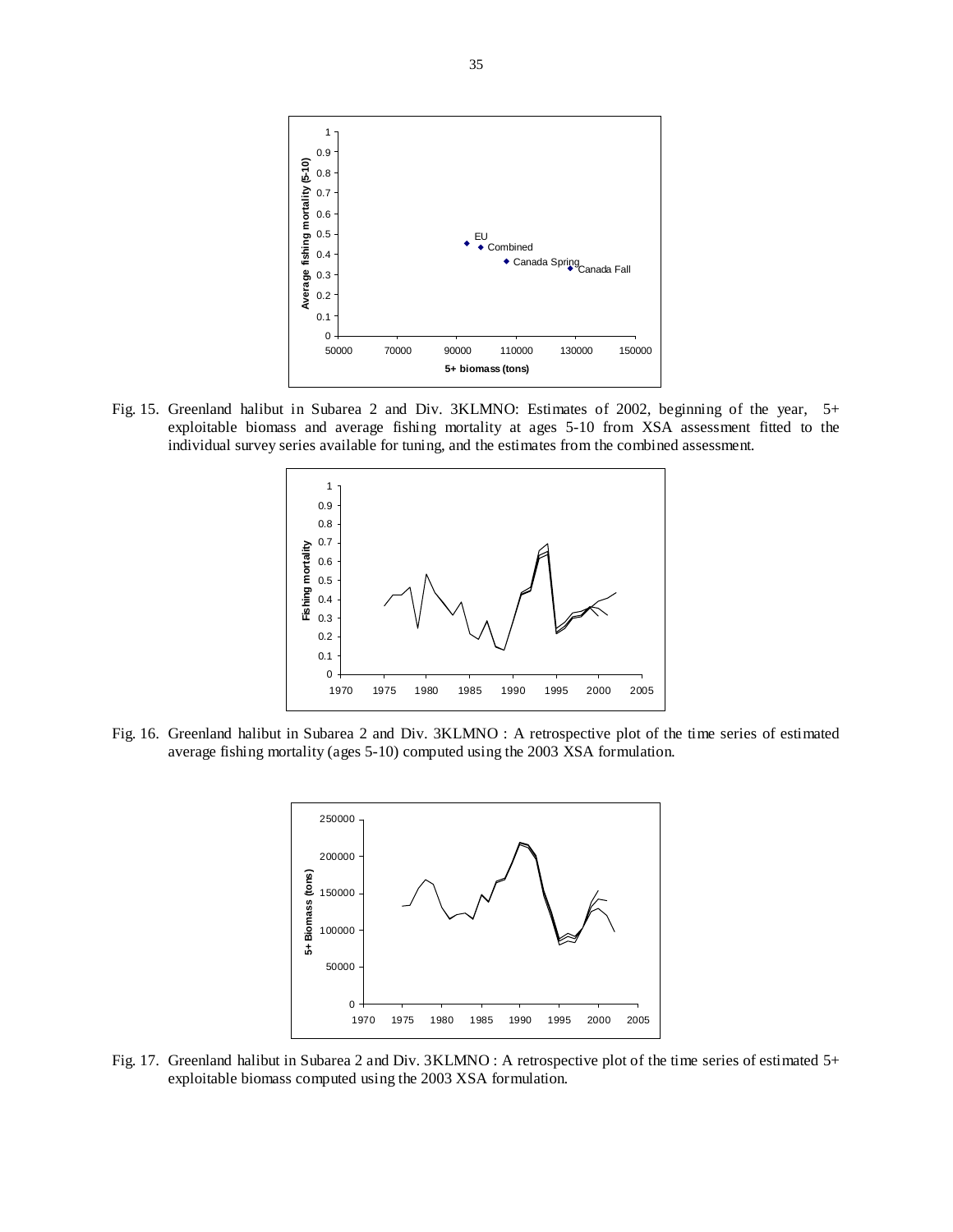

Fig. 18. Greenland halibut in Subarea 2 and Div. 3KLMNO : A retrospective plot of the time series of estimated recruitment at age 1 computed using the 2003 XSA formulation.



Fig. 19. Greenland halibut in Subarea 2 and Div. 3KLMNO: average fishing for ages 5-10 (5<sup>th</sup>, 25<sup>th</sup>, 50<sup>th</sup>, 75<sup>th</sup> and 95<sup>th</sup> percentiles) computed by non-parametric bootstrap XSA

.



Fig. 20. Greenland halibut in Subarea 2 and Div. 3KLMNO: recruitment (5<sup>th</sup>, 25<sup>th</sup>, 50<sup>th</sup>, 75<sup>th</sup> and 95<sup>th</sup> percentiles) computed by non-parametric bootstrap of XSA.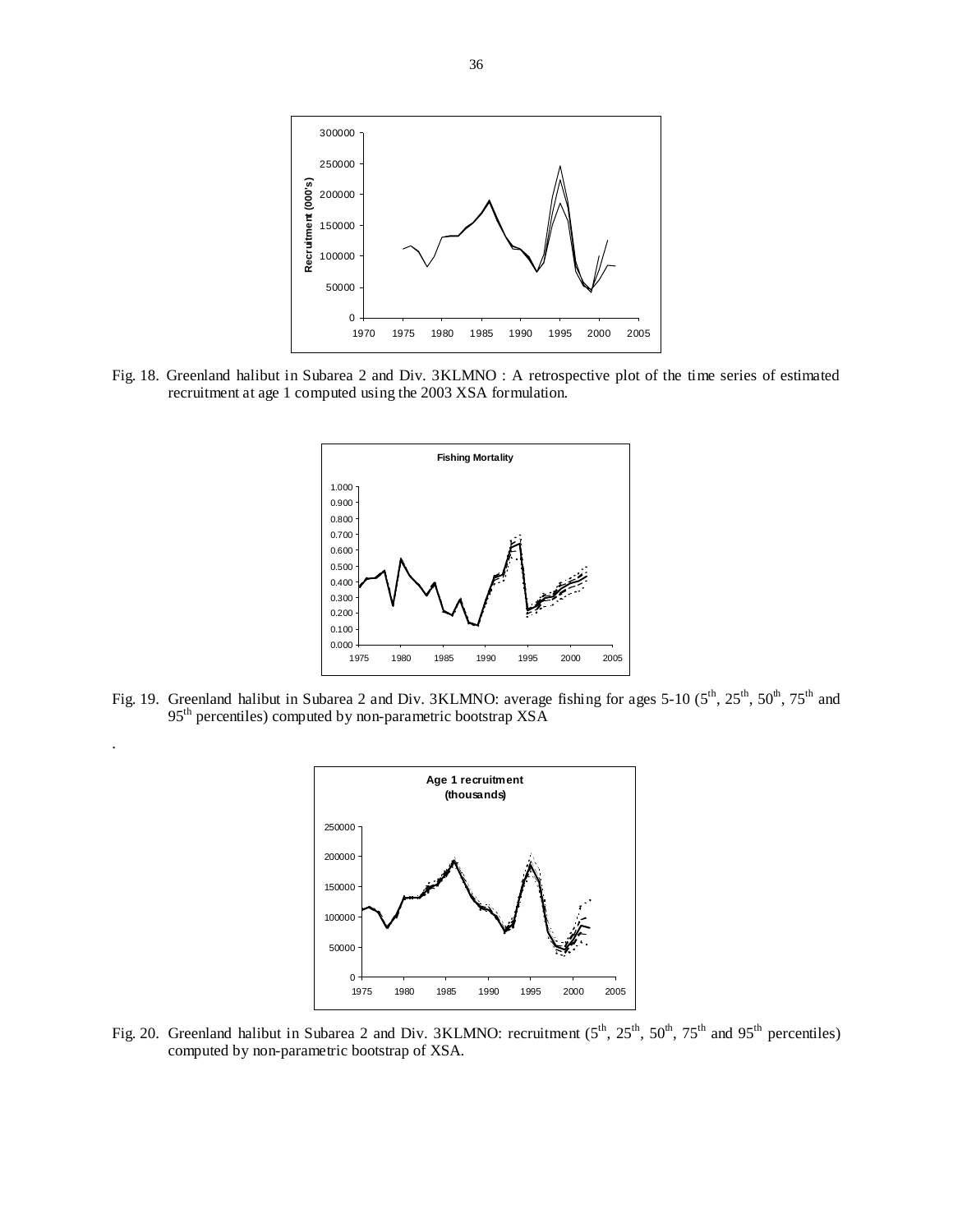

Fig. 21. Greenland halibut in Subarea 2 and Div. 3KLMNO: age 5+ exploitable biomass  $(5^{th}, 25^{th}, 50^{th}, 75^{th}$  and 95<sup>th</sup> percentiles) computed by non-parametric bootstrap of XSA.



Fig. 22. Greenland halibut in Subarea 2 and Div. 3KLMNO: short-term projections for fishing landings in 2004 and 5+biomass in 2005 at a range of fishing mortalities.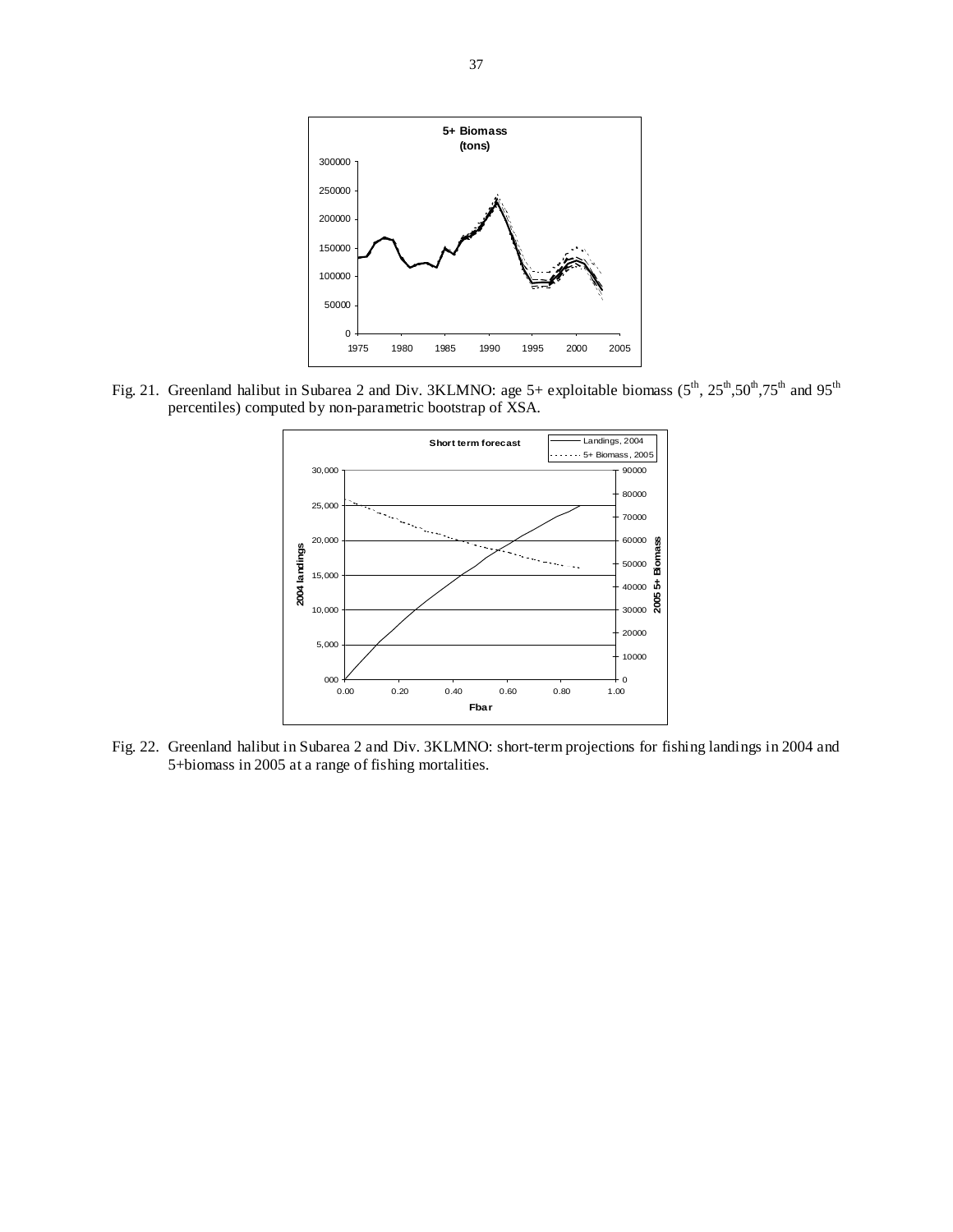

| Reference point      | <b>F</b> multiplier | <b>Absolute F</b> |
|----------------------|---------------------|-------------------|
| Fbar(5-10)           | 1.0000              | 0.4354            |
| FMax                 | 0.6306              | 0.2746            |
| F <sub>0.1</sub>     | 0.3732              | 0.1625            |
| F35%SPR              | 0.2897              | 0.1262            |
| Weights in kilograms |                     |                   |

Fig. 23. Greenland halibut in Subarea 2 and Div. 3KLMNO: yield-per-recruit.



Fig. 24. Greenland halibut in Subarea 2 + Div. 3KLMNO: A stochastic projection for landings and ages 5+ exploitable biomass at a constant fishing mortality of  $F = 0.16$  (F0.1) in the years 2004- 2007.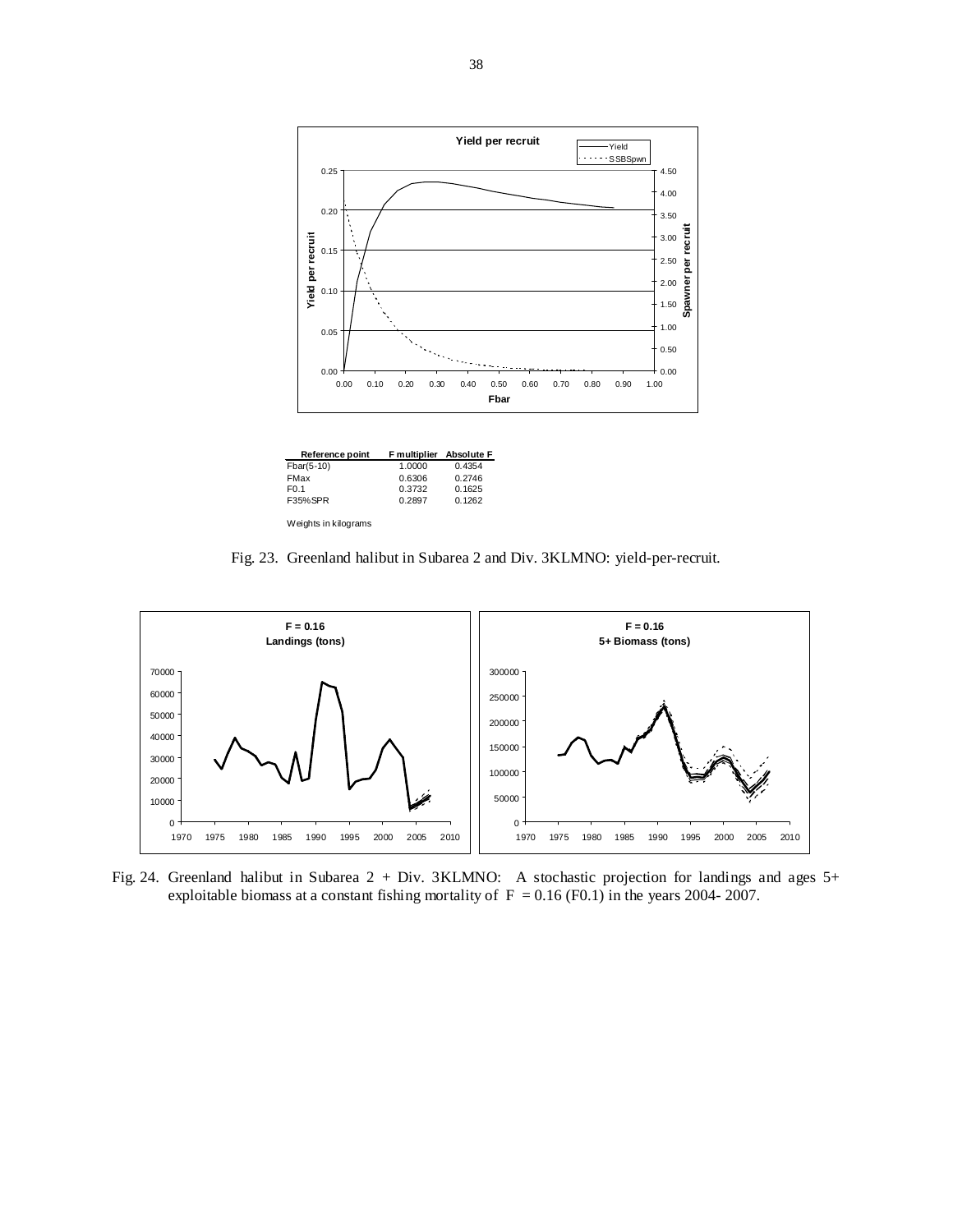

Fig. 25. Greenland halibut in Subarea 2 + Div. 3KLMNO: A stochastic projection for landings and ages 5+ exploitable biomass at a constant fishing mortality of  $F = 0.28$  (Fmax) in the years 2004-2007.



Fig. 26. Greenland halibut in Subarea 2 + Div. 3KLMNO: A stochastic projection for landings and ages 5+ exploitable biomass at a constant fishing mortality of  $F = 0.44$  (F status quo) in the years 2004- 2007.



Fig. 27. Greenland halibut in Subarea 2 + Div. 3KLMNO: A stochastic projection for fishing mortality and ages 5+ exploitable biomass at a constant catch of 20 000 tons in the years 2004- 2007.